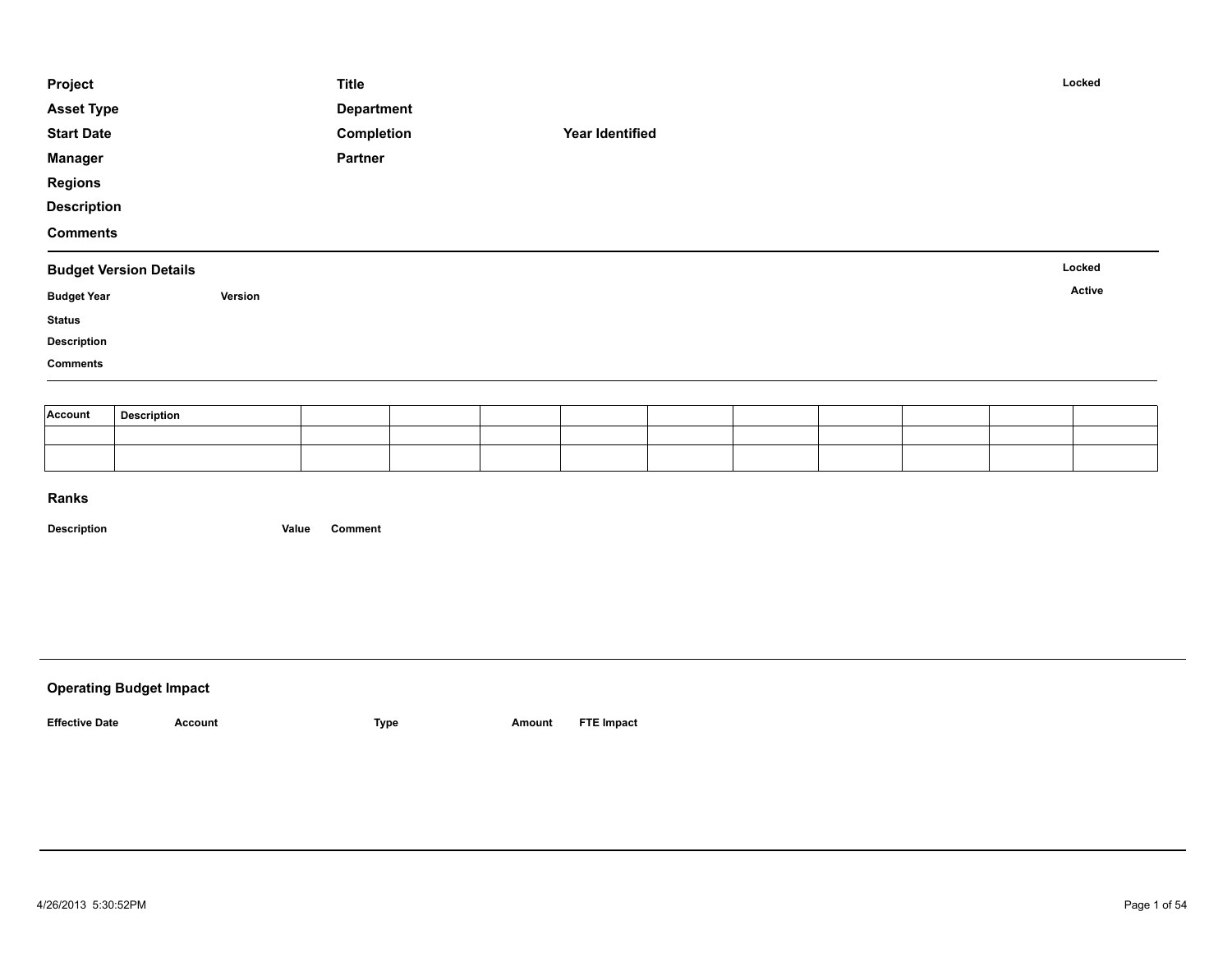#### **Related Projects**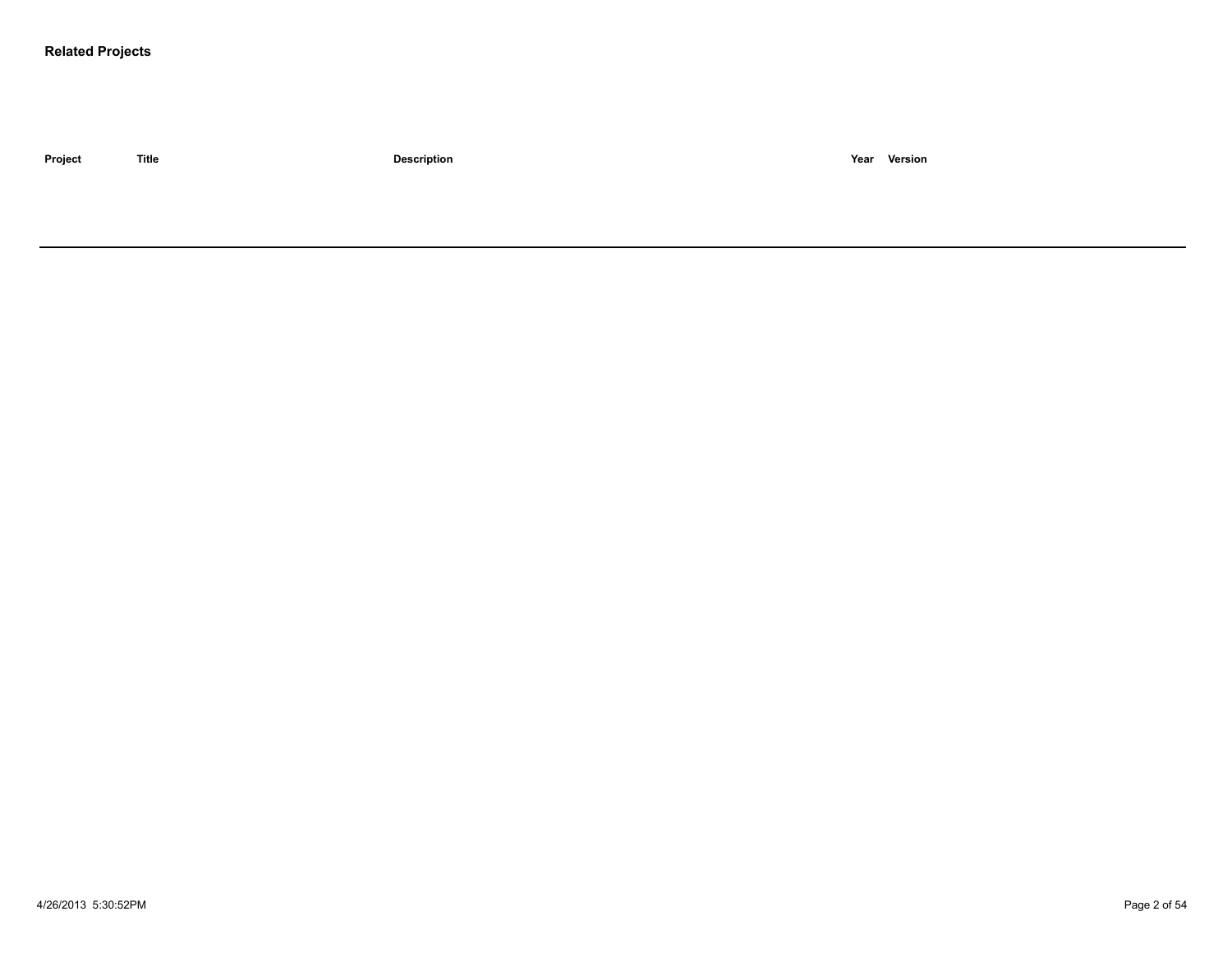# **Project 540 - Details for Budget Year 2013**

| Project                       | 540                                                                                                                                                                                                                                                                                                                                                                                                                                                                                                                                                                                                                                                                                                                                                                                                                       | <b>Title</b>      |          | Assiniboine Flats Land Drainage |                                   |      |      |      |      | Locked No |          |
|-------------------------------|---------------------------------------------------------------------------------------------------------------------------------------------------------------------------------------------------------------------------------------------------------------------------------------------------------------------------------------------------------------------------------------------------------------------------------------------------------------------------------------------------------------------------------------------------------------------------------------------------------------------------------------------------------------------------------------------------------------------------------------------------------------------------------------------------------------------------|-------------------|----------|---------------------------------|-----------------------------------|------|------|------|------|-----------|----------|
| <b>Asset Type</b>             | Sanitary and storm sewers, trun Department                                                                                                                                                                                                                                                                                                                                                                                                                                                                                                                                                                                                                                                                                                                                                                                |                   | Drainage |                                 |                                   |      |      |      |      |           |          |
| <b>Start Date</b>             | January 01, 2012                                                                                                                                                                                                                                                                                                                                                                                                                                                                                                                                                                                                                                                                                                                                                                                                          | <b>Completion</b> |          |                                 | December 31, 2018 Year Identified | 2009 |      |      |      |           |          |
| <b>Manager</b>                | Ian Christiansen 729-2217                                                                                                                                                                                                                                                                                                                                                                                                                                                                                                                                                                                                                                                                                                                                                                                                 | <b>Partner</b>    |          |                                 |                                   |      |      |      |      |           |          |
| <b>Regions</b>                |                                                                                                                                                                                                                                                                                                                                                                                                                                                                                                                                                                                                                                                                                                                                                                                                                           |                   |          |                                 |                                   |      |      |      |      |           |          |
| <b>Description</b>            | This project is for capital drainage improvements in the area north of Stickney Ave and south of the Assiniboine River.                                                                                                                                                                                                                                                                                                                                                                                                                                                                                                                                                                                                                                                                                                   |                   |          |                                 |                                   |      |      |      |      |           |          |
| <b>Comments</b>               | This project would route storm water drainage through a designated channel. At present this runoff flows under 8th Street parallel to Parker Blvd.<br>and travels West emptying into the City owned property west of the McKenzie Seeds Warehouse. This proposed work is the beginning of an overall<br>multistage project for the entire North end of the City to establish a surface drainage route traveling Northwest to the Assiniboine River. Completion<br>of this routing will eliminate the flooding which now occurs on the land and enable the land to be sold.<br>The work proposed in 2015 is the development of a detention pond on the north side of Parker Blvd. The delay from the engineering phase to the<br>construction phase is to allow sufficient funds to accumulate in the Storm Sewer Reserve. |                   |          |                                 |                                   |      |      |      |      |           |          |
|                               |                                                                                                                                                                                                                                                                                                                                                                                                                                                                                                                                                                                                                                                                                                                                                                                                                           |                   |          |                                 |                                   |      |      |      |      |           |          |
|                               |                                                                                                                                                                                                                                                                                                                                                                                                                                                                                                                                                                                                                                                                                                                                                                                                                           |                   |          |                                 |                                   |      |      |      |      |           |          |
| <b>Budget Version Details</b> |                                                                                                                                                                                                                                                                                                                                                                                                                                                                                                                                                                                                                                                                                                                                                                                                                           |                   |          |                                 |                                   |      |      |      |      | Locked No |          |
| <b>Budget Year</b>            | 2,013<br><b>Version</b>                                                                                                                                                                                                                                                                                                                                                                                                                                                                                                                                                                                                                                                                                                                                                                                                   | 2013 Proposed     |          |                                 |                                   |      |      |      |      |           | Active Y |
| <b>Status</b>                 | <b>Council Review</b>                                                                                                                                                                                                                                                                                                                                                                                                                                                                                                                                                                                                                                                                                                                                                                                                     |                   |          |                                 |                                   |      |      |      |      |           |          |
| <b>Description</b>            |                                                                                                                                                                                                                                                                                                                                                                                                                                                                                                                                                                                                                                                                                                                                                                                                                           |                   |          |                                 |                                   |      |      |      |      |           |          |
| <b>Comments</b>               |                                                                                                                                                                                                                                                                                                                                                                                                                                                                                                                                                                                                                                                                                                                                                                                                                           |                   |          |                                 |                                   |      |      |      |      |           |          |
| <b>Expenses</b>               |                                                                                                                                                                                                                                                                                                                                                                                                                                                                                                                                                                                                                                                                                                                                                                                                                           |                   |          |                                 |                                   |      |      |      |      |           |          |
| Account                       | <b>Description</b>                                                                                                                                                                                                                                                                                                                                                                                                                                                                                                                                                                                                                                                                                                                                                                                                        | 2013              | 2014     | 2015                            | 2016                              | 2017 | 2018 | 2019 | 2020 | 2021      | 2022     |
| 0019                          | Engineering                                                                                                                                                                                                                                                                                                                                                                                                                                                                                                                                                                                                                                                                                                                                                                                                               | \$0               | \$0      | \$1,000,000                     | \$0                               | \$0  | \$0  | \$0  | \$0  | \$0       | \$0      |
| 200                           | Land Drainage                                                                                                                                                                                                                                                                                                                                                                                                                                                                                                                                                                                                                                                                                                                                                                                                             | \$0               | \$0      | \$0                             | \$0                               | \$0  | \$0  | \$0  | \$0  | \$0       | \$0      |
|                               | <b>Total Expenses</b>                                                                                                                                                                                                                                                                                                                                                                                                                                                                                                                                                                                                                                                                                                                                                                                                     | \$0               | \$0      | \$1,000,000                     | \$0                               | \$0  | \$0  | \$0  | \$0  | \$0       | \$0      |
| <b>Revenues</b>               |                                                                                                                                                                                                                                                                                                                                                                                                                                                                                                                                                                                                                                                                                                                                                                                                                           |                   |          |                                 |                                   |      |      |      |      |           |          |
| Account                       | <b>Description</b>                                                                                                                                                                                                                                                                                                                                                                                                                                                                                                                                                                                                                                                                                                                                                                                                        | 2013              | 2014     | 2015                            | 2016                              | 2017 | 2018 | 2019 | 2020 | 2021      | 2022     |
| 13.1522                       | Storm Sewer Reserve                                                                                                                                                                                                                                                                                                                                                                                                                                                                                                                                                                                                                                                                                                                                                                                                       | \$0               | \$0      | \$1,000,000                     | \$0                               | \$0  | \$0  | \$0  | \$0  | \$0       | \$0      |

**Ranks**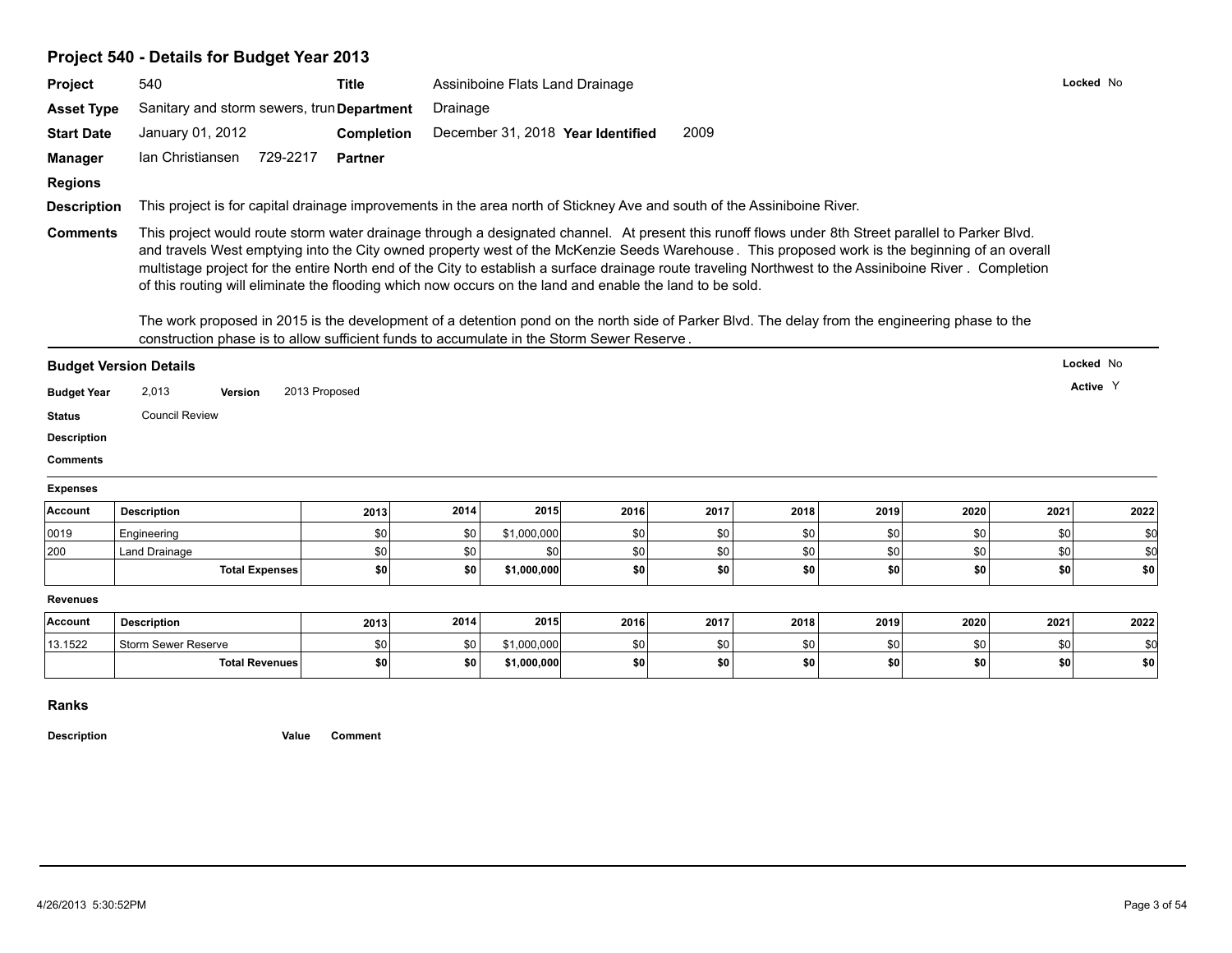| <b>Effective Date</b>   | <b>Account</b> | Type               | <b>Amount</b> | <b>FTE Impact</b> |
|-------------------------|----------------|--------------------|---------------|-------------------|
|                         |                |                    |               |                   |
|                         |                |                    |               |                   |
|                         |                |                    |               |                   |
|                         |                |                    |               |                   |
| <b>Related Projects</b> |                |                    |               |                   |
|                         |                |                    |               |                   |
|                         |                |                    |               |                   |
|                         |                |                    |               |                   |
| Project                 | <b>Title</b>   | <b>Description</b> |               | Year Version      |
|                         |                |                    |               |                   |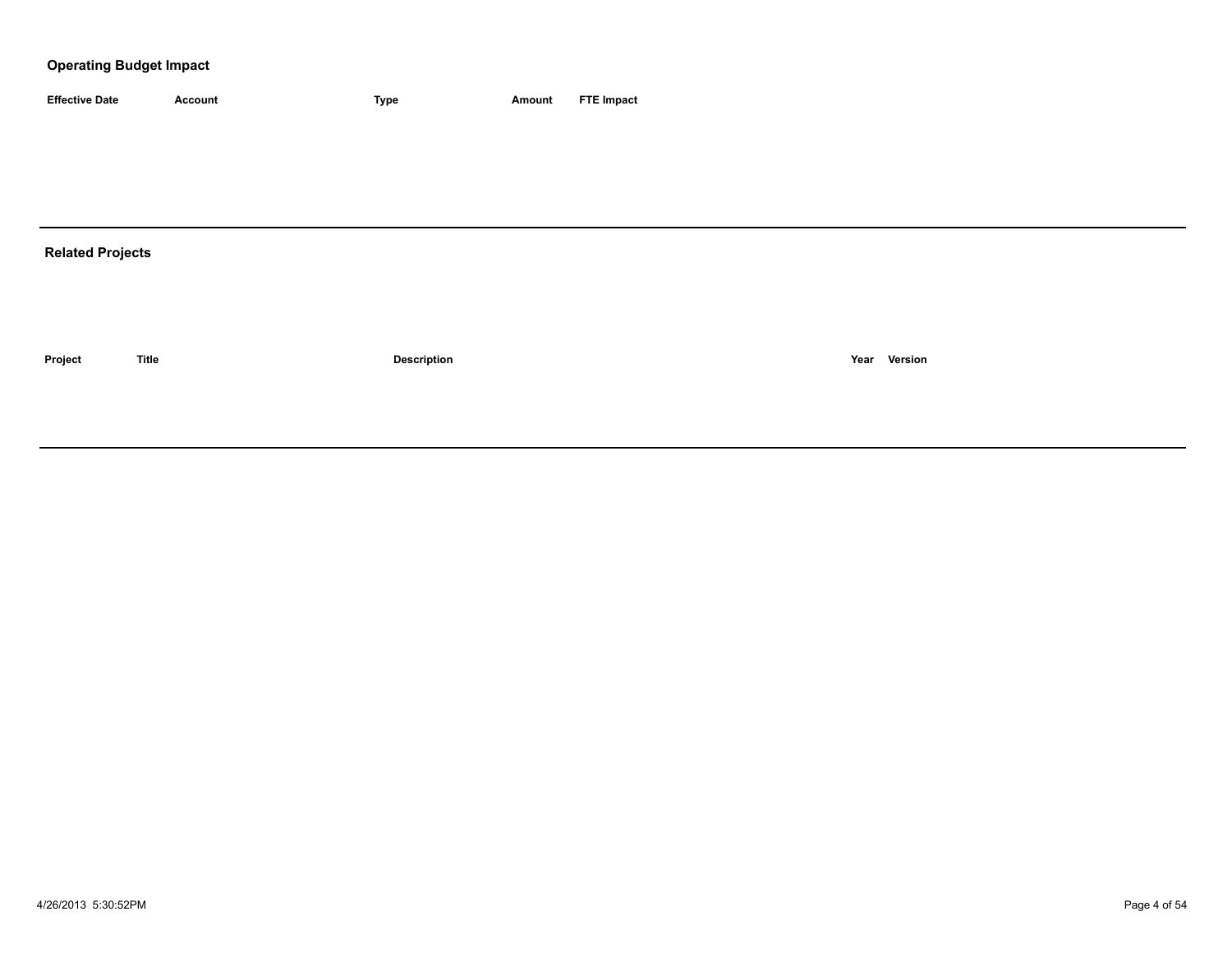# **Project 1045 - Details for Budget Year 2013**

| Project                                                                                                                   | 1045                                                                                                                                                                                                                                                                                                                                                                                                                                                                                                                                                                              | <b>Title</b>      |          | Drainage Master Plan |                        |      |      |      |      |      | Locked No |
|---------------------------------------------------------------------------------------------------------------------------|-----------------------------------------------------------------------------------------------------------------------------------------------------------------------------------------------------------------------------------------------------------------------------------------------------------------------------------------------------------------------------------------------------------------------------------------------------------------------------------------------------------------------------------------------------------------------------------|-------------------|----------|----------------------|------------------------|------|------|------|------|------|-----------|
| <b>Asset Type</b>                                                                                                         | Sanitary and storm sewers, trun Department                                                                                                                                                                                                                                                                                                                                                                                                                                                                                                                                        |                   | Drainage |                      |                        |      |      |      |      |      |           |
| <b>Start Date</b>                                                                                                         |                                                                                                                                                                                                                                                                                                                                                                                                                                                                                                                                                                                   | <b>Completion</b> |          |                      | <b>Year Identified</b> | 2012 |      |      |      |      |           |
| <b>Manager</b>                                                                                                            | 729-2217<br>Ian Christiansen                                                                                                                                                                                                                                                                                                                                                                                                                                                                                                                                                      | <b>Partner</b>    |          |                      |                        |      |      |      |      |      |           |
| <b>Regions</b>                                                                                                            |                                                                                                                                                                                                                                                                                                                                                                                                                                                                                                                                                                                   |                   |          |                      |                        |      |      |      |      |      |           |
| <b>Description</b>                                                                                                        | This project is for the drainage master plan.                                                                                                                                                                                                                                                                                                                                                                                                                                                                                                                                     |                   |          |                      |                        |      |      |      |      |      |           |
| <b>Comments</b>                                                                                                           | The growth experienced in recent years has been to the south east, now there are a number of land development projects that are considering<br>growth to the north as well as the south west and south. The existing drainage plans need to be brought together into one overall comprehensive<br>plan that can be used as support development in the City. The City's overall plan to control development has begun with the North Hill secondary<br>plan and the Growth Study. This drainage master plan will be used to support and shape the City's overall development plan. |                   |          |                      |                        |      |      |      |      |      |           |
|                                                                                                                           | <b>Budget Version Details</b>                                                                                                                                                                                                                                                                                                                                                                                                                                                                                                                                                     |                   |          |                      |                        |      |      |      |      |      | Locked No |
|                                                                                                                           |                                                                                                                                                                                                                                                                                                                                                                                                                                                                                                                                                                                   |                   |          |                      |                        |      |      |      |      |      |           |
|                                                                                                                           | 2,013<br>Version                                                                                                                                                                                                                                                                                                                                                                                                                                                                                                                                                                  | 2013 Proposed     |          |                      |                        |      |      |      |      |      | Active Y  |
|                                                                                                                           | <b>Council Review</b>                                                                                                                                                                                                                                                                                                                                                                                                                                                                                                                                                             |                   |          |                      |                        |      |      |      |      |      |           |
|                                                                                                                           |                                                                                                                                                                                                                                                                                                                                                                                                                                                                                                                                                                                   |                   |          |                      |                        |      |      |      |      |      |           |
|                                                                                                                           | \$250,000 is for drainage conceptual planning.                                                                                                                                                                                                                                                                                                                                                                                                                                                                                                                                    |                   |          |                      |                        |      |      |      |      |      |           |
|                                                                                                                           |                                                                                                                                                                                                                                                                                                                                                                                                                                                                                                                                                                                   |                   |          |                      |                        |      |      |      |      |      |           |
|                                                                                                                           | <b>Description</b>                                                                                                                                                                                                                                                                                                                                                                                                                                                                                                                                                                | 2013              | 2014     | 2015                 | 2016                   | 2017 | 2018 | 2019 | 2020 | 2021 | 2022      |
| <b>Budget Year</b><br><b>Status</b><br><b>Description</b><br><b>Comments</b><br><b>Expenses</b><br><b>Account</b><br>0019 | Engineering                                                                                                                                                                                                                                                                                                                                                                                                                                                                                                                                                                       | \$250,000         | \$0      | \$0                  | \$0                    | \$0  | \$0  | \$0  | \$0  | \$0  | \$0       |
| 200                                                                                                                       | <b>Land Draiange</b>                                                                                                                                                                                                                                                                                                                                                                                                                                                                                                                                                              | \$0               | \$0      | \$0                  | \$0                    | \$0  | \$0  | \$0  | \$0  | \$0  | \$d       |
|                                                                                                                           | <b>Total Expenses</b>                                                                                                                                                                                                                                                                                                                                                                                                                                                                                                                                                             | \$250,000         | \$0      | \$0                  | \$0                    | \$0  | \$0  | \$0  | \$0  | \$0  | \$0       |
| <b>Revenues</b>                                                                                                           |                                                                                                                                                                                                                                                                                                                                                                                                                                                                                                                                                                                   |                   |          |                      |                        |      |      |      |      |      |           |
| <b>Account</b>                                                                                                            | <b>Description</b>                                                                                                                                                                                                                                                                                                                                                                                                                                                                                                                                                                | 2013              | 2014     | 2015                 | 2016                   | 2017 | 2018 | 2019 | 2020 | 2021 | 2022      |
| 13.1522                                                                                                                   |                                                                                                                                                                                                                                                                                                                                                                                                                                                                                                                                                                                   | \$250,000         | \$0      | \$0                  | \$0                    | \$0  | \$0  | \$0  | \$0  | \$0  | \$0       |

**Ranks**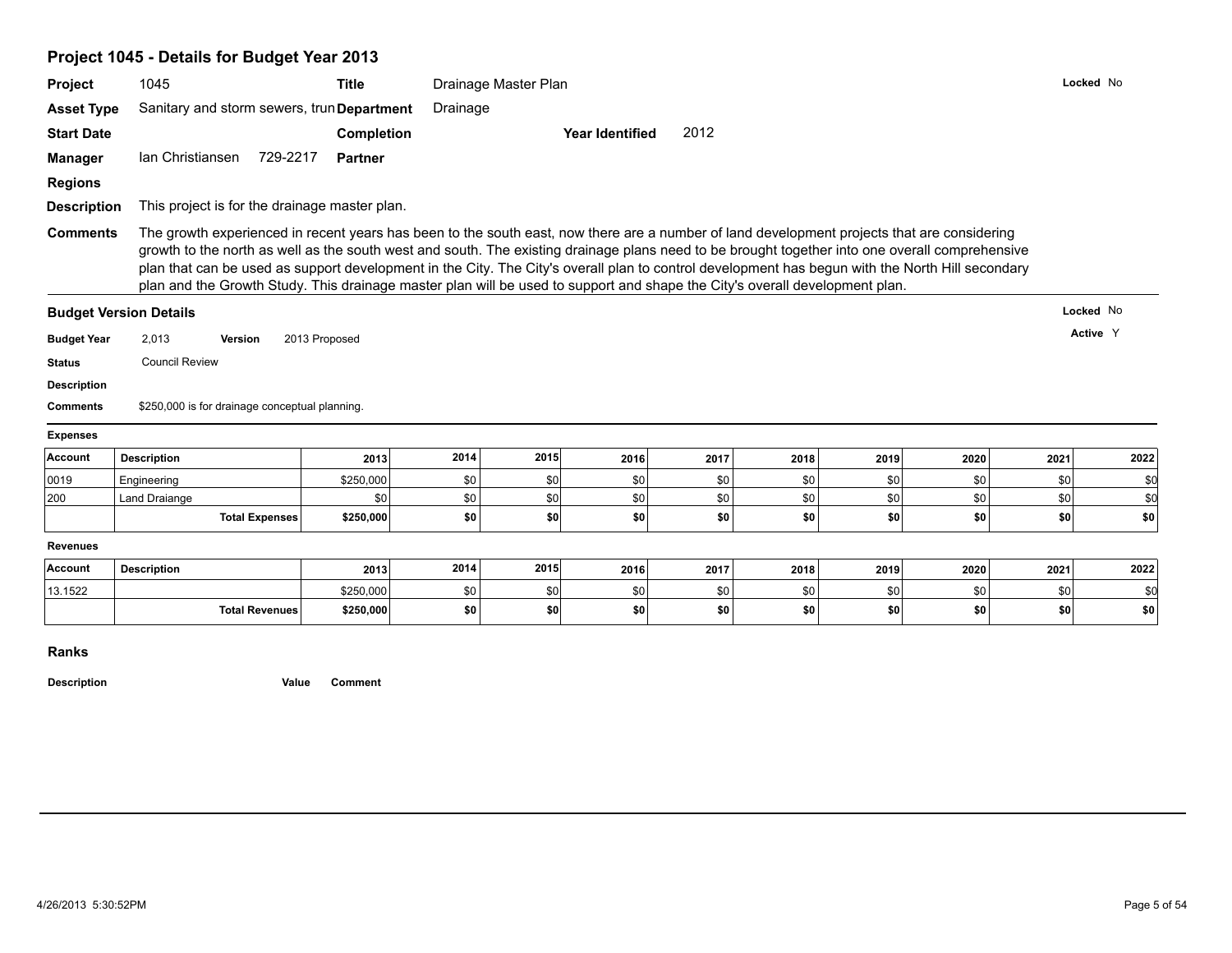| <b>Effective Date</b> | Account | 'vpe | Amount | <b>FTE Impact</b> |
|-----------------------|---------|------|--------|-------------------|

# **Related Projects**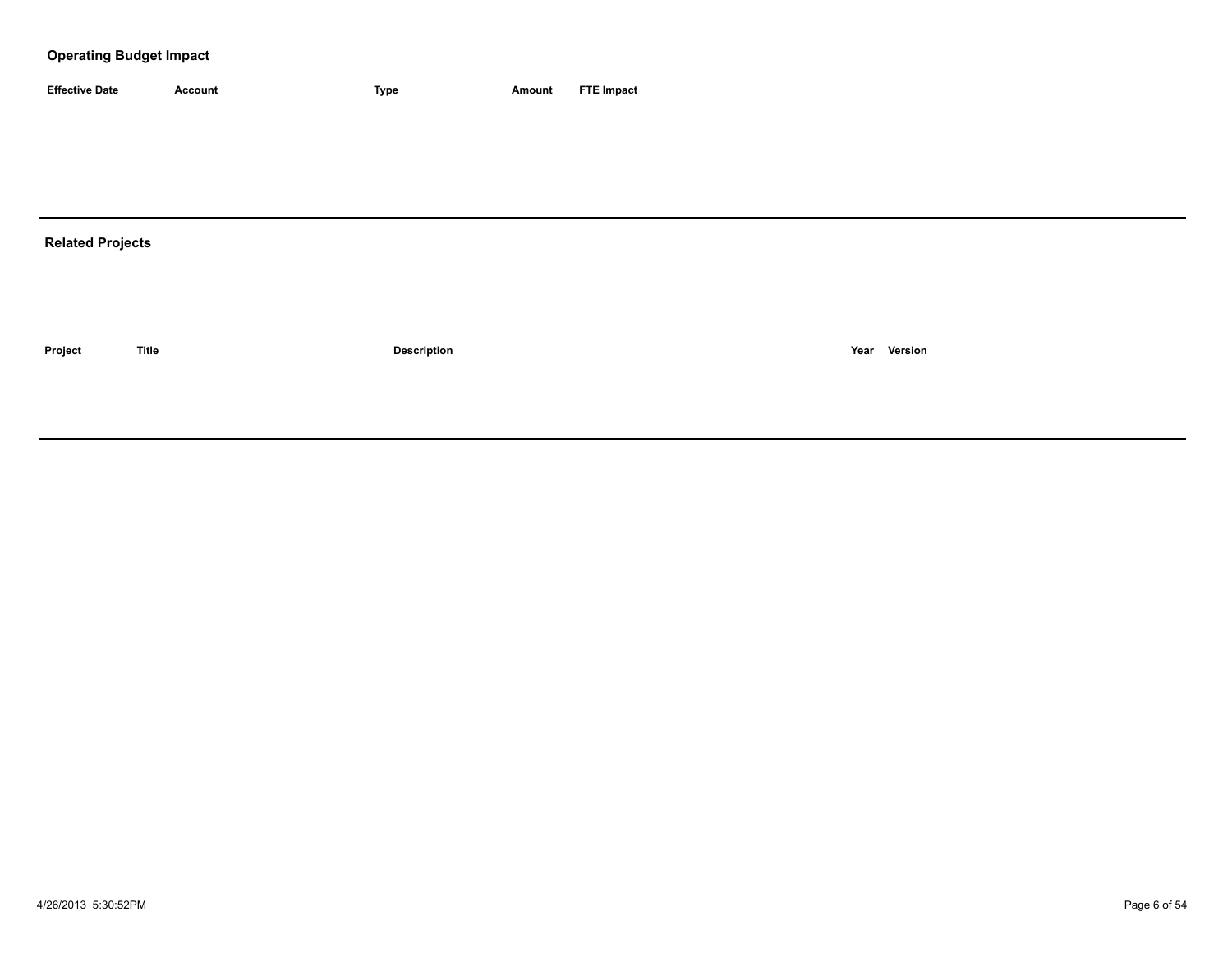|                               | Project 1065 - Details for Budget Year 2013                                                                                                                                                                                                                         |                |          |      |                                          |      |      |      |      |      |           |
|-------------------------------|---------------------------------------------------------------------------------------------------------------------------------------------------------------------------------------------------------------------------------------------------------------------|----------------|----------|------|------------------------------------------|------|------|------|------|------|-----------|
| Project                       | 1065                                                                                                                                                                                                                                                                | <b>Title</b>   |          |      | McDiarmid Crescent Drainage Improvements |      |      |      |      |      | Locked No |
| <b>Asset Type</b>             | Sanitary and storm sewers, trun Department                                                                                                                                                                                                                          |                | Drainage |      |                                          |      |      |      |      |      |           |
| <b>Start Date</b>             |                                                                                                                                                                                                                                                                     | Completion     |          |      | <b>Year Identified</b>                   | 2011 |      |      |      |      |           |
| <b>Manager</b>                | Ian Christiansen 729-2217                                                                                                                                                                                                                                           | <b>Partner</b> |          |      |                                          |      |      |      |      |      |           |
| <b>Regions</b>                |                                                                                                                                                                                                                                                                     |                |          |      |                                          |      |      |      |      |      |           |
| <b>Description</b>            | This project is for drainage improvements to accommodate the area north of Vincent Massey High School.                                                                                                                                                              |                |          |      |                                          |      |      |      |      |      |           |
| <b>Comments</b>               | The redevelopment of the land north of Vincent Massey High School has aggravated an existing drainage deficiency that needs to be corrected. This<br>project will include replacing the substandard 250 mm diameter storm sewer with a 450 mm diameter storm sewer. |                |          |      |                                          |      |      |      |      |      |           |
| <b>Budget Version Details</b> |                                                                                                                                                                                                                                                                     |                |          |      |                                          |      |      |      |      |      | Locked No |
| <b>Budget Year</b>            | 2,013<br>Version                                                                                                                                                                                                                                                    | 2013 Proposed  |          |      |                                          |      |      |      |      |      | Active Y  |
| <b>Status</b>                 | <b>Council Review</b>                                                                                                                                                                                                                                               |                |          |      |                                          |      |      |      |      |      |           |
| <b>Description</b>            |                                                                                                                                                                                                                                                                     |                |          |      |                                          |      |      |      |      |      |           |
| <b>Comments</b>               |                                                                                                                                                                                                                                                                     |                |          |      |                                          |      |      |      |      |      |           |
| <b>Expenses</b>               |                                                                                                                                                                                                                                                                     |                |          |      |                                          |      |      |      |      |      |           |
| Account<br><b>Description</b> |                                                                                                                                                                                                                                                                     | 2013           | 2014     | 2015 | 2016                                     | 2017 | 2018 | 2019 | 2020 | 2021 | 2022      |
| 200                           |                                                                                                                                                                                                                                                                     | \$0            | \$0      | \$0  | \$0                                      | \$0  | \$0  | \$0  | \$0  | \$0  | \$0       |
|                               | <b>Total Expenses</b>                                                                                                                                                                                                                                               | \$0            | \$0      | \$0  | \$0                                      | \$0  | \$0  | \$0  | \$0  | \$0  | \$0       |
| <b>Revenues</b>               |                                                                                                                                                                                                                                                                     |                |          |      |                                          |      |      |      |      |      |           |
| Account<br><b>Description</b> |                                                                                                                                                                                                                                                                     | 2013           | 2014     | 2015 | 2016                                     | 2017 | 2018 | 2019 | 2020 | 2021 | 2022      |
| 13.1522                       |                                                                                                                                                                                                                                                                     | \$0            | \$0      | \$0  | \$0                                      | \$0  | \$0  | \$0  | \$0  | \$0  | \$0       |
|                               | <b>Total Revenues</b>                                                                                                                                                                                                                                               | \$0            | \$0      | \$0  | \$0                                      | \$0  | \$0  | \$0  | \$0  | \$0  | \$0       |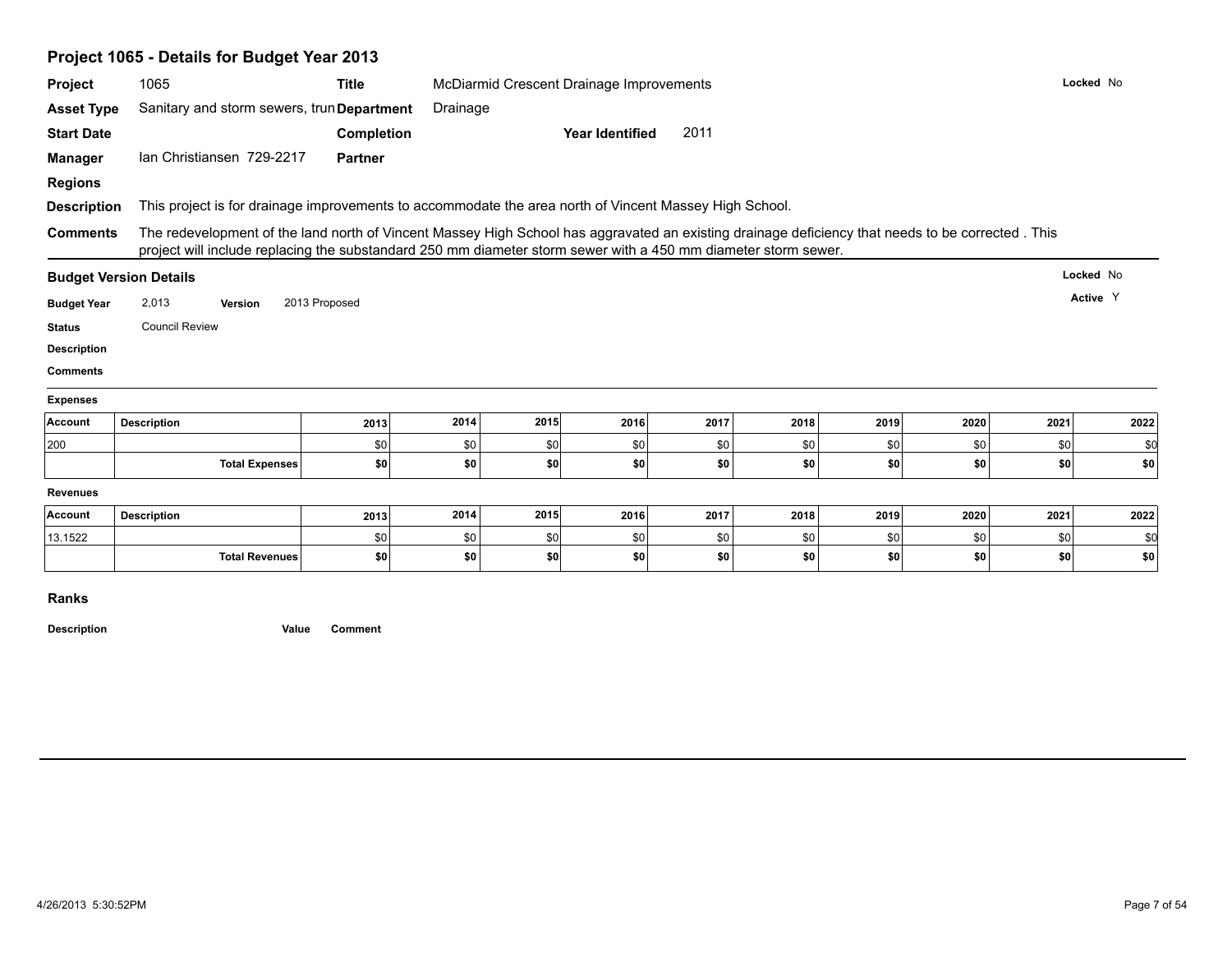| <b>Effective Date</b> | Account | <b>Type</b> | Amount | <b>FTE Impact</b> |
|-----------------------|---------|-------------|--------|-------------------|

# **Related Projects**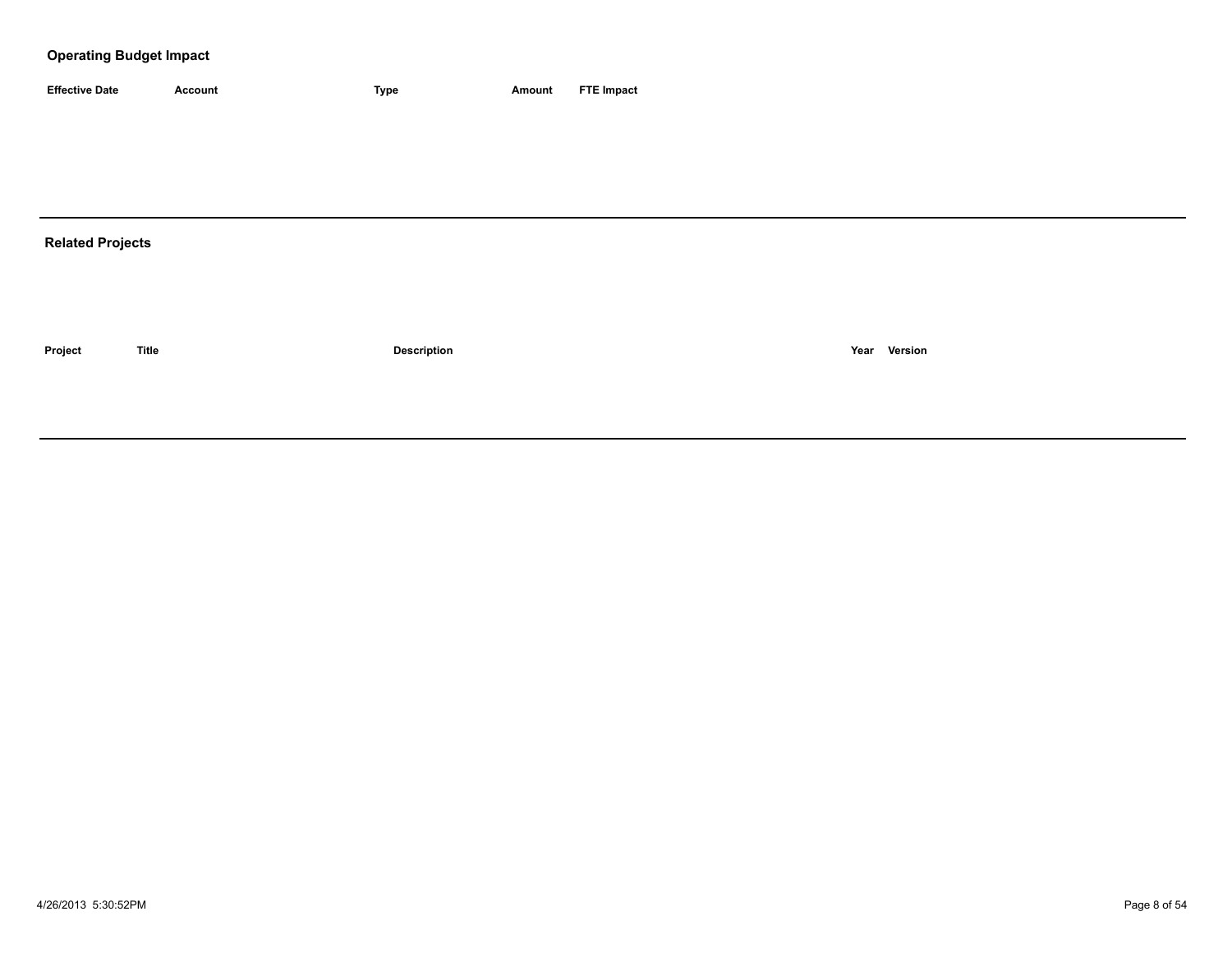|                                                                            | Project 135 - Details for Budget Year 2013                                                                                                                                                                                                                                                                                                                                                                                                                                                                                                                 |               |          |      |                                       |      |      |      |      |      |           |
|----------------------------------------------------------------------------|------------------------------------------------------------------------------------------------------------------------------------------------------------------------------------------------------------------------------------------------------------------------------------------------------------------------------------------------------------------------------------------------------------------------------------------------------------------------------------------------------------------------------------------------------------|---------------|----------|------|---------------------------------------|------|------|------|------|------|-----------|
| Project                                                                    | 135                                                                                                                                                                                                                                                                                                                                                                                                                                                                                                                                                        | <b>Title</b>  |          |      | North Hill Drainage East of 18th St N |      |      |      |      |      | Locked No |
| <b>Asset Type</b>                                                          | Sanitary and storm sewers, trun Department                                                                                                                                                                                                                                                                                                                                                                                                                                                                                                                 |               | Drainage |      |                                       |      |      |      |      |      |           |
| <b>Start Date</b>                                                          | January 01, 2012                                                                                                                                                                                                                                                                                                                                                                                                                                                                                                                                           | Completion    |          |      | December 31, 2012 Year Identified     | 2007 |      |      |      |      |           |
| <b>Manager</b>                                                             | Ian Christiansen<br>729-2217                                                                                                                                                                                                                                                                                                                                                                                                                                                                                                                               | Partner       |          |      |                                       |      |      |      |      |      |           |
| <b>Regions</b>                                                             |                                                                                                                                                                                                                                                                                                                                                                                                                                                                                                                                                            |               |          |      |                                       |      |      |      |      |      |           |
| <b>Description</b>                                                         | This project will provide for the necessary drainage improvements along south limit of Monterey Estates and through Patmore's Nursery.                                                                                                                                                                                                                                                                                                                                                                                                                     |               |          |      |                                       |      |      |      |      |      |           |
|                                                                            | west limit of Monterey Estates and south, through Patmore's Nursery and then under 18th St North where it joins the drainage course south of<br>Braecrest Drive. The development of the Black Property will require upgrades to the existing drainage south of the Black Property which will<br>ultimately create a new drainage course south from the Black property and will include the drainage of Lark St area and the soakage ponds to the<br>east. The drainage network will continue south on Knowlton Dr and ultimately to the Assiniboine River. |               |          |      |                                       |      |      |      |      |      |           |
|                                                                            | <b>Budget Version Details</b>                                                                                                                                                                                                                                                                                                                                                                                                                                                                                                                              |               |          |      |                                       |      |      |      |      |      | Locked No |
| <b>Budget Year</b>                                                         | 2,013<br><b>Version</b>                                                                                                                                                                                                                                                                                                                                                                                                                                                                                                                                    | 2013 Proposed |          |      |                                       |      |      |      |      |      | Active Y  |
| <b>Status</b>                                                              | <b>Council Review</b>                                                                                                                                                                                                                                                                                                                                                                                                                                                                                                                                      |               |          |      |                                       |      |      |      |      |      |           |
|                                                                            |                                                                                                                                                                                                                                                                                                                                                                                                                                                                                                                                                            |               |          |      |                                       |      |      |      |      |      |           |
|                                                                            |                                                                                                                                                                                                                                                                                                                                                                                                                                                                                                                                                            |               |          |      |                                       |      |      |      |      |      |           |
|                                                                            |                                                                                                                                                                                                                                                                                                                                                                                                                                                                                                                                                            |               |          |      |                                       |      |      |      |      |      |           |
|                                                                            |                                                                                                                                                                                                                                                                                                                                                                                                                                                                                                                                                            |               |          |      |                                       |      |      |      |      |      |           |
|                                                                            | <b>Description</b>                                                                                                                                                                                                                                                                                                                                                                                                                                                                                                                                         | 2013          | 2014     | 2015 | 2016                                  | 2017 | 2018 | 2019 | 2020 | 2021 | 2022      |
|                                                                            |                                                                                                                                                                                                                                                                                                                                                                                                                                                                                                                                                            | \$0           | \$0      | \$0  | \$0                                   | \$0  | \$0  | \$0  | \$0  | \$0  | \$0       |
| <b>Description</b><br><b>Comments</b><br><b>Expenses</b><br>Account<br>200 | <b>Total Expenses</b>                                                                                                                                                                                                                                                                                                                                                                                                                                                                                                                                      | \$0           | \$0      | \$0  | \$0                                   | \$0  | \$0  | \$0  | \$0  | \$0  | \$0       |
|                                                                            |                                                                                                                                                                                                                                                                                                                                                                                                                                                                                                                                                            |               |          |      |                                       |      |      |      |      |      |           |
|                                                                            | <b>Description</b>                                                                                                                                                                                                                                                                                                                                                                                                                                                                                                                                         | 2013          | 2014     | 2015 | 2016                                  | 2017 | 2018 | 2019 | 2020 | 2021 | 2022      |
| <b>Revenues</b><br><b>Account</b><br>13.1522                               | <b>Storm Sewer Reserve</b>                                                                                                                                                                                                                                                                                                                                                                                                                                                                                                                                 | \$0           | \$0      | \$0  | \$0                                   | \$0  | \$0  | \$0  | \$0  | \$0  | \$d       |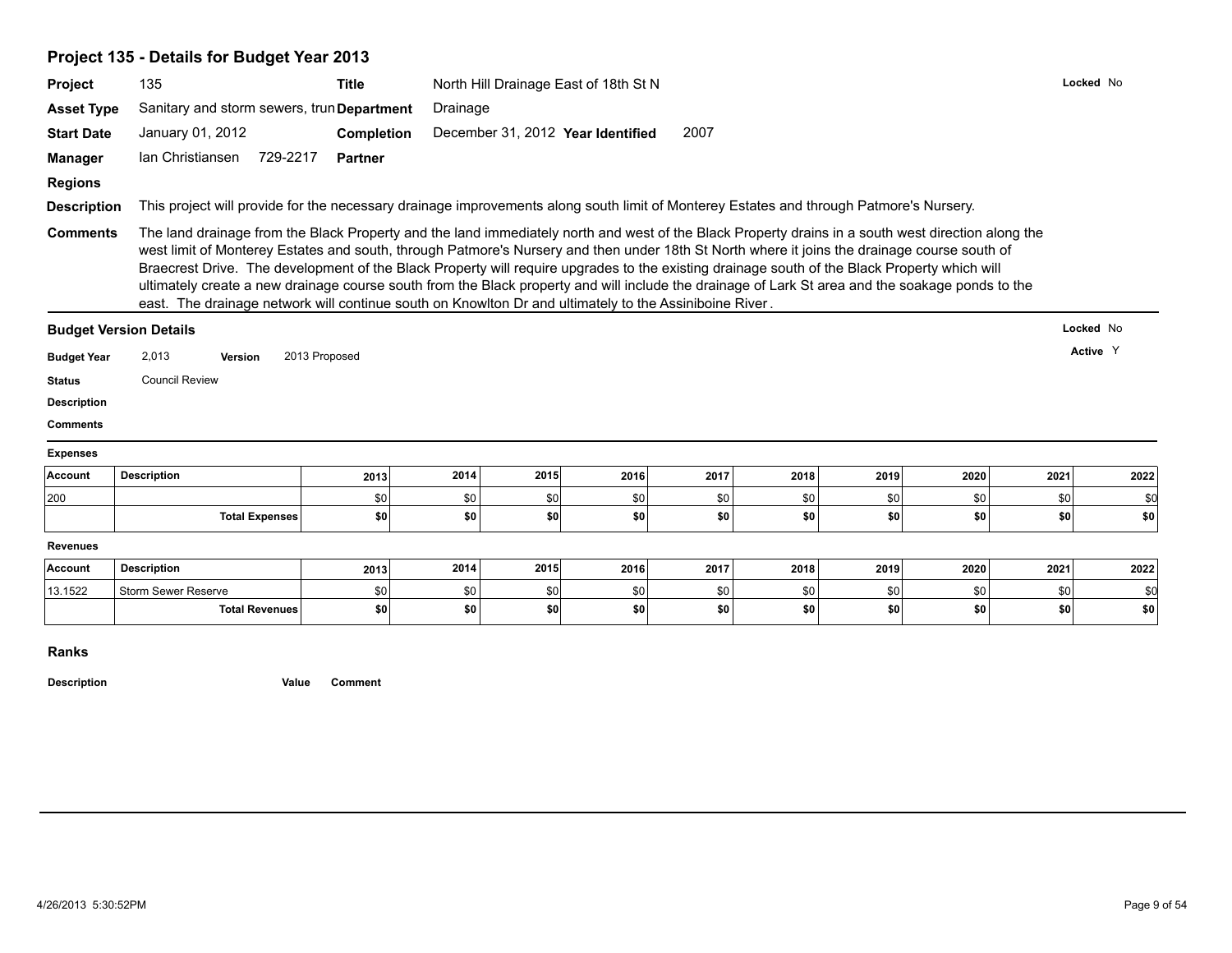| <b>Effective Date</b> | Account | <b>Type</b> | Amount | <b>FTE Impact</b> |
|-----------------------|---------|-------------|--------|-------------------|

# **Related Projects**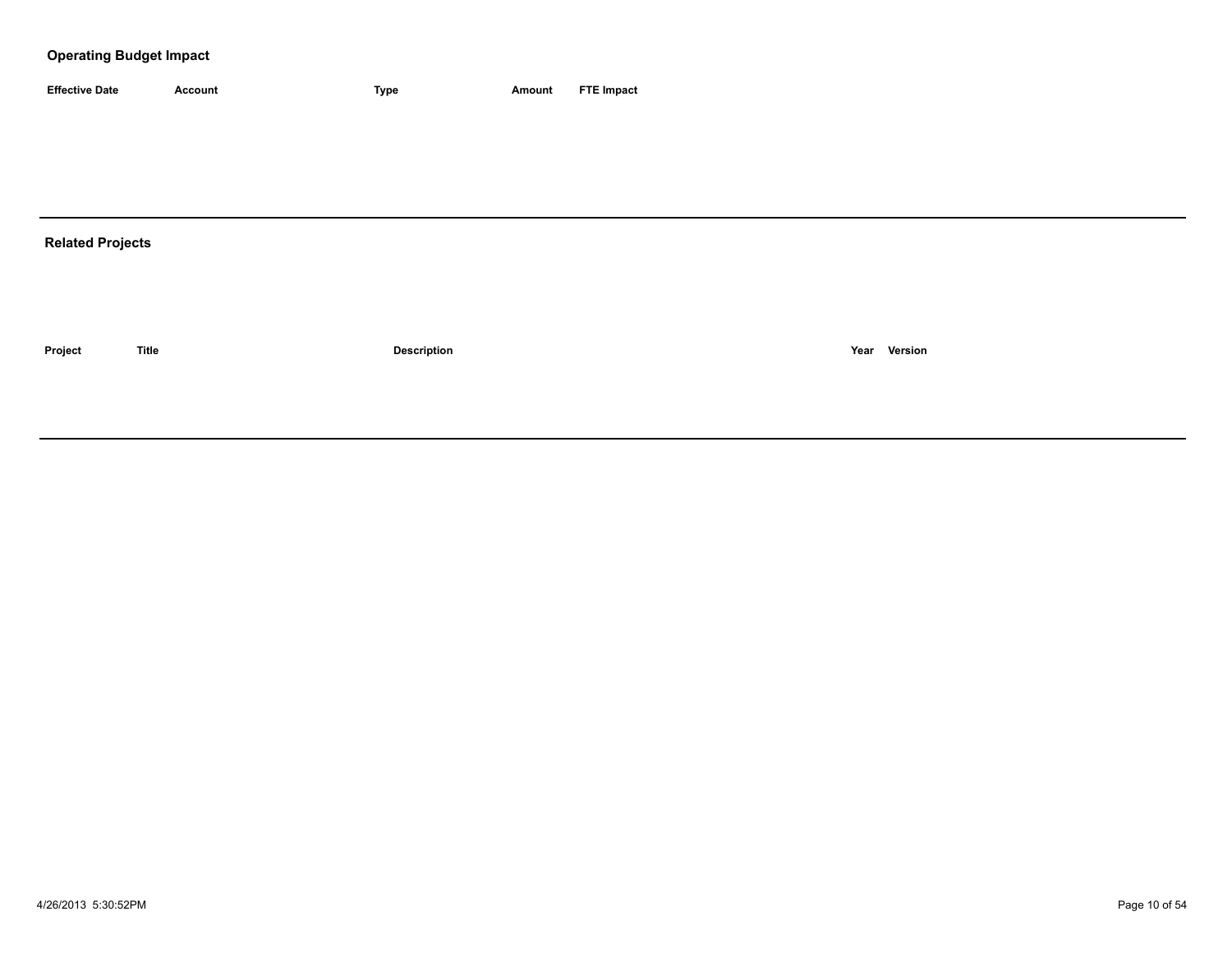# **Project 546 - Details for Budget Year 2013**

| <b>Project</b>                | 546                                        | Title          | North Hill Land Drainage                                                                                                                                                                                                                                                                                                                                                                                                                                                                                                                                                                                                                                                                                                                                                                                                                                                             | Locked No |
|-------------------------------|--------------------------------------------|----------------|--------------------------------------------------------------------------------------------------------------------------------------------------------------------------------------------------------------------------------------------------------------------------------------------------------------------------------------------------------------------------------------------------------------------------------------------------------------------------------------------------------------------------------------------------------------------------------------------------------------------------------------------------------------------------------------------------------------------------------------------------------------------------------------------------------------------------------------------------------------------------------------|-----------|
| <b>Asset Type</b>             | Sanitary and storm sewers, trun Department |                | Drainage                                                                                                                                                                                                                                                                                                                                                                                                                                                                                                                                                                                                                                                                                                                                                                                                                                                                             |           |
| <b>Start Date</b>             |                                            | Completion     | 2009<br>Year Identified                                                                                                                                                                                                                                                                                                                                                                                                                                                                                                                                                                                                                                                                                                                                                                                                                                                              |           |
| Manager                       | Ian Christiansen<br>729-2217               | <b>Partner</b> |                                                                                                                                                                                                                                                                                                                                                                                                                                                                                                                                                                                                                                                                                                                                                                                                                                                                                      |           |
| <b>Regions</b>                |                                            |                |                                                                                                                                                                                                                                                                                                                                                                                                                                                                                                                                                                                                                                                                                                                                                                                                                                                                                      |           |
| <b>Description</b>            | Veteran's way \$2.7M                       |                | The drainage in the North Hill needs to be improved due to existing development as well as proposed development. The area includes all that area<br>north of the Assiniboine River to the Airport and is bounded on the west by an extension of 34th St and on the East by and extension of 17th St E.<br>There has been renewed interest in the Black Property and it is now appropriate to develop a land drainage plan and schedule improvements.<br>The costs of the overall project will be split by drainage basin and will follow the existing studies that have ben completed to date. In areas where<br>there is no model available a place holder budget figure will be used until such time as the plan has been developed.<br>West Sub Basin basin \$3.7M, North Sub Basin \$7.5M, South Sub Basin \$0.5M, East Sub Basin south of PTH No1 \$3M, East Sub-Basin south of |           |
| <b>Comments</b>               |                                            |                |                                                                                                                                                                                                                                                                                                                                                                                                                                                                                                                                                                                                                                                                                                                                                                                                                                                                                      |           |
| <b>Budget Version Details</b> |                                            |                |                                                                                                                                                                                                                                                                                                                                                                                                                                                                                                                                                                                                                                                                                                                                                                                                                                                                                      | Locked No |

#### **Budget Version Details**

**Budget Year Version Active** 2,013 2013 Proposed <sup>Y</sup>

**Status** Council Review

**Description**

**Comments**

#### **Expenses**

| Account | <b>Description</b>                       | 2013             | 2014 | 2015        | 2016      | 2017        | 2018        | 2019        | 2020 | 2021       | 2022 |
|---------|------------------------------------------|------------------|------|-------------|-----------|-------------|-------------|-------------|------|------------|------|
| 220     | East Basin north of ACC                  | \$0              | \$0  |             | \$0       | \$0         | \$0         | \$2,700,000 | \$0  | \$0        |      |
| 220     | East Basin Rollong River Lands<br>Drain  | \$0              | \$0  |             | \$0       | \$0         | \$3,000,000 | \$0         | \$0  | \$0        | \$0  |
| 220     | North Basin including Black<br>Property  | \$0              | \$0  | \$7,500,000 | \$0       | \$0         | \$0         | \$0         | \$0  | \$0        | \$d  |
| 220     | South Basin including White<br>Swan      | \$0 <sub>1</sub> | \$0  | \$C         | \$500,000 | \$0         | \$0         | \$0         | \$0  | \$0        | \$0  |
| 220     | West Basin including 18th St to<br>River | \$0 <sub>1</sub> | \$0  | \$C         | \$0       | \$3,700,000 | \$0         | \$0         | \$0  | \$0        | \$0  |
|         | <b>Total Expenses</b>                    | \$0              | \$0  | \$7,500,000 | \$500,000 | \$3,700,000 | \$3,000,000 | \$2,700,000 | \$0  | <b>\$0</b> | \$O  |

**Revenues**

| <b>Account</b> | <b>Description</b>    | 2013             | 2014 | 2015        | 2016      | 2017        | 2018        | 2019        | 2020 | 2021 | 2022      |
|----------------|-----------------------|------------------|------|-------------|-----------|-------------|-------------|-------------|------|------|-----------|
| 13.1522        | Storm Sewer Reserve   | \$0 <sub>1</sub> | \$0  | \$7,500,000 | \$500,000 | \$3,700,000 | \$3,000,000 | \$2,700,000 |      |      |           |
|                | <b>Total Revenues</b> | \$0              |      | 7,500,000   | \$500,000 | \$3,700,000 | \$3,000,000 | \$2,700,000 |      | \$0  | <b>SO</b> |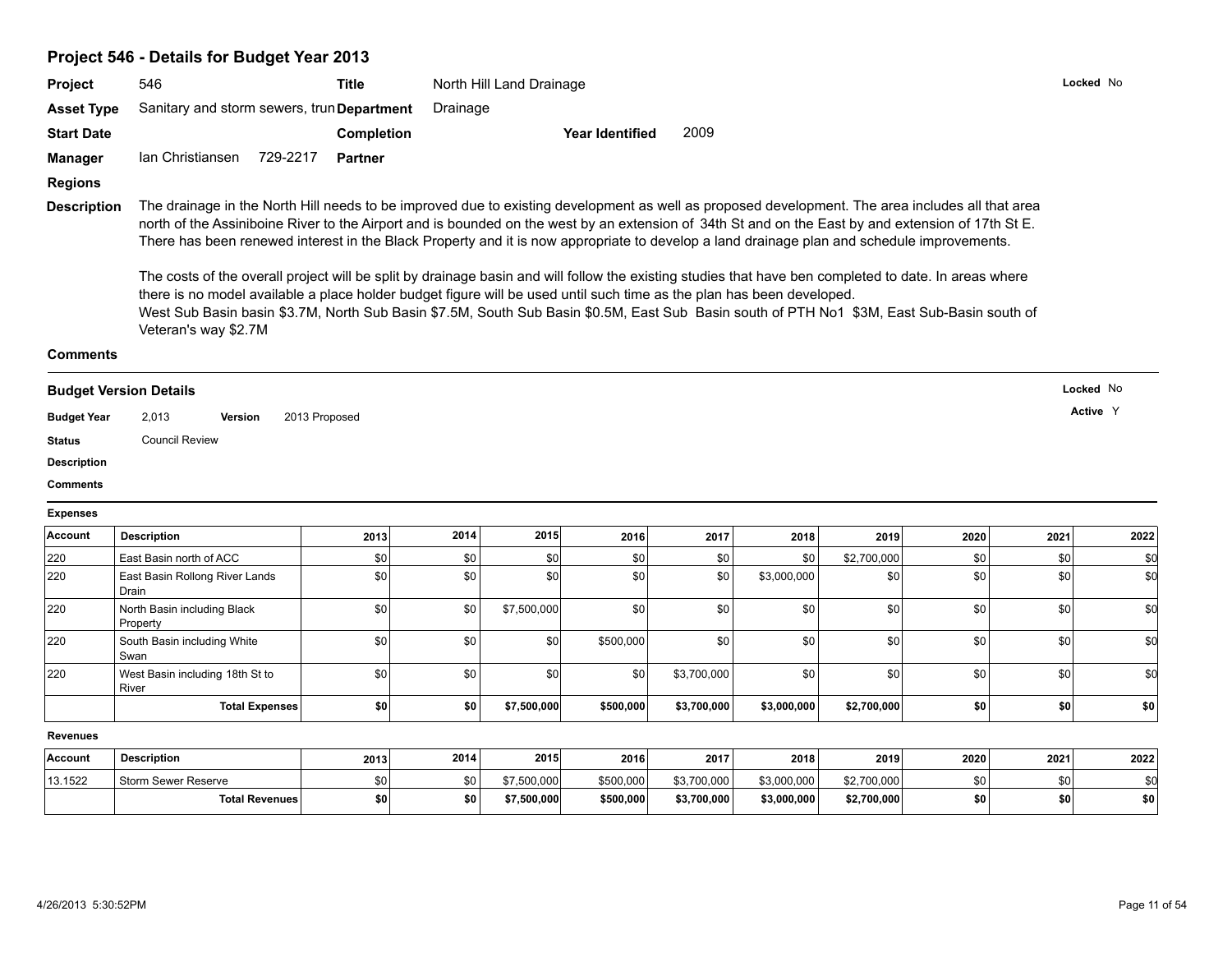| <b>Operating Budget Impact</b> |              |                    |        |                   |              |
|--------------------------------|--------------|--------------------|--------|-------------------|--------------|
| <b>Effective Date</b>          | Account      | Type               | Amount | <b>FTE Impact</b> |              |
|                                |              |                    |        |                   |              |
|                                |              |                    |        |                   |              |
|                                |              |                    |        |                   |              |
| <b>Related Projects</b>        |              |                    |        |                   |              |
|                                |              |                    |        |                   |              |
|                                |              |                    |        |                   |              |
| Project                        | <b>Title</b> | <b>Description</b> |        |                   | Year Version |
|                                |              |                    |        |                   |              |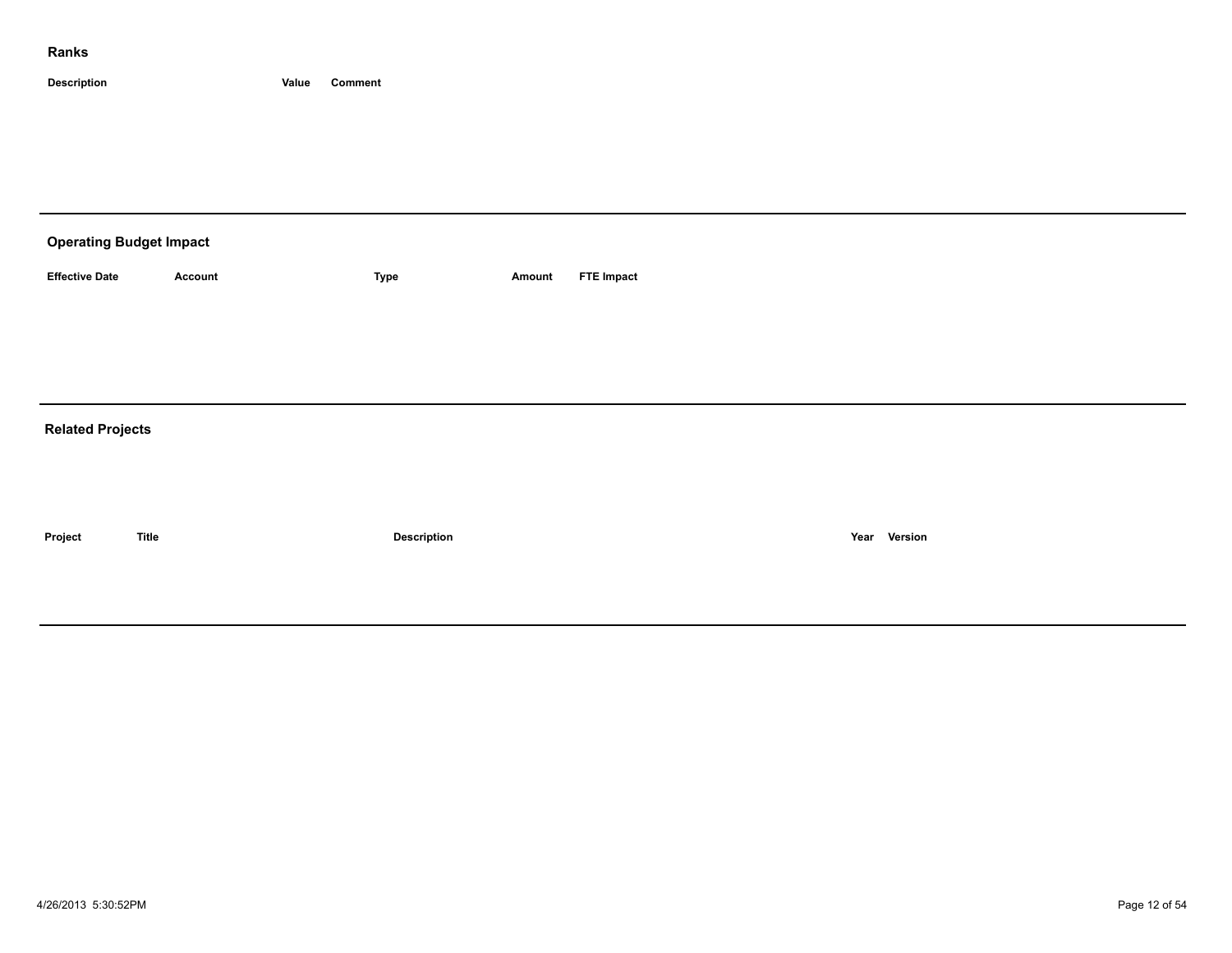|                                                                                                                                                | 338                                                                                                                                                                                                                                                                                                                                                                                                                                                                                                                                                                                                                                                                                                                                                               | <b>Title</b>   |             | South East Land Drainage |                                   |      |      |      |      |         | Locked No |  |  |  |
|------------------------------------------------------------------------------------------------------------------------------------------------|-------------------------------------------------------------------------------------------------------------------------------------------------------------------------------------------------------------------------------------------------------------------------------------------------------------------------------------------------------------------------------------------------------------------------------------------------------------------------------------------------------------------------------------------------------------------------------------------------------------------------------------------------------------------------------------------------------------------------------------------------------------------|----------------|-------------|--------------------------|-----------------------------------|------|------|------|------|---------|-----------|--|--|--|
| <b>Asset Type</b>                                                                                                                              | Sanitary and storm sewers, trun Department                                                                                                                                                                                                                                                                                                                                                                                                                                                                                                                                                                                                                                                                                                                        |                | Drainage    |                          |                                   |      |      |      |      |         |           |  |  |  |
| <b>Start Date</b>                                                                                                                              | January 01, 2013                                                                                                                                                                                                                                                                                                                                                                                                                                                                                                                                                                                                                                                                                                                                                  | Completion     |             |                          | December 31, 2014 Year Identified | 2009 |      |      |      |         |           |  |  |  |
| <b>Manager</b>                                                                                                                                 | Ian Christiansen 729-2217                                                                                                                                                                                                                                                                                                                                                                                                                                                                                                                                                                                                                                                                                                                                         | <b>Partner</b> |             |                          |                                   |      |      |      |      |         |           |  |  |  |
| <b>Regions</b>                                                                                                                                 |                                                                                                                                                                                                                                                                                                                                                                                                                                                                                                                                                                                                                                                                                                                                                                   |                |             |                          |                                   |      |      |      |      |         |           |  |  |  |
| <b>Description</b>                                                                                                                             | This project is for South East Land Drainage upgrades.                                                                                                                                                                                                                                                                                                                                                                                                                                                                                                                                                                                                                                                                                                            |                |             |                          |                                   |      |      |      |      |         |           |  |  |  |
| <b>Comments</b>                                                                                                                                | The South East Drainage Basin is loosely defined as the area south of Richmond Avenue and east of 26th Street. Significant development has<br>occurred in this area in the last several years and drainage improvements are required in the entire basin.                                                                                                                                                                                                                                                                                                                                                                                                                                                                                                         |                |             |                          |                                   |      |      |      |      |         |           |  |  |  |
|                                                                                                                                                | In 2003 UMA Engineering was commissioned to review this drainage basin and make recommendations for improvements. The Southeast Drainage<br>basin Storm Study was completed in 2003 and amended in June of 2005 to account for the existing development. The study developed a number of<br>options for improvements and was amended in April of 2008 and again in July of 2009 to accommodate current development and define an interim<br>solution.                                                                                                                                                                                                                                                                                                             |                |             |                          |                                   |      |      |      |      |         |           |  |  |  |
|                                                                                                                                                | The drainage solution proposed is the development of a number of storm water retention ponds and connecting storm sewers and ditches. The long<br>term solution will be to drain the water in a south east direction from 18th St and Maryland to First Street at which time the water will be diverted to<br>the north and the east and ultimately discharged into the Assiniboine River. The interim solution will be the same as the long term solution except<br>that the drainage that finds its way to First St will not be diverted to the north and east but instead will be allowed to drain in a south east direction.<br>The interim solution is proposed to be completed in 2010 and will remain in effect until the long term solution is completed. |                |             |                          |                                   |      |      |      |      |         |           |  |  |  |
|                                                                                                                                                | The improvements are constructed by the land developer as well as the City. The City projects are partially funded by developer contributions.                                                                                                                                                                                                                                                                                                                                                                                                                                                                                                                                                                                                                    |                |             |                          |                                   |      |      |      |      |         |           |  |  |  |
|                                                                                                                                                | <b>Budget Version Details</b>                                                                                                                                                                                                                                                                                                                                                                                                                                                                                                                                                                                                                                                                                                                                     |                |             |                          |                                   |      |      |      |      |         | Locked No |  |  |  |
|                                                                                                                                                |                                                                                                                                                                                                                                                                                                                                                                                                                                                                                                                                                                                                                                                                                                                                                                   |                |             |                          |                                   |      |      |      |      |         |           |  |  |  |
|                                                                                                                                                |                                                                                                                                                                                                                                                                                                                                                                                                                                                                                                                                                                                                                                                                                                                                                                   |                |             |                          |                                   |      |      |      |      |         | Active Y  |  |  |  |
|                                                                                                                                                | 2,013<br>Version                                                                                                                                                                                                                                                                                                                                                                                                                                                                                                                                                                                                                                                                                                                                                  | 2013 Proposed  |             |                          |                                   |      |      |      |      |         |           |  |  |  |
|                                                                                                                                                | <b>Council Review</b>                                                                                                                                                                                                                                                                                                                                                                                                                                                                                                                                                                                                                                                                                                                                             |                |             |                          |                                   |      |      |      |      |         |           |  |  |  |
|                                                                                                                                                |                                                                                                                                                                                                                                                                                                                                                                                                                                                                                                                                                                                                                                                                                                                                                                   |                |             |                          |                                   |      |      |      |      |         |           |  |  |  |
|                                                                                                                                                |                                                                                                                                                                                                                                                                                                                                                                                                                                                                                                                                                                                                                                                                                                                                                                   |                |             |                          |                                   |      |      |      |      |         |           |  |  |  |
|                                                                                                                                                |                                                                                                                                                                                                                                                                                                                                                                                                                                                                                                                                                                                                                                                                                                                                                                   |                |             |                          |                                   |      |      |      |      |         |           |  |  |  |
|                                                                                                                                                | <b>Description</b>                                                                                                                                                                                                                                                                                                                                                                                                                                                                                                                                                                                                                                                                                                                                                | 2013           | 2014        | 2015                     | 2016                              | 2017 | 2018 | 2019 | 2020 | 2021    | 2022      |  |  |  |
|                                                                                                                                                | land purch                                                                                                                                                                                                                                                                                                                                                                                                                                                                                                                                                                                                                                                                                                                                                        | \$0            | \$0         | \$0                      | \$0                               | \$0  | \$0  | \$0  | \$0  | \$0     | \$0       |  |  |  |
|                                                                                                                                                | Douglas Ave S                                                                                                                                                                                                                                                                                                                                                                                                                                                                                                                                                                                                                                                                                                                                                     | \$0            | \$0         | \$0                      | \$2,000,000                       | \$0  | \$0  | \$0  | \$0  | $ $ \$0 | \$d       |  |  |  |
|                                                                                                                                                | East of 17th St E Engineering                                                                                                                                                                                                                                                                                                                                                                                                                                                                                                                                                                                                                                                                                                                                     | \$0            | \$0         | \$0                      | \$0                               | \$0  | \$0  | \$0  | \$0  | \$0     | \$d       |  |  |  |
|                                                                                                                                                | East of 17th St E to Assiniboine<br>River                                                                                                                                                                                                                                                                                                                                                                                                                                                                                                                                                                                                                                                                                                                         | \$0            | \$5,000,000 | \$0                      | \$0                               | \$0  | \$0  | \$0  | \$0  | $ $ \$0 | \$d       |  |  |  |
| <b>Budget Year</b><br><b>Status</b><br><b>Description</b><br><b>Comments</b><br><b>Expenses</b><br>Account<br>0410<br>200<br>200<br>200<br>200 | First and Patricia, Land<br>Draiange Sewer                                                                                                                                                                                                                                                                                                                                                                                                                                                                                                                                                                                                                                                                                                                        | \$1,800,000    | \$0         | \$0                      | \$0                               | \$0  | \$0  | \$0  | \$0  | 30      | \$d       |  |  |  |
|                                                                                                                                                | Park Ave SE                                                                                                                                                                                                                                                                                                                                                                                                                                                                                                                                                                                                                                                                                                                                                       | \$0            | \$0         | \$3,500,000              | \$0                               | \$0  | \$0  | \$0  | \$0  | $ $ \$0 | \$d       |  |  |  |
| 200                                                                                                                                            | <b>Total Expenses</b>                                                                                                                                                                                                                                                                                                                                                                                                                                                                                                                                                                                                                                                                                                                                             | \$1,800,000    | \$5,000,000 | \$3,500,000              | \$2,000,000                       | \$0  | \$0  | \$0  | \$0  | \$0     | \$0       |  |  |  |
| <b>Revenues</b>                                                                                                                                |                                                                                                                                                                                                                                                                                                                                                                                                                                                                                                                                                                                                                                                                                                                                                                   |                |             |                          |                                   |      |      |      |      |         |           |  |  |  |
| <b>Account</b>                                                                                                                                 | <b>Description</b>                                                                                                                                                                                                                                                                                                                                                                                                                                                                                                                                                                                                                                                                                                                                                | 2013           | 2014        | 2015                     | 2016                              | 2017 | 2018 | 2019 | 2020 | 2021    | 2022      |  |  |  |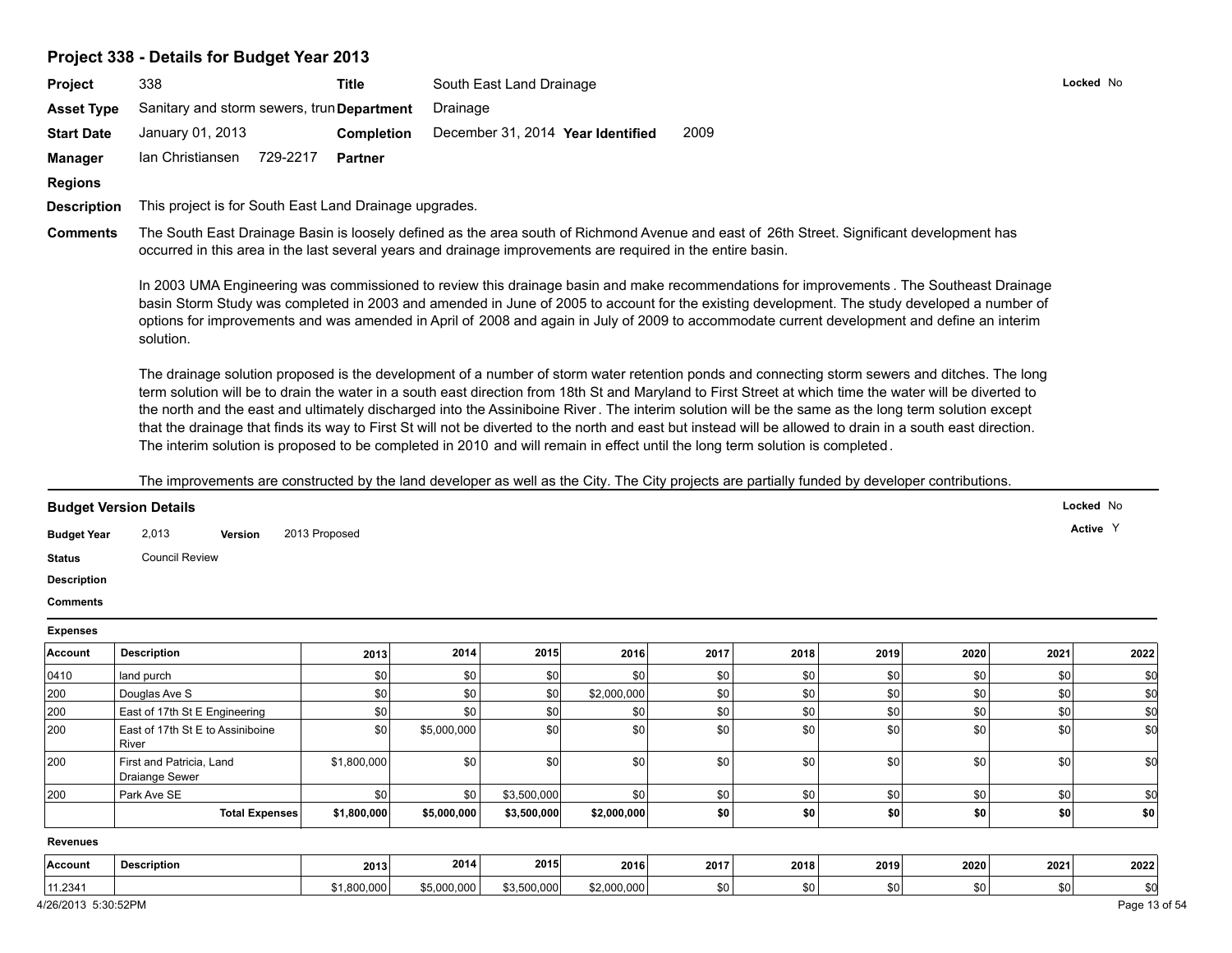| 13.1522 | <b>Storm Sewer Reserve</b> | ደበ l        |             |             |             |    | \$0 |       |       | ו ז |           |  |
|---------|----------------------------|-------------|-------------|-------------|-------------|----|-----|-------|-------|-----|-----------|--|
|         | <b>Total Revenues</b>      | \$1,800,000 | \$5,000,000 | \$3,500,000 | \$2,000,000 | œп | ¢Λ  | \$0 I | \$0 I |     | <b>SO</b> |  |

**Description Value Comment**

# **Operating Budget Impact Effective Date Account Type Amount FTE Impact Related Projects Project Title Description Year Version**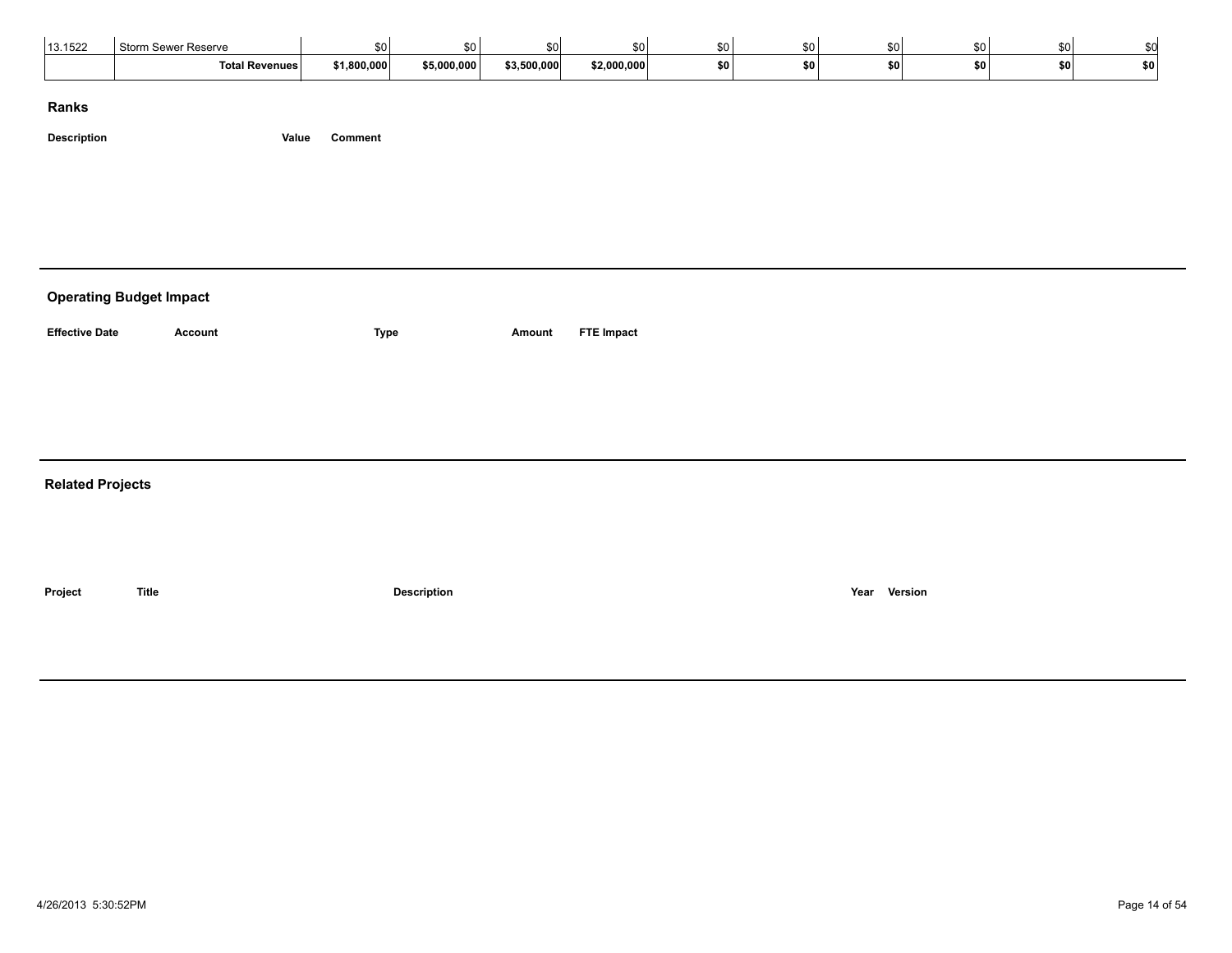| Project                               | 847                                                               | <b>Title</b>   |          | <b>Equipment Attachments</b> |                        |       |      |          |      | Locked No |      |
|---------------------------------------|-------------------------------------------------------------------|----------------|----------|------------------------------|------------------------|-------|------|----------|------|-----------|------|
| <b>Asset Type</b>                     | Moving, grading, excavating, co Department                        |                |          | <b>FLEET SERVICES</b>        |                        |       |      |          |      |           |      |
| <b>Start Date</b>                     |                                                                   | Completion     |          |                              | <b>Year Identified</b> | 2005  |      |          |      |           |      |
|                                       |                                                                   |                |          |                              |                        |       |      |          |      |           |      |
| <b>Manager</b>                        | Tim Sanderson 729-2130                                            | <b>Partner</b> |          |                              |                        |       |      |          |      |           |      |
| <b>Regions</b>                        |                                                                   |                |          |                              |                        |       |      |          |      |           |      |
| <b>Description</b>                    | This project if for the replacement of fleet vehicle attachments. |                |          |                              |                        |       |      |          |      |           |      |
| <b>Comments</b>                       | This may include plows, sweepers, grinders, etc.                  |                |          |                              |                        |       |      |          |      |           |      |
| <b>Budget Version Details</b>         |                                                                   |                |          |                              |                        |       |      |          |      | Locked No |      |
| <b>Budget Year</b>                    | 2,013<br>Version                                                  | 2013 Proposed  |          |                              |                        |       |      |          |      | Active Y  |      |
|                                       |                                                                   |                |          |                              |                        |       |      |          |      |           |      |
|                                       |                                                                   |                |          |                              |                        |       |      |          |      |           |      |
| <b>Status</b>                         | <b>Council Review</b>                                             |                |          |                              |                        |       |      |          |      |           |      |
|                                       |                                                                   |                |          |                              |                        |       |      |          |      |           |      |
| <b>Description</b><br><b>Comments</b> |                                                                   |                |          |                              |                        |       |      |          |      |           |      |
| <b>Expenses</b>                       |                                                                   |                |          |                              |                        |       |      |          |      |           |      |
| Account                               | <b>Description</b>                                                | 2013           | 2014     | 2015                         | 2016                   | 2017  | 2018 | 2019     | 2020 | 2021      | 2022 |
| 0410                                  | 10' v plow (2008)                                                 | \$0            | \$0      | \$0                          | \$30,000               | \$0   | \$0  | \$0      | \$0  | \$0       | \$d  |
| 0410                                  | shuttle box                                                       | \$0            | \$0      | \$0                          | \$0                    | \$0   | \$0  | \$0      | \$0  | sol       | \$d  |
| 0410                                  | wood chipper                                                      | \$0            | \$46,000 | \$0                          | \$0                    | $\$0$ | \$0  | \$60,000 | \$0  | \$0       | \$d  |
|                                       | <b>Total Expenses</b>                                             | \$0            | \$46,000 | \$0                          | \$30,000               | \$0   | \$0  | \$60,000 | \$0  | \$0       | \$0  |
| <b>Revenues</b>                       |                                                                   |                |          |                              |                        |       |      |          |      |           |      |
| Account                               | <b>Description</b>                                                | 2013           | 2014     | 2015                         | 2016                   | 2017  | 2018 | 2019     | 2020 | 2021      | 2022 |
| 13.1508                               | Machinery & Equipment<br>Reserve                                  | \$0            | \$46,000 | \$0                          | \$30,000               | \$0   | \$0  | \$60,000 | \$0  | \$0       | \$0  |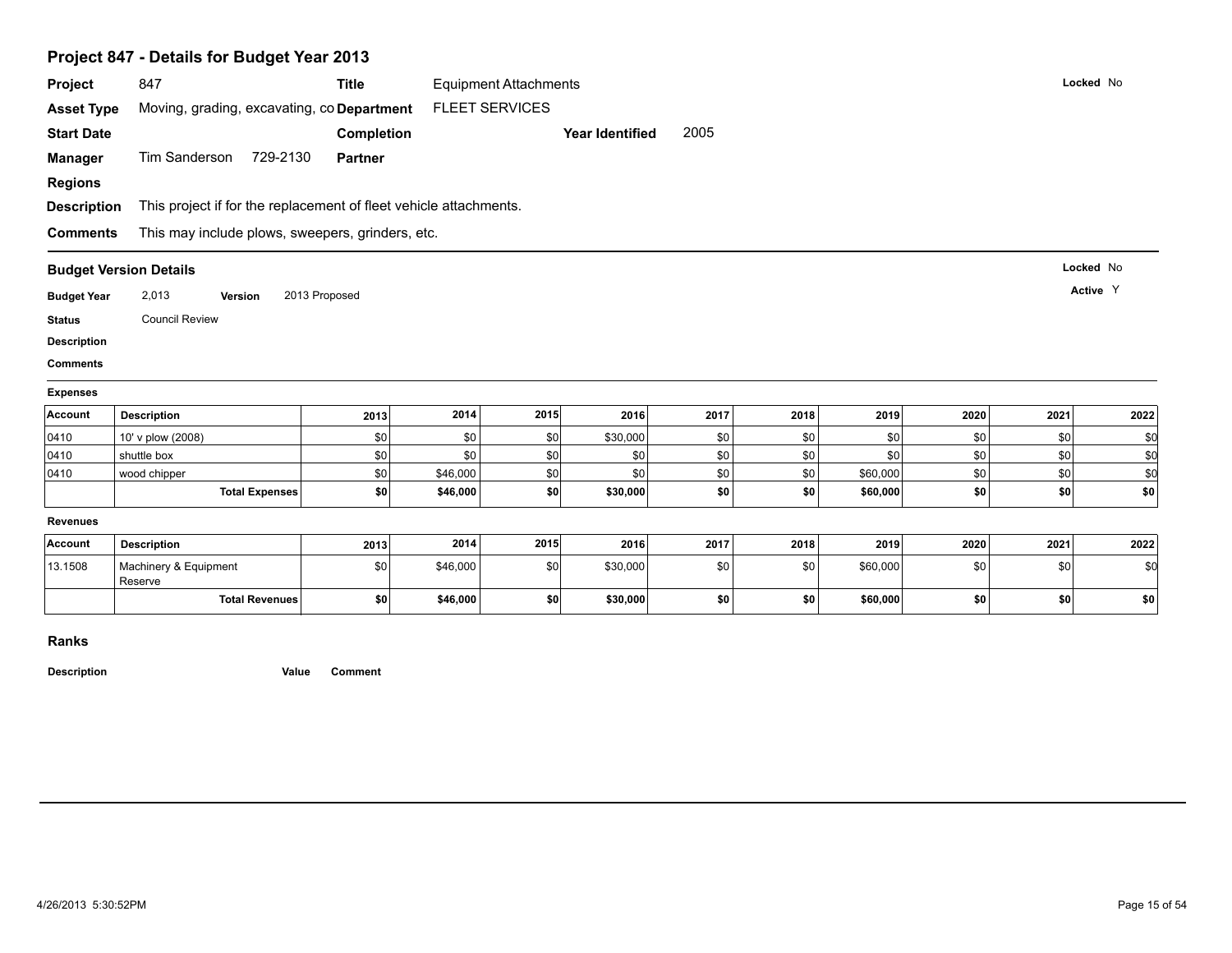| <b>Effective Date</b> | Account | 'vpe | Amount | <b>FTE Impact</b> |
|-----------------------|---------|------|--------|-------------------|

# **Related Projects**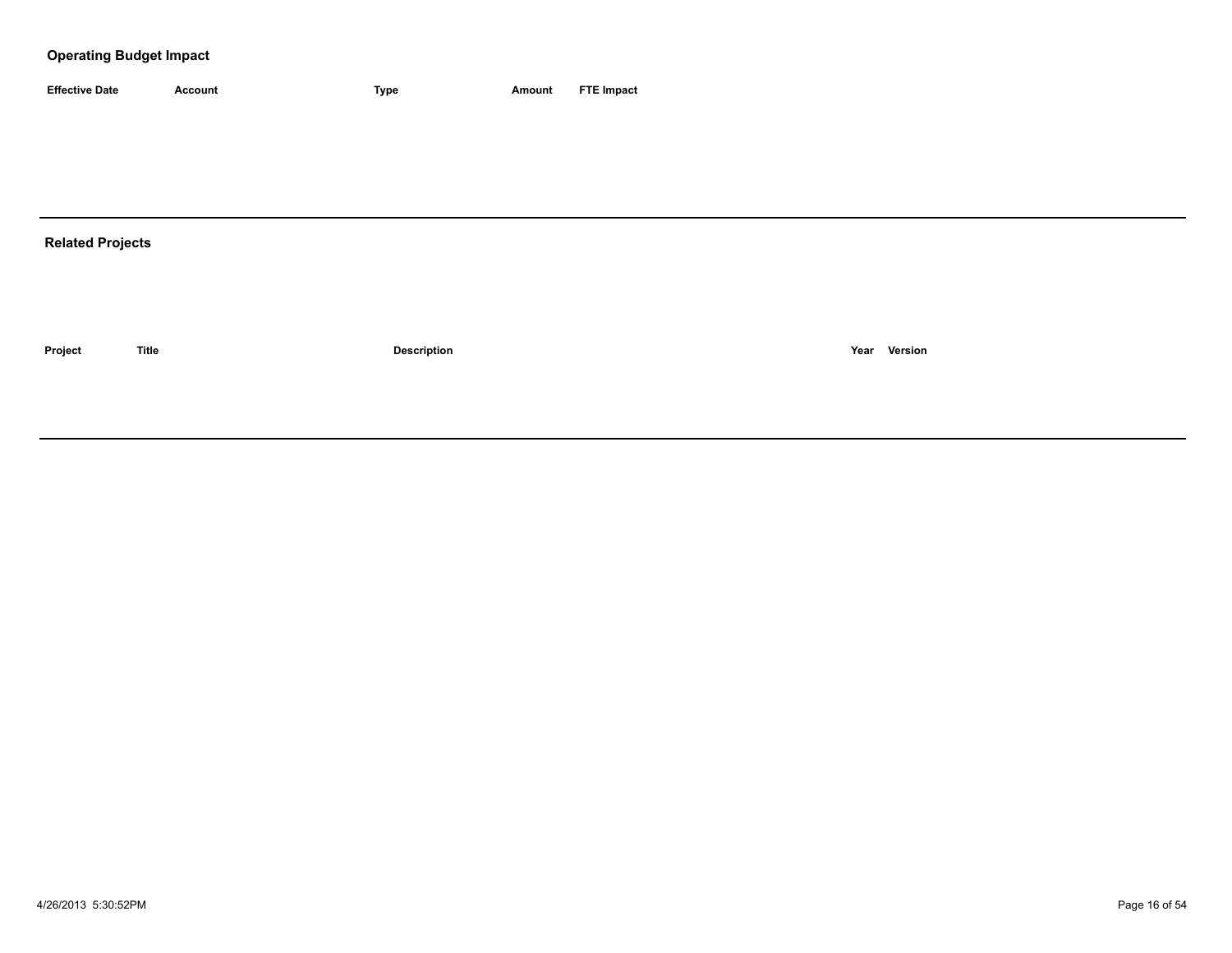# **Project 320 - Details for Budget Year 2013**

|                    | Project 320 - Details for Budget Year 2013           |          |                                                |      |                           |                                                                                                                                                                                                                                                                                                                                                                                                                                                                                                                                                                                                                                                                                                                                                                                                                                                                                                                                                                                                                                                                                                                                                                                                                                                 |      |      |      |      |      |           |  |
|--------------------|------------------------------------------------------|----------|------------------------------------------------|------|---------------------------|-------------------------------------------------------------------------------------------------------------------------------------------------------------------------------------------------------------------------------------------------------------------------------------------------------------------------------------------------------------------------------------------------------------------------------------------------------------------------------------------------------------------------------------------------------------------------------------------------------------------------------------------------------------------------------------------------------------------------------------------------------------------------------------------------------------------------------------------------------------------------------------------------------------------------------------------------------------------------------------------------------------------------------------------------------------------------------------------------------------------------------------------------------------------------------------------------------------------------------------------------|------|------|------|------|------|-----------|--|
| Project            | 320                                                  |          | <b>Title</b>                                   |      | Fire Vehicle Replacements |                                                                                                                                                                                                                                                                                                                                                                                                                                                                                                                                                                                                                                                                                                                                                                                                                                                                                                                                                                                                                                                                                                                                                                                                                                                 |      |      |      |      |      | Locked No |  |
| <b>Asset Type</b>  | Automobiles                                          |          | <b>Department</b>                              |      | <b>FLEET SERVICES</b>     |                                                                                                                                                                                                                                                                                                                                                                                                                                                                                                                                                                                                                                                                                                                                                                                                                                                                                                                                                                                                                                                                                                                                                                                                                                                 |      |      |      |      |      |           |  |
| <b>Start Date</b>  |                                                      |          | <b>Completion</b>                              |      |                           | <b>Year Identified</b>                                                                                                                                                                                                                                                                                                                                                                                                                                                                                                                                                                                                                                                                                                                                                                                                                                                                                                                                                                                                                                                                                                                                                                                                                          | 2011 |      |      |      |      |           |  |
| <b>Manager</b>     | <b>Tim Sanderson</b>                                 | 729-2130 | <b>Partner</b>                                 |      |                           |                                                                                                                                                                                                                                                                                                                                                                                                                                                                                                                                                                                                                                                                                                                                                                                                                                                                                                                                                                                                                                                                                                                                                                                                                                                 |      |      |      |      |      |           |  |
| <b>Regions</b>     |                                                      |          |                                                |      |                           |                                                                                                                                                                                                                                                                                                                                                                                                                                                                                                                                                                                                                                                                                                                                                                                                                                                                                                                                                                                                                                                                                                                                                                                                                                                 |      |      |      |      |      |           |  |
| <b>Description</b> |                                                      |          | This project is for fire vehicle replacements. |      |                           |                                                                                                                                                                                                                                                                                                                                                                                                                                                                                                                                                                                                                                                                                                                                                                                                                                                                                                                                                                                                                                                                                                                                                                                                                                                 |      |      |      |      |      |           |  |
| <b>Comments</b>    | service.<br>acceleration of this schedule may occur. |          |                                                |      |                           | The purpose of the Fire Vehicle Replacement account is to provide the Fire Department with safe, reliable and cost effective equipment to meet their<br>stated purpose. Included in this account are all vehicles, including both specialized firefighting as well and general purpose vehicles. This account is<br>funded through contributions made to the reserve from the fire department. The amount of these contributions is based upon the projected<br>replacement cost minus the anticipated value of the equipment that will be replaced, divided by the number of months that the vehicle will be in<br>The Fire Department Vehicle Capital Budget is structured to optimize cost effectiveness by providing replacement vehicles at logical time intervals.<br>These intervals are identified by analyzing and balancing the potential cost of ongoing maintenance with residual value of the existing unit and the<br>anticipated cost of a replacement vehicle. In most cases light duty vehicles such as vans and pickups are scheduled for replacement on a five year<br>cycle, while larger specialized equipment is scheduled on a ten year cycle. In those instances where the vendor offers aggressive "buy back" pricing, |      |      |      |      |      |           |  |
|                    | <b>Budget Version Details</b>                        |          |                                                |      |                           |                                                                                                                                                                                                                                                                                                                                                                                                                                                                                                                                                                                                                                                                                                                                                                                                                                                                                                                                                                                                                                                                                                                                                                                                                                                 |      |      |      |      |      | Locked No |  |
| <b>Budget Year</b> | 2,013                                                | Version  | 2013 Proposed                                  |      |                           |                                                                                                                                                                                                                                                                                                                                                                                                                                                                                                                                                                                                                                                                                                                                                                                                                                                                                                                                                                                                                                                                                                                                                                                                                                                 |      |      |      |      |      | Active Y  |  |
| <b>Status</b>      | <b>Council Review</b>                                |          |                                                |      |                           |                                                                                                                                                                                                                                                                                                                                                                                                                                                                                                                                                                                                                                                                                                                                                                                                                                                                                                                                                                                                                                                                                                                                                                                                                                                 |      |      |      |      |      |           |  |
| <b>Description</b> |                                                      |          |                                                |      |                           |                                                                                                                                                                                                                                                                                                                                                                                                                                                                                                                                                                                                                                                                                                                                                                                                                                                                                                                                                                                                                                                                                                                                                                                                                                                 |      |      |      |      |      |           |  |
| <b>Comments</b>    |                                                      |          |                                                |      |                           |                                                                                                                                                                                                                                                                                                                                                                                                                                                                                                                                                                                                                                                                                                                                                                                                                                                                                                                                                                                                                                                                                                                                                                                                                                                 |      |      |      |      |      |           |  |
| <b>Expenses</b>    |                                                      |          |                                                |      |                           |                                                                                                                                                                                                                                                                                                                                                                                                                                                                                                                                                                                                                                                                                                                                                                                                                                                                                                                                                                                                                                                                                                                                                                                                                                                 |      |      |      |      |      |           |  |
| Account            | <b>Description</b>                                   |          | 2013                                           | 2014 | 2015                      | 2016                                                                                                                                                                                                                                                                                                                                                                                                                                                                                                                                                                                                                                                                                                                                                                                                                                                                                                                                                                                                                                                                                                                                                                                                                                            | 2017 | 2018 | 2019 | 2020 | 2021 | 2022      |  |

| BT <sub>1</sub><br>\$0<br>\$0<br>\$0<br>\$168,000<br>\$0<br>\$0<br>\$0<br>\$0<br>\$0<br>\$0<br>\$0 <br>\$71,300<br>CMD <sub>2</sub><br>\$0<br>\$60,000<br>\$0<br>\$0<br>\$0 <sub>1</sub><br>\$0<br>FC <sub>3</sub><br>\$0 <br>\$0<br>\$45,000<br>\$0<br>\$0<br>\$0<br>\$55,000<br>\$0<br>\$0<br>\$0 <sub>1</sub><br>\$0<br>\$0<br>\$0<br>\$0<br>\$0<br>\$0<br>\$0<br>\$0 <sub>1</sub><br>FP10 (budget reduced \$25,000<br>as this item is RST exempt)<br>\$0<br>\$0<br>\$0<br>\$0<br>\$0<br>\$0<br>\$550,000<br>\$0<br>\$0<br>FP11 (budget reduced by<br>\$25,000 as this item is RST<br>exempt)<br>\$0 <br>\$0<br>\$0<br>\$0<br> \$0 <br>\$0 <br>FPC02<br>\$30,000<br>\$37,000<br>\$0<br>\$30,000<br>\$37,000<br>\$0<br>FPC05<br>\$0<br>\$0<br>\$0<br>\$0<br>\$0<br>\$0<br>FPC14<br>\$0<br>\$36,000<br>\$0<br><b>\$0</b><br>\$0<br>\$0 <br>\$0<br>\$0 <sub>1</sub><br>\$45,000<br>FPC3<br>\$0 <br>\$36,000<br>\$0 <br>\$0<br>\$0<br>\$45,000<br>\$0<br>\$0<br>\$0<br>\$0<br>FPU <sub>1</sub><br>\$0<br>\$0<br>\$0<br>\$0<br>\$0 <br>\$0<br>\$0<br>\$0<br>\$0 <br>\$0<br>FQ1<br>\$0<br>\$0<br>\$0 <br>\$69,000<br>\$0 <br>\$1,550,000<br>\$0<br>FR <sub>2</sub><br>\$0 <sub>1</sub><br>\$0<br>\$0 <br>\$0<br>\$0 <br>\$275,000<br>\$0<br>\$0 <br>\$0<br>FT12<br>\$0 <br>\$0<br>\$0<br>\$0 <br>\$0<br>\$0<br>\$0<br>\$72,000<br>\$0<br>\$0 <br>\$0 <br>\$0 <sub>1</sub><br>\$0<br>\$0<br>\$0<br>FTT01<br>\$0<br>\$0 <br>\$0 | Account | <b>Description</b> | 2013 | 2014 | 2015 | 2016 | 2017 | 2018 | 2019 | 2020 | 2021 | 2022      |
|----------------------------------------------------------------------------------------------------------------------------------------------------------------------------------------------------------------------------------------------------------------------------------------------------------------------------------------------------------------------------------------------------------------------------------------------------------------------------------------------------------------------------------------------------------------------------------------------------------------------------------------------------------------------------------------------------------------------------------------------------------------------------------------------------------------------------------------------------------------------------------------------------------------------------------------------------------------------------------------------------------------------------------------------------------------------------------------------------------------------------------------------------------------------------------------------------------------------------------------------------------------------------------------------------------------------------------------------------------------------------------------------------------------------------|---------|--------------------|------|------|------|------|------|------|------|------|------|-----------|
|                                                                                                                                                                                                                                                                                                                                                                                                                                                                                                                                                                                                                                                                                                                                                                                                                                                                                                                                                                                                                                                                                                                                                                                                                                                                                                                                                                                                                            | 0410    |                    |      |      |      |      |      |      |      |      |      |           |
|                                                                                                                                                                                                                                                                                                                                                                                                                                                                                                                                                                                                                                                                                                                                                                                                                                                                                                                                                                                                                                                                                                                                                                                                                                                                                                                                                                                                                            | 0410    |                    |      |      |      |      |      |      |      |      |      | <b>SG</b> |
|                                                                                                                                                                                                                                                                                                                                                                                                                                                                                                                                                                                                                                                                                                                                                                                                                                                                                                                                                                                                                                                                                                                                                                                                                                                                                                                                                                                                                            | 0410    |                    |      |      |      |      |      |      |      |      |      | \$ſ       |
|                                                                                                                                                                                                                                                                                                                                                                                                                                                                                                                                                                                                                                                                                                                                                                                                                                                                                                                                                                                                                                                                                                                                                                                                                                                                                                                                                                                                                            | 0410    |                    |      |      |      |      |      |      |      |      |      | \$0       |
|                                                                                                                                                                                                                                                                                                                                                                                                                                                                                                                                                                                                                                                                                                                                                                                                                                                                                                                                                                                                                                                                                                                                                                                                                                                                                                                                                                                                                            | 0410    |                    |      |      |      |      |      |      |      |      |      | \$0       |
|                                                                                                                                                                                                                                                                                                                                                                                                                                                                                                                                                                                                                                                                                                                                                                                                                                                                                                                                                                                                                                                                                                                                                                                                                                                                                                                                                                                                                            | 0410    |                    |      |      |      |      |      |      |      |      |      | \$46,000  |
|                                                                                                                                                                                                                                                                                                                                                                                                                                                                                                                                                                                                                                                                                                                                                                                                                                                                                                                                                                                                                                                                                                                                                                                                                                                                                                                                                                                                                            | 0410    |                    |      |      |      |      |      |      |      |      |      | \$46,000  |
|                                                                                                                                                                                                                                                                                                                                                                                                                                                                                                                                                                                                                                                                                                                                                                                                                                                                                                                                                                                                                                                                                                                                                                                                                                                                                                                                                                                                                            | 0410    |                    |      |      |      |      |      |      |      |      |      |           |
|                                                                                                                                                                                                                                                                                                                                                                                                                                                                                                                                                                                                                                                                                                                                                                                                                                                                                                                                                                                                                                                                                                                                                                                                                                                                                                                                                                                                                            | 0410    |                    |      |      |      |      |      |      |      |      |      | \$ſ       |
|                                                                                                                                                                                                                                                                                                                                                                                                                                                                                                                                                                                                                                                                                                                                                                                                                                                                                                                                                                                                                                                                                                                                                                                                                                                                                                                                                                                                                            | 0410    |                    |      |      |      |      |      |      |      |      |      | \$ſ       |
|                                                                                                                                                                                                                                                                                                                                                                                                                                                                                                                                                                                                                                                                                                                                                                                                                                                                                                                                                                                                                                                                                                                                                                                                                                                                                                                                                                                                                            | 0410    |                    |      |      |      |      |      |      |      |      |      |           |
|                                                                                                                                                                                                                                                                                                                                                                                                                                                                                                                                                                                                                                                                                                                                                                                                                                                                                                                                                                                                                                                                                                                                                                                                                                                                                                                                                                                                                            | 0410    |                    |      |      |      |      |      |      |      |      |      | \$ſ       |
|                                                                                                                                                                                                                                                                                                                                                                                                                                                                                                                                                                                                                                                                                                                                                                                                                                                                                                                                                                                                                                                                                                                                                                                                                                                                                                                                                                                                                            | 0410    |                    |      |      |      |      |      |      |      |      |      | \$        |
|                                                                                                                                                                                                                                                                                                                                                                                                                                                                                                                                                                                                                                                                                                                                                                                                                                                                                                                                                                                                                                                                                                                                                                                                                                                                                                                                                                                                                            | 0410    |                    |      |      |      |      |      |      |      |      |      | \$d       |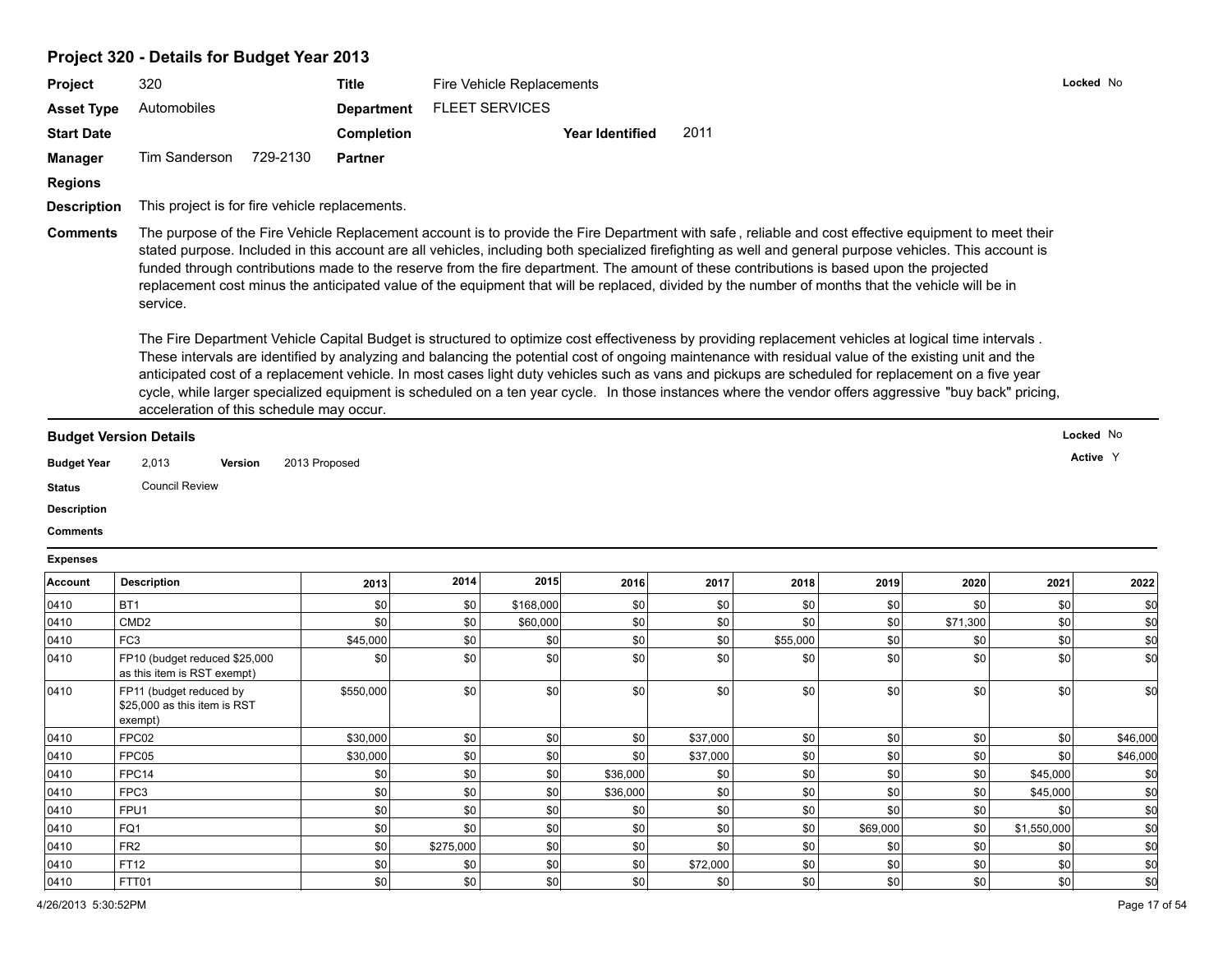| 0410            | Quint Refurbish       | \$0       | \$0       | \$0l      | \$0      | \$0       | \$0      | \$0      | \$0.     | \$0         | \$d      |
|-----------------|-----------------------|-----------|-----------|-----------|----------|-----------|----------|----------|----------|-------------|----------|
|                 | <b>Total Expenses</b> | \$655,000 | \$275,000 | \$228,000 | \$72,000 | \$146,000 | \$55,000 | \$69,000 | \$71,300 | \$1,640,000 | \$92,000 |
| <b>Revenues</b> |                       |           |           |           |          |           |          |          |          |             |          |
| Account         | <b>Description</b>    | 2013      | 2014      | 2015      | 2016     | 2017      | 2018     | 2019     | 2020     | 2021        | 2022     |
| 13.1554         | Fire Vehicles Reserve | \$655,000 | \$275,000 | \$228,000 | \$72,000 | \$146,000 | \$55,000 | \$69,000 | \$71,300 | \$1,640,000 | \$92,000 |
|                 | Total Revenues        | \$655,000 | \$275,000 | \$228,000 | \$72,000 | \$146,000 | \$55,000 | \$69,000 | \$71,300 | \$1,640,000 | \$92,000 |

**Description Value Comment**

#### **Related Projects**

**Project Title Description Year Version**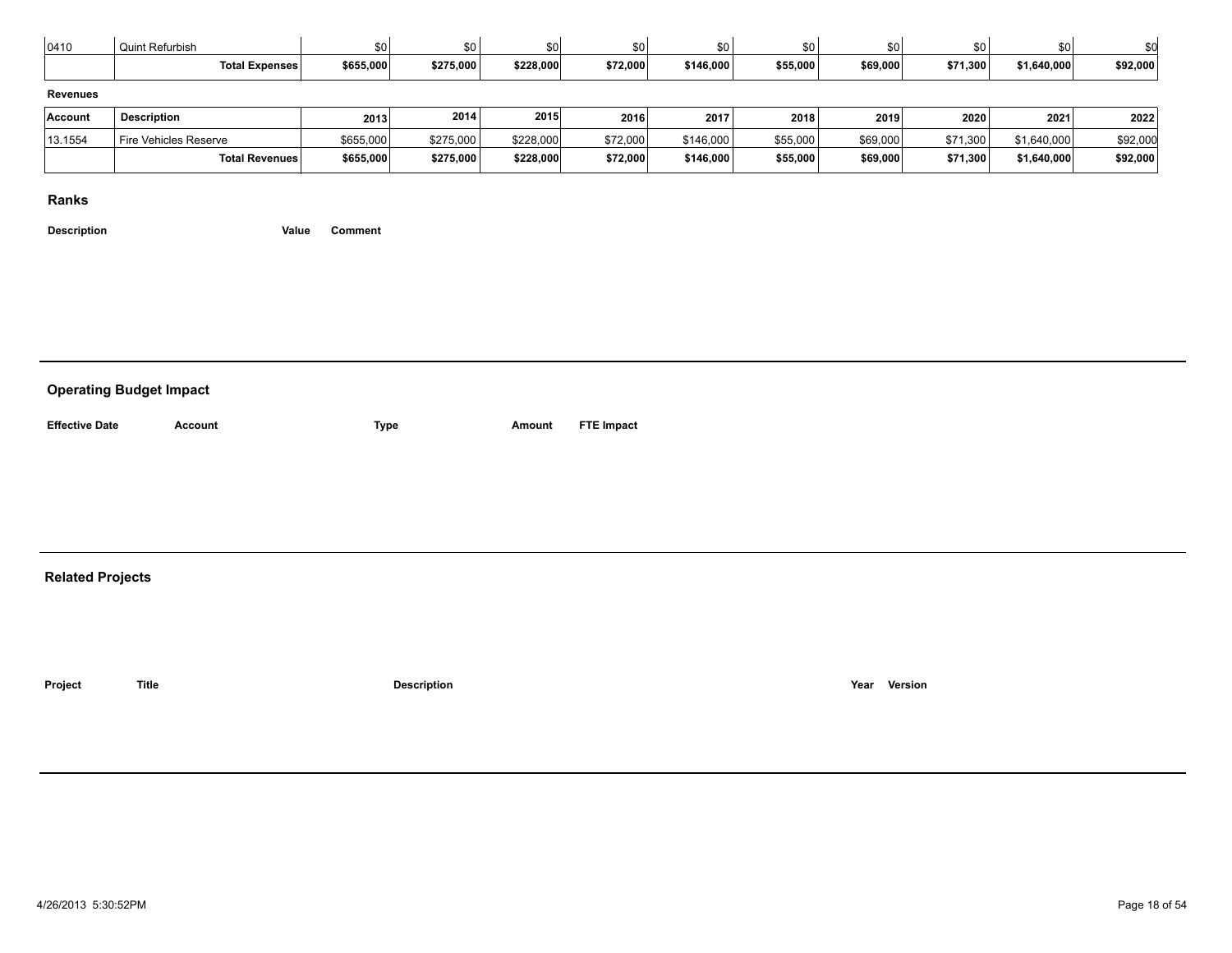# **Project 896 - Details for Budget Year 2013**

| Project            | 896                                                                                                                                                                                                                                                                                                                                                                                                                                                                                                                                                                                                                                                                                              | <b>Title</b>      | <b>Fleet Additions</b> |                       |                        |           |      |      |          |      | Locked No |
|--------------------|--------------------------------------------------------------------------------------------------------------------------------------------------------------------------------------------------------------------------------------------------------------------------------------------------------------------------------------------------------------------------------------------------------------------------------------------------------------------------------------------------------------------------------------------------------------------------------------------------------------------------------------------------------------------------------------------------|-------------------|------------------------|-----------------------|------------------------|-----------|------|------|----------|------|-----------|
| <b>Asset Type</b>  | Trucks and other motor vehicles Department                                                                                                                                                                                                                                                                                                                                                                                                                                                                                                                                                                                                                                                       |                   |                        | <b>FLEET SERVICES</b> |                        |           |      |      |          |      |           |
| <b>Start Date</b>  |                                                                                                                                                                                                                                                                                                                                                                                                                                                                                                                                                                                                                                                                                                  | <b>Completion</b> |                        |                       | <b>Year Identified</b> | 2001      |      |      |          |      |           |
| <b>Manager</b>     | Tim Sanderson 729-2130                                                                                                                                                                                                                                                                                                                                                                                                                                                                                                                                                                                                                                                                           | <b>Partner</b>    |                        |                       |                        |           |      |      |          |      |           |
|                    |                                                                                                                                                                                                                                                                                                                                                                                                                                                                                                                                                                                                                                                                                                  |                   |                        |                       |                        |           |      |      |          |      |           |
| <b>Regions</b>     |                                                                                                                                                                                                                                                                                                                                                                                                                                                                                                                                                                                                                                                                                                  |                   |                        |                       |                        |           |      |      |          |      |           |
| <b>Description</b> | This project is for fleet additions and/or the sale of fleet vehicles.                                                                                                                                                                                                                                                                                                                                                                                                                                                                                                                                                                                                                           |                   |                        |                       |                        |           |      |      |          |      |           |
| <b>Comments</b>    | The purpose of this account is to provide the various city departments (primarily within Operations) with safe, reliable and cost effective equipment to<br>meet their stated purpose. Included in this account are all new vehicles and equipment required by the various departments to complete their work.<br>Once approved, the replacement of these vehicles will be funded through contributions made to the reserve from the department using the vehicle.<br>The amount of these contributions is based upon the projected replacement cost minus the anticipated value of the equipment that will be replaced,<br>divided by the number of months that the vehicle will be in service. |                   |                        |                       |                        |           |      |      |          |      |           |
|                    | <b>Budget Version Details</b>                                                                                                                                                                                                                                                                                                                                                                                                                                                                                                                                                                                                                                                                    |                   |                        |                       |                        |           |      |      |          |      | Locked No |
| <b>Budget Year</b> | 2,013<br>Version                                                                                                                                                                                                                                                                                                                                                                                                                                                                                                                                                                                                                                                                                 | 2013 Proposed     |                        |                       |                        |           |      |      |          |      | Active Y  |
| <b>Status</b>      | <b>Council Review</b>                                                                                                                                                                                                                                                                                                                                                                                                                                                                                                                                                                                                                                                                            |                   |                        |                       |                        |           |      |      |          |      |           |
| <b>Description</b> |                                                                                                                                                                                                                                                                                                                                                                                                                                                                                                                                                                                                                                                                                                  |                   |                        |                       |                        |           |      |      |          |      |           |
| <b>Comments</b>    | The following fleet additions have been proposed.                                                                                                                                                                                                                                                                                                                                                                                                                                                                                                                                                                                                                                                |                   |                        |                       |                        |           |      |      |          |      |           |
|                    | equipment is considerably lower than the cost of replacing the current equipment. Additionally<br>Sanitation believes that these two pieces of equipment will provide more versatility to the operation.<br>Planning:<br>- The addition of two pickup trucks to accommodate the anticipated increase in the staff compliment of                                                                                                                                                                                                                                                                                                                                                                  |                   |                        |                       |                        |           |      |      |          |      |           |
| <b>Expenses</b>    | building inspectors                                                                                                                                                                                                                                                                                                                                                                                                                                                                                                                                                                                                                                                                              |                   |                        |                       |                        |           |      |      |          |      |           |
| Account            | <b>Description</b>                                                                                                                                                                                                                                                                                                                                                                                                                                                                                                                                                                                                                                                                               | 2013              | 2014                   | 2015                  | 2016                   | 2017      | 2018 | 2019 | 2020     | 2021 | 2022      |
| 0410               | Confined Space Trailer Fire                                                                                                                                                                                                                                                                                                                                                                                                                                                                                                                                                                                                                                                                      | \$0               | \$0                    | \$0                   | \$0                    | \$0       | \$0  | \$0  | \$28,000 | \$0  | \$0       |
| 0410               | End Dump trailer                                                                                                                                                                                                                                                                                                                                                                                                                                                                                                                                                                                                                                                                                 | \$0               | \$0                    | \$0                   | \$0                    | \$0       | \$0  | \$0  | \$0      | \$0  | \$0       |
| 0410               | <b>Excavator Sanitation</b>                                                                                                                                                                                                                                                                                                                                                                                                                                                                                                                                                                                                                                                                      | \$250,000         | \$0                    | \$0                   | \$0                    | \$0       | \$0  | \$0  | \$0      | \$0  | \$0       |
| 0410               | Fire Pumper                                                                                                                                                                                                                                                                                                                                                                                                                                                                                                                                                                                                                                                                                      | \$0               | \$0                    | \$0                   | \$0                    | \$0       | \$0  | \$0  | \$0      | \$0  | \$d       |
| 0410               | Hybrid Pickup Public Works                                                                                                                                                                                                                                                                                                                                                                                                                                                                                                                                                                                                                                                                       | \$0               | \$0                    | \$0                   | \$0                    | \$0       | \$0  | \$0  | \$0      | \$0  | \$0       |
| 0410               | Loader Sewer and Water                                                                                                                                                                                                                                                                                                                                                                                                                                                                                                                                                                                                                                                                           | \$0               | \$0                    | \$0                   | \$0                    | \$0       | \$0  | \$0  | \$0      | \$0  | \$d       |
| 0410               | Planning Pickup truck                                                                                                                                                                                                                                                                                                                                                                                                                                                                                                                                                                                                                                                                            | \$70,000          | \$0                    | \$0                   | \$0                    | \$0       | \$0  | \$0  | \$0      | \$0  | \$d       |
| 0410               | Rock Truck Sanitation                                                                                                                                                                                                                                                                                                                                                                                                                                                                                                                                                                                                                                                                            | \$450,000         | \$0                    | \$0                   | \$0                    | \$0       | \$0∣ | \$0∣ | \$0      | \$0  | \$0       |
| 0410               | Sewer Jet Truck Sewer                                                                                                                                                                                                                                                                                                                                                                                                                                                                                                                                                                                                                                                                            | \$0               | \$0                    | \$0                   | \$0                    | \$250,000 | \$0  | \$0  | \$0      | 50   | \$0       |
| 0410               | <b>Water Rescue Trailer</b>                                                                                                                                                                                                                                                                                                                                                                                                                                                                                                                                                                                                                                                                      | \$0               | \$0                    | \$0                   | \$0                    | \$0       | \$0  | \$0  | \$28,000 | 50   | \$0       |
|                    | <b>Total Expenses</b>                                                                                                                                                                                                                                                                                                                                                                                                                                                                                                                                                                                                                                                                            | \$770,000         | \$0                    | \$0                   | \$0                    | \$250,000 | \$0  | \$0  | \$56,000 | \$0  | \$0       |
| <b>Revenues</b>    |                                                                                                                                                                                                                                                                                                                                                                                                                                                                                                                                                                                                                                                                                                  |                   |                        |                       |                        |           |      |      |          |      |           |
| Account            | <b>Description</b>                                                                                                                                                                                                                                                                                                                                                                                                                                                                                                                                                                                                                                                                               | 2013              | 2014                   | 2015                  | 2016                   | 2017      | 2018 | 2019 | 2020     | 2021 | 2022      |
|                    |                                                                                                                                                                                                                                                                                                                                                                                                                                                                                                                                                                                                                                                                                                  |                   |                        |                       |                        |           |      |      |          |      |           |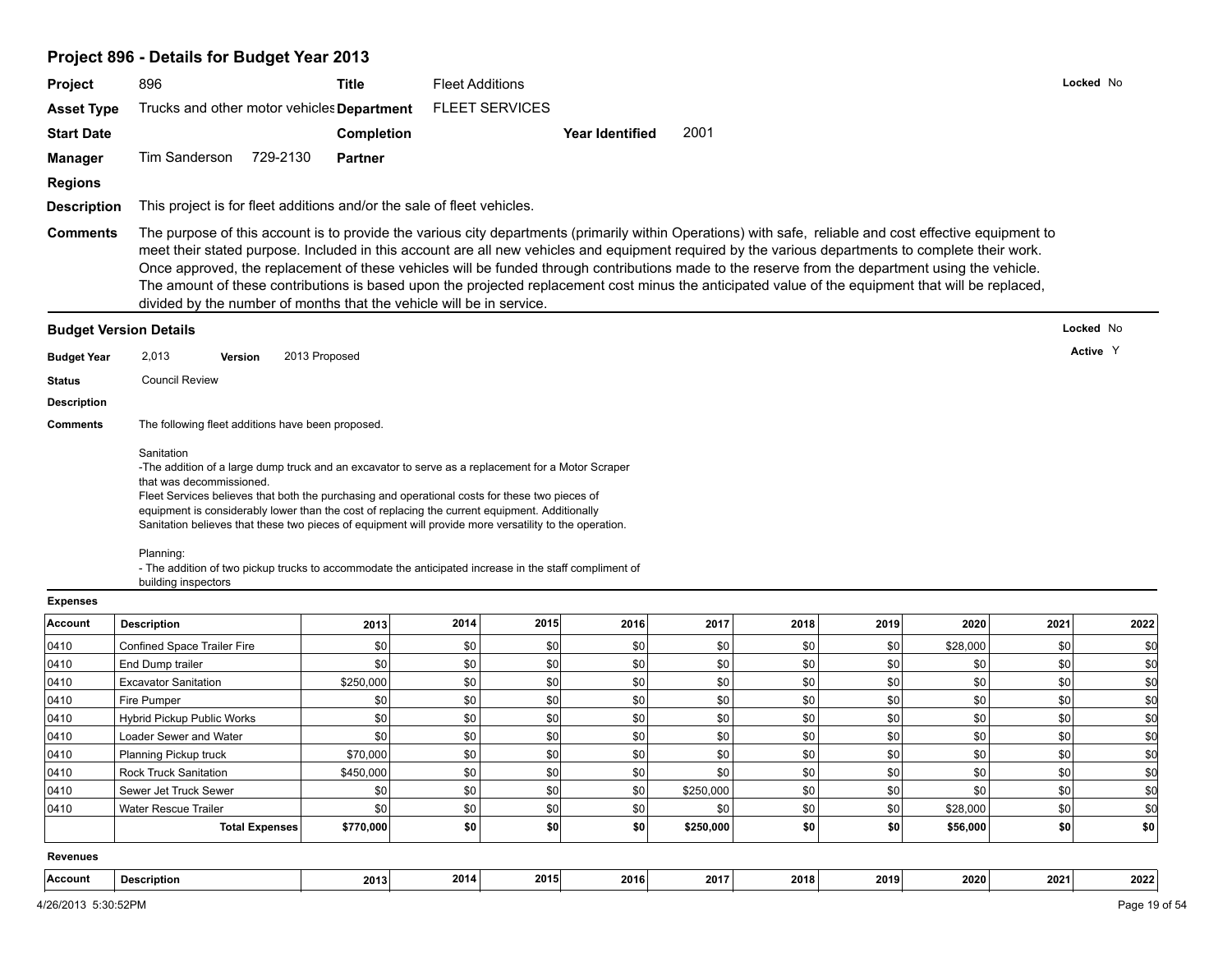| 13.1508 | Machinery & Equipment<br>Reserve | \$770,000 | cη.       |      | \$0       | \$250,000 | \$0 | \$0 <sub>1</sub> | \$56,000 |     |  |
|---------|----------------------------------|-----------|-----------|------|-----------|-----------|-----|------------------|----------|-----|--|
|         | <b>Total Revenues</b>            | \$770,000 | <b>SO</b> | EN I | <b>SO</b> | \$250,000 | \$0 | <b>\$01</b>      | \$56,000 | \$0 |  |

| <b>Operating Budget Impact</b> |                |                    |        |                   |
|--------------------------------|----------------|--------------------|--------|-------------------|
| <b>Effective Date</b>          | <b>Account</b> | Type               | Amount | <b>FTE Impact</b> |
|                                |                |                    |        |                   |
|                                |                |                    |        |                   |
| <b>Related Projects</b>        |                |                    |        |                   |
|                                |                |                    |        |                   |
| Project                        | <b>Title</b>   | <b>Description</b> |        | Version<br>Year   |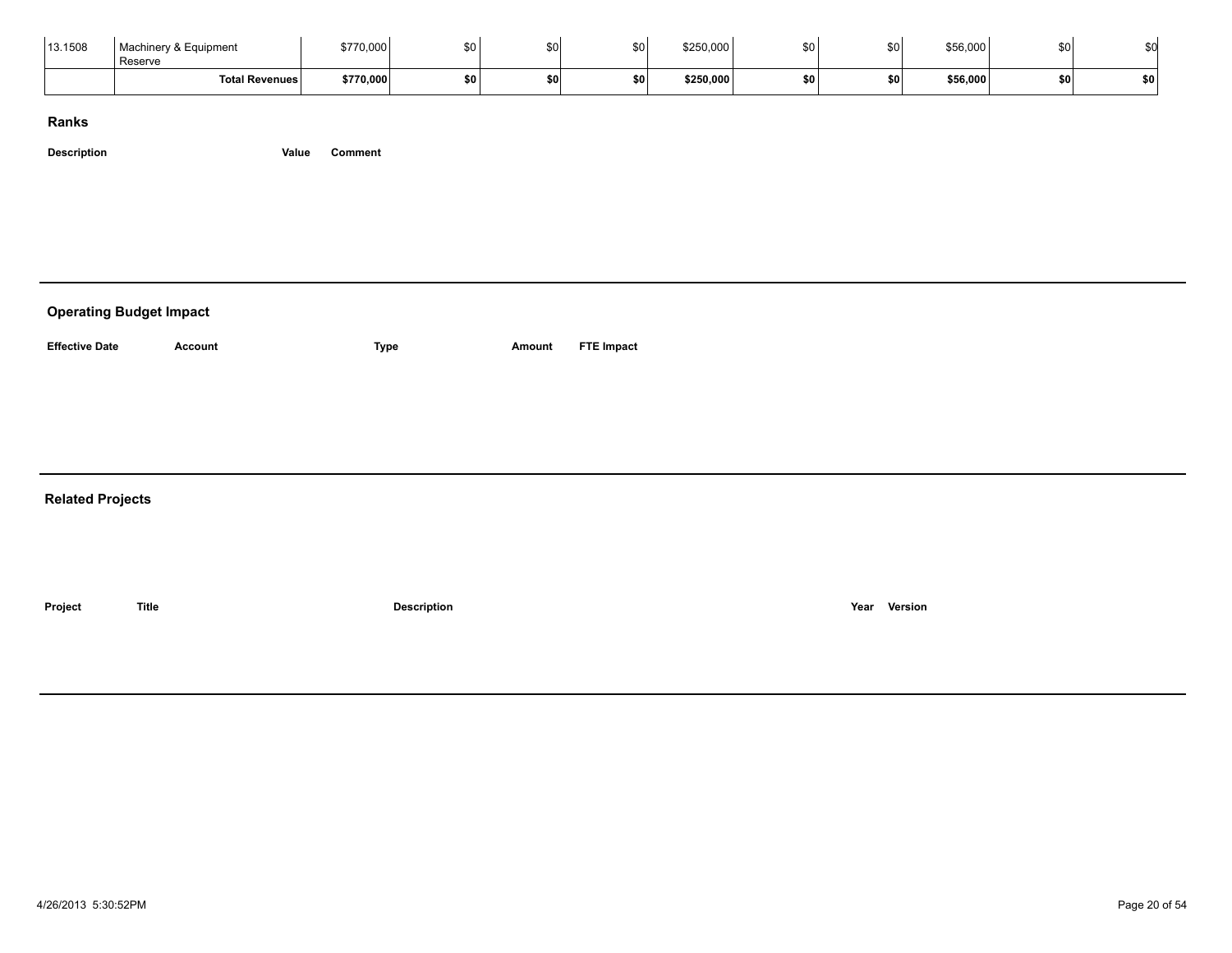|                                                                                                      | Project 199 - Details for Budget Year 2013                                           |                   |      |                       |                        |      |          |      |      |          |           |
|------------------------------------------------------------------------------------------------------|--------------------------------------------------------------------------------------|-------------------|------|-----------------------|------------------------|------|----------|------|------|----------|-----------|
| Project                                                                                              | 199                                                                                  | <b>Title</b>      |      | Garage Equipment      |                        |      |          |      |      |          | Locked No |
| <b>Asset Type</b>                                                                                    | Other machinery and equipmen Department                                              |                   |      | <b>FLEET SERVICES</b> |                        |      |          |      |      |          |           |
| <b>Start Date</b>                                                                                    |                                                                                      | <b>Completion</b> |      |                       | <b>Year Identified</b> | 2008 |          |      |      |          |           |
| <b>Manager</b>                                                                                       | Tim Sanderson 729-2130                                                               | <b>Partner</b>    |      |                       |                        |      |          |      |      |          |           |
| <b>Regions</b>                                                                                       |                                                                                      |                   |      |                       |                        |      |          |      |      |          |           |
| <b>Description</b>                                                                                   | This project is for the purchase garage equipment necessary to maintain fleet units. |                   |      |                       |                        |      |          |      |      |          |           |
| <b>Comments</b>                                                                                      |                                                                                      |                   |      |                       |                        |      |          |      |      |          |           |
|                                                                                                      | <b>Budget Version Details</b>                                                        |                   |      |                       |                        |      |          |      |      |          | Locked No |
|                                                                                                      |                                                                                      |                   |      |                       |                        |      |          |      |      |          | Active Y  |
| <b>Budget Year</b>                                                                                   | 2,013<br>Version                                                                     | 2013 Proposed     |      |                       |                        |      |          |      |      |          |           |
|                                                                                                      | <b>Council Review</b>                                                                |                   |      |                       |                        |      |          |      |      |          |           |
|                                                                                                      |                                                                                      |                   |      |                       |                        |      |          |      |      |          |           |
|                                                                                                      |                                                                                      |                   |      |                       |                        |      |          |      |      |          |           |
|                                                                                                      |                                                                                      |                   |      |                       |                        |      |          |      |      |          |           |
|                                                                                                      | <b>Description</b>                                                                   | 2013              | 2014 | 2015                  | 2016                   | 2017 | 2018     | 2019 | 2020 | 2021     | 2022      |
|                                                                                                      | Fleet Telematics System                                                              | \$0               | \$0  | \$0                   | \$0                    | \$0  | \$0      | \$0  | \$0  | \$0      | \$0       |
| <b>Status</b><br><b>Description</b><br><b>Comments</b><br><b>Expenses</b><br>Account<br>0410<br>0410 | Mobile Column Lifts                                                                  | \$0               | \$0  | \$65,000              | \$0                    | \$0  | \$65,000 | \$0  | \$0  | \$65,000 | \$d       |
|                                                                                                      | <b>Total Expenses</b>                                                                | \$0               | \$0  | \$65,000              | \$0                    | \$0  | \$65,000 | \$0  | \$0  | \$65,000 | \$0       |
| <b>Revenues</b>                                                                                      |                                                                                      |                   |      |                       |                        |      |          |      |      |          |           |
|                                                                                                      | <b>Description</b>                                                                   | 2013              | 2014 | 2015                  | 2016                   | 2017 | 2018     | 2019 | 2020 | 2021     | 2022      |
| Account<br>13.1508                                                                                   | Machinery & Equipment<br>Reserve                                                     | \$0               | \$0  | \$65,000              | \$0                    | \$0  | \$65,000 | \$0  | \$0  | \$65,000 | \$d       |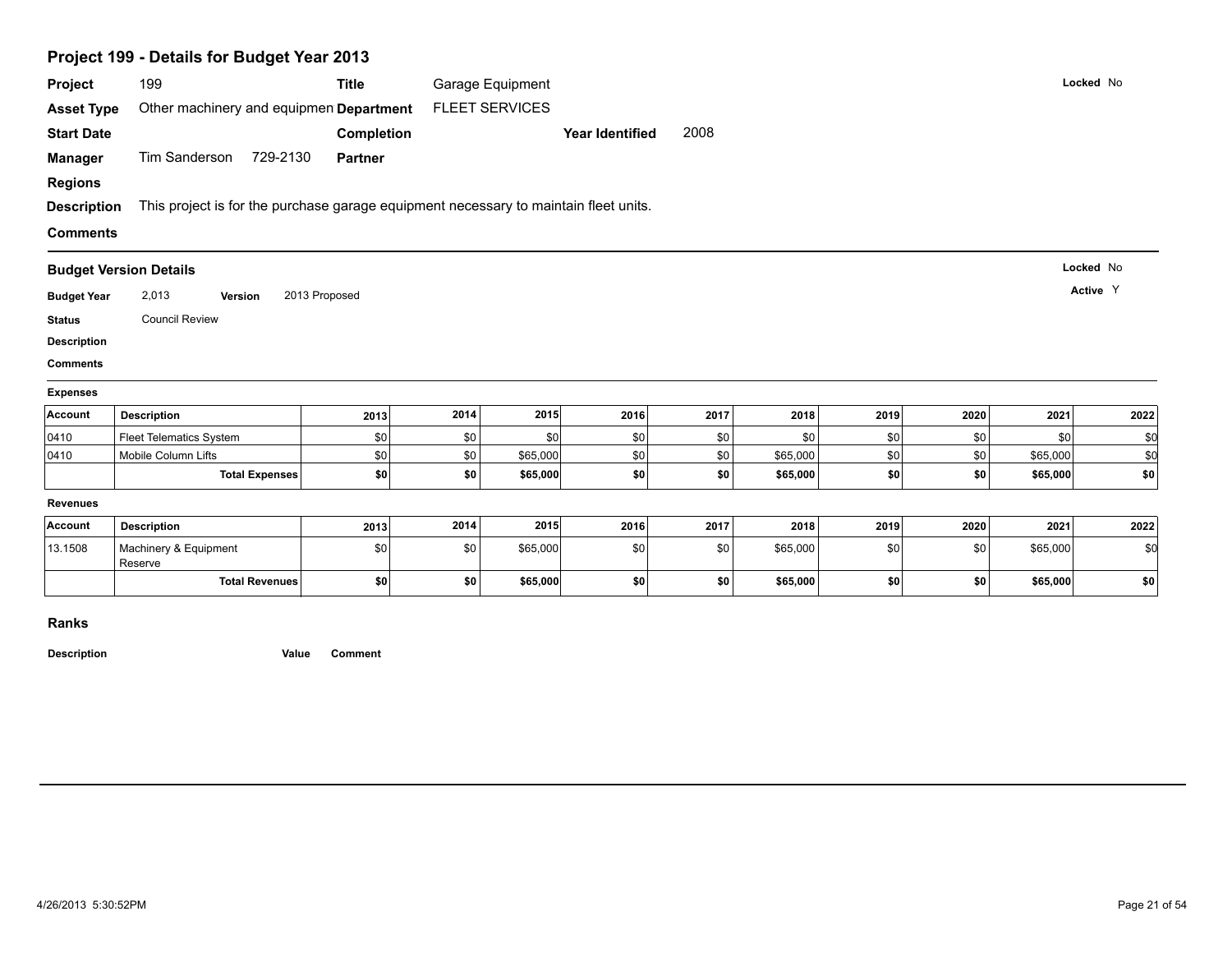| <b>Effective Date</b> | Account | 'vpe | Amount | <b>FTE Impact</b> |
|-----------------------|---------|------|--------|-------------------|

# **Related Projects**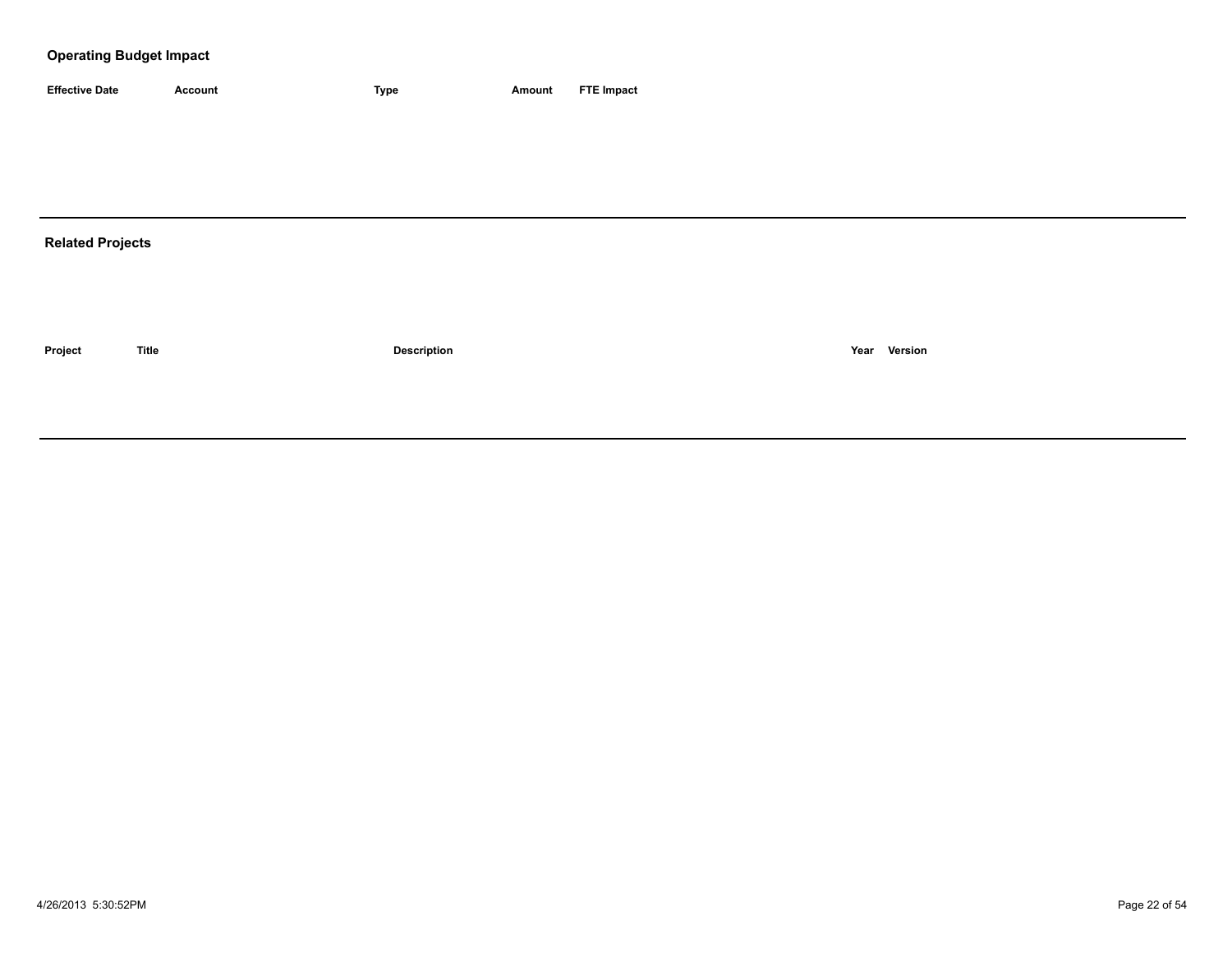# **Project 124 - Details for Budget Year 2013**

| <b>Project</b>     | 124                                                              | Title             | Off Road Equipment Replacement |                 |                                                                                                                                         | Locked No |
|--------------------|------------------------------------------------------------------|-------------------|--------------------------------|-----------------|-----------------------------------------------------------------------------------------------------------------------------------------|-----------|
| <b>Asset Type</b>  | Moving, grading, excavating, co <b>Department</b>                |                   | <b>FLEET SERVICES</b>          |                 |                                                                                                                                         |           |
| <b>Start Date</b>  |                                                                  | <b>Completion</b> |                                | Year Identified | 2003                                                                                                                                    |           |
| <b>Manager</b>     | Tim Sanderson                                                    | <b>Partner</b>    |                                |                 |                                                                                                                                         |           |
| <b>Regions</b>     |                                                                  |                   |                                |                 |                                                                                                                                         |           |
| <b>Description</b> | This project is for the replacement of off road fleet equipment. |                   |                                |                 |                                                                                                                                         |           |
| <b>Comments</b>    |                                                                  |                   |                                |                 | The purpose of the Off Road Equipment Replacement account is to provide various City Departments with safe, reliable and cost effective |           |

equipment to meet their stated purposes. Included in this account are all non licensed equipment used for a variety of purposes. Examples of equipment covered by this account are Motor Graders, Loaders, Street Sweepers and Excavators, as well as smaller equipment such as sidewalk cleaning machines and tractors. This account is funded through contributions made to the reserve on a yearly basis by the various user departments.

The Off Road Equipment Replacement Capital Budget is structured to optimize cost effectiveness by providing replacement vehicles at logical time intervals. These intervals are identified by analyzing and balancing the potential cost of ongoing maintenance with residual value of the existing unit and the anticipated cost of a replacement vehicle. In most cases light duty vehicles such as vans and pickups are scheduled for replacement on a five year cycle, while larger specialized equipment is scheduled on a ten year cycle. In those instances where the vendor offers aggressive "buy back" pricing, acceleration of this schedule may occur.

| <b>Budget Version Details</b> |       |         |               | Locked No |
|-------------------------------|-------|---------|---------------|-----------|
| <b>Budget Year</b>            | 2,013 | Version | 2013 Proposed | Active Y  |

**Status** Council Review

**Description**

**Comments**

#### **Expenses**

| Account | <b>Description</b>                                         | 2013      | 2014      | 2015      | 2016      | 2017 | 2018      | 2019      | 2020      | 2021      | 2022       |
|---------|------------------------------------------------------------|-----------|-----------|-----------|-----------|------|-----------|-----------|-----------|-----------|------------|
| 0410    | Backhoe - Cemetary D4                                      | \$0       | \$144,000 | \$0       | \$0       | \$0  | \$175,000 | \$0       | \$0       | \$0       |            |
| 0410    | Backhoe - Sewer D6                                         | \$0       | \$240,000 | \$0       | \$0       | \$0  | \$0       | \$290,000 | \$0       | \$0       |            |
| 0410    | Backhoe - Sewer D7                                         | \$0       | \$140,000 | \$0       | \$0       | \$0  | \$0       | \$170,000 | \$0       | \$0       | \$0        |
| 0410    | Boiler - Sewer PS1                                         | \$0       | \$0       | \$0       | \$0       | \$0  | \$0       | \$0       | \$0       | \$0       | \$110,000  |
| 0410    | Boiler - Sewer PS2                                         | \$0       | \$0       | \$0       | \$104,000 | \$0  | \$0       | \$0       | \$0       | \$0       |            |
| 0410    | Boiler PS1 - Trailer, Fuel Tank,<br>Generator & Water Tank | \$30,000  | \$0       | \$0       | \$0       | \$0  | \$0       | \$0       | \$0       | \$0       | <b>.SC</b> |
| 0410    | <b>Bulldozer - Sanitation BD3</b>                          | \$0       | \$0       | \$0       | \$475,000 | \$0  | \$0       | \$0       | \$0       | \$0       |            |
| 0410    | CF1 Streets                                                | \$0       | \$0       | \$0       | \$0       | \$0  | \$0       | \$0       | \$0       | \$100,000 |            |
| 0410    | Compost Turner - Sanitation<br>CT <sub>1</sub>             | \$0       | \$0       | \$0       | \$0       | \$0  | \$0       | \$380,000 | \$0       | \$0       | \$0        |
| 0410    | Forklift - Garage FL1                                      | \$64,500  | \$0       | \$0       | \$0       | \$0  | \$0       | \$0       | \$0       | \$0       | \$140,000  |
| 0410    | Forklift - Stores FL2                                      | \$0       | \$0       | \$0       | \$0       | \$0  | \$0       | \$0       | \$0       | \$70,000  |            |
| 0410    | Grader - Streets MG1                                       | \$375,000 | \$0       | \$0       | \$0       | \$0  | \$450,000 | \$0       | \$0       | \$0       |            |
| 0410    | Grader - Streets MG5                                       | \$0       | \$0       | \$390,000 | \$0       | \$0  | \$0       | \$0       | \$465,000 | \$0       |            |
| 0410    | Grader - Streets MG7                                       | \$0       | \$375,000 | \$0       | \$0       | \$0  | \$0       | \$450,000 | \$0       | \$0       |            |
| 0410    | Grader - Streets MG9                                       | \$0       | \$380,000 | \$0       | \$0       | \$0  | \$0       | \$460,000 | \$0       | \$0       |            |
| 0410    | Line Painter - Parks LP1                                   | \$0       | \$0       | \$0       | \$0       | \$0  | \$0       | \$0       | \$0       | \$0       | \$0        |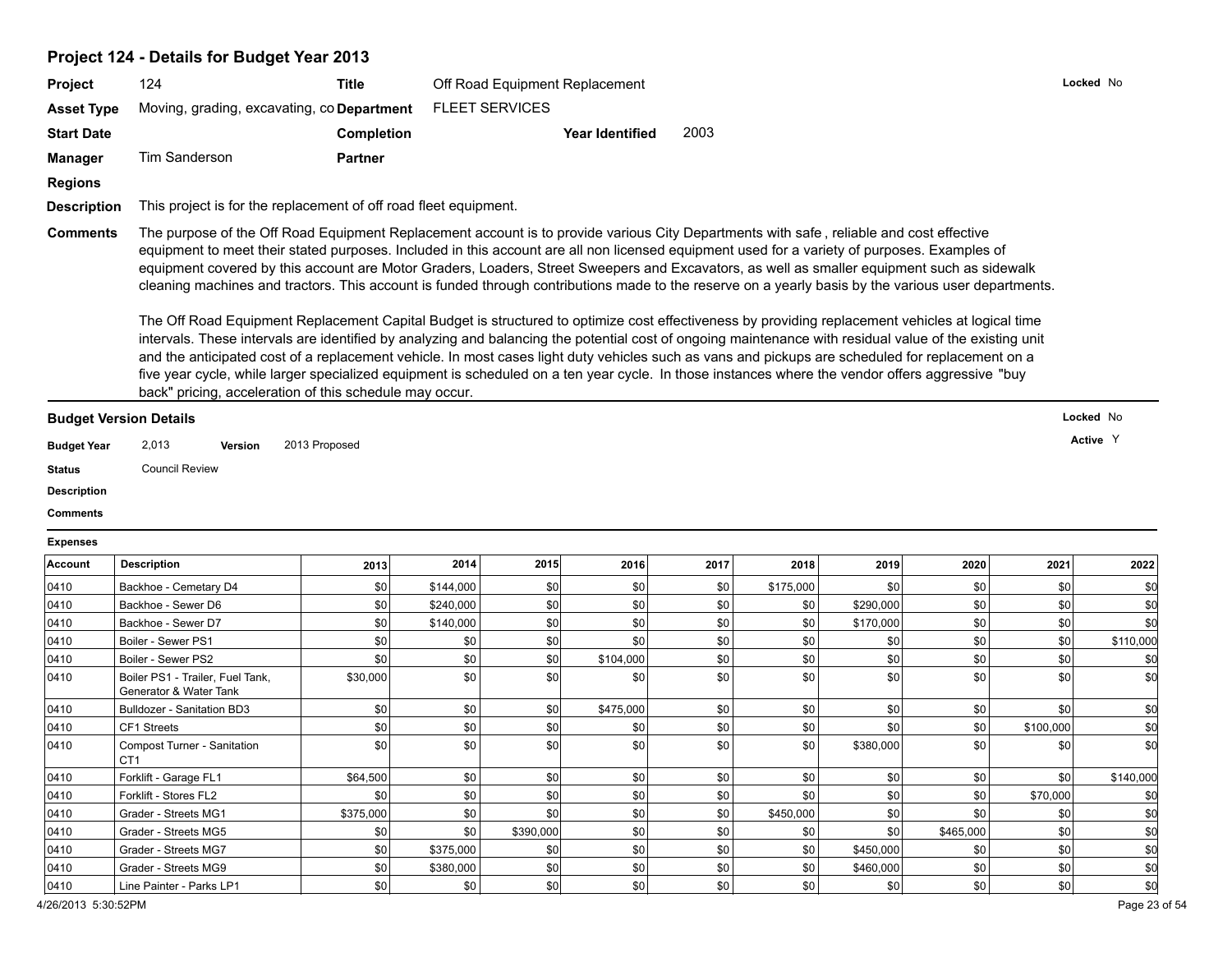| 0410     | Line Painter - Streets SM4                          | \$0         | \$0         | \$0         | \$0       | \$70,000    | \$0         | \$0         | \$0         | \$0       | \$0         |
|----------|-----------------------------------------------------|-------------|-------------|-------------|-----------|-------------|-------------|-------------|-------------|-----------|-------------|
| 0410     | Line Painter - Streets SM5                          | \$0         | \$0         | \$0         | \$0       | \$0         | \$0         | \$0         | \$0         | \$0       | \$d         |
| 0410     | Loader - Golf Course L10                            | \$0         | \$0         | \$0         | \$50,000  | \$0         | \$0         | \$0         | \$0         | \$0       | \$d         |
| 0410     | Loader - Parks L1                                   | \$73,000    | \$0         | \$0         | \$0       | \$0         | \$88,000    | \$0         | \$0         | \$0       | \$d         |
| 0410     | Loader - Parks L11                                  | \$73,000    | \$0         | \$0         | \$0       | \$0         | \$88,000    | \$0         | \$0         | \$0       | \$d         |
| 0410     | Loader - Sanitation L16                             | \$0         | \$0         | \$650,000   | \$0       | \$0         | \$0         | \$775,000   | \$0         | \$0       | \$d         |
| 0410     | Loader - Sanitation L22                             | \$0         | \$0         | \$320,000   | \$0       | \$0         | \$0         | \$0         | \$382,000   | \$0       | \$d         |
| 0410     | Loader - Sanitation L5                              | \$0         | \$0         | \$0         | \$0       | \$330,000   | \$0         | \$0         | \$0         | \$0       | \$400,000   |
| 0410     | Loader - Streets L12                                | \$180,000   | \$0         | \$0         | \$0       | \$0         | \$207,000   | \$0         | \$0         | \$0       | \$0         |
| 0410     | Loader - Streets L14                                | \$0         | \$0         | \$0         | \$0       | \$0         | \$0         | \$0         | \$0         | \$0       | \$0         |
| 0410     | Loader - Streets L2                                 | \$0         | \$0         | \$0         | \$0       | \$281,000   | \$0         | \$0         | \$0         | \$0       | \$335,000   |
| 0410     | Loader - Streets L23                                | \$0         | \$0         | \$0         | \$0       | \$281,000   | \$0         | \$0         | \$0         | \$0       | \$335,000   |
| 0410     | Loader - Streets L3                                 | \$0         | \$0         | \$0         | \$0       | \$281,000   | \$0         | \$0         | \$0         | \$0       | \$335,000   |
| 0410     | Pipe Thawer - Meter Shop<br>DBH1                    | \$0         | \$0         | \$0         | \$0       | \$0         | \$0         | \$0         | \$0         | \$0       | \$d         |
| 0410     | Roller - Streets R 1                                | \$0         | \$0         | \$0         | \$0       | \$0         | \$0         | \$0         | \$0         | \$100,000 | \$d         |
| 0410     | Roller - Streets R 2                                | \$0         | \$0         | \$30,000    | \$0       | \$0         | \$0         | \$0         | \$0         | \$0       | \$d         |
| 0410     | Roller - Streets R 3                                | \$0         | \$0         | \$23,000    | \$0       | \$0         | \$0         | \$0         | \$30,000    | \$0       | \$d         |
| 0410     | Roller - Streets R 5                                | \$16,000    | \$0         | \$0         | \$0       | \$0         | \$0         | \$25,000    | \$0         | \$0       | \$0         |
| 0410     | Roller - Streets R 9                                | \$0         | \$0         | \$0         | \$0       | \$0         | \$0         | \$0         | \$0         | \$0       | \$d         |
| 0410     | Roller - Streets R10                                | \$0         | \$0         | \$0         | \$0       | \$0         | \$0         | \$0         | \$0         | \$0       | \$d         |
| 0410     | Roller - Streets R12                                | \$0         | $$0$$       | \$0         | \$0       | \$0         | \$0         | \$0         | \$0         | \$0       | \$d         |
| 0410     | Scraper - Sanitation MS2                            | \$0         | \$0         | \$0         | \$0       | \$0         | \$0         | \$0         | \$0         | \$0       | \$0         |
| 0410     | Stump Grinder - Parks SG1                           | \$0         | \$0         | \$0         | \$0       | \$0         | \$0         | \$0         | \$0         | \$0       | \$100,000   |
| 0410     | Sweeper - Streets VS1                               | \$250,000   | \$0         | \$0         | \$0       | \$0         | \$0         | \$0         | \$0         | \$0       | \$0         |
| 0410     | Sweeper - Streets VS2                               | \$0         | \$0         | \$270,000   | \$0       | \$0         | \$0         | \$0         | \$0         | \$0       | \$d         |
| 0410     | Sweeper - Streets VS4                               | \$0         | \$250,000   | \$0         | \$0       | \$0         | \$0         | \$0         | \$0         | \$0       | \$d         |
| 0410     | Sweeper - Streets VS7                               | \$0         | \$0         | \$0         | \$0       | \$0         | \$0         | \$311,000   | \$0         | \$0       | \$d         |
| 0410     | Trackless - Cemetary TR3                            | \$32,000    | \$0         | \$0         | \$0       | \$0         | \$42,000    | \$0         | \$0         | \$0       | \$d         |
| 0410     | Trackless - Streets TR2                             | \$0         | \$0         | \$0         | \$0       | \$150,000   | \$0         | \$0         | \$0         | \$0       | \$180,000   |
| 0410     | Trackless - Streets TR4                             | \$0         | \$0         | \$0         | \$0       | \$150,000   | \$0         | \$0         | \$0         | \$0       | \$180,000   |
| 0410     | Trackless - Streets TR7                             | \$0         | \$0         | \$140,000   | \$0       | \$0         | \$0         | \$0         | \$170,000   | \$0       | \$d         |
| 0410     | Trackless - Streets TR9                             | \$110,000   | \$0         | \$0         | \$0       | \$0         | \$125,000   | \$0         | \$0         | \$0       | \$d         |
| 0410     | Welder - Garage PW1                                 | \$0         | \$20,000    | \$0         | \$0       | \$0         | \$0         | \$0         | \$0         | \$0       | \$d         |
| 0410     | Wood Chipper - Parks WC2                            | \$0         | \$0         | \$48,000    | \$0       | \$0         | \$0         | \$0         | \$0         | \$0       | \$d         |
|          | <b>Total Expenses</b>                               | \$1,203,500 | \$1,549,000 | \$1,871,000 | \$629,000 | \$1,543,000 | \$1,175,000 | \$2,861,000 | \$1,047,000 | \$270,000 | \$2,115,000 |
| Revenues |                                                     |             |             |             |           |             |             |             |             |           |             |
| Account  | <b>Description</b>                                  | 2013        | 2014        | 2015        | 2016      | 2017        | 2018        | 2019        | 2020        | 2021      | 2022        |
| 13.1508  | Machinery & Equipment<br><b>Replacement Reserve</b> | \$1,203,500 | \$1,549,000 | \$1,871,000 | \$629,000 | \$1,543,000 | \$1,175,000 | \$2,861,000 | \$1,047,000 | \$270,000 | \$2,115,000 |
|          | <b>Total Revenues</b>                               | \$1,203,500 | \$1,549,000 | \$1,871,000 | \$629,000 | \$1,543,000 | \$1,175,000 | \$2,861,000 | \$1,047,000 | \$270,000 | \$2,115,000 |
|          |                                                     |             |             |             |           |             |             |             |             |           |             |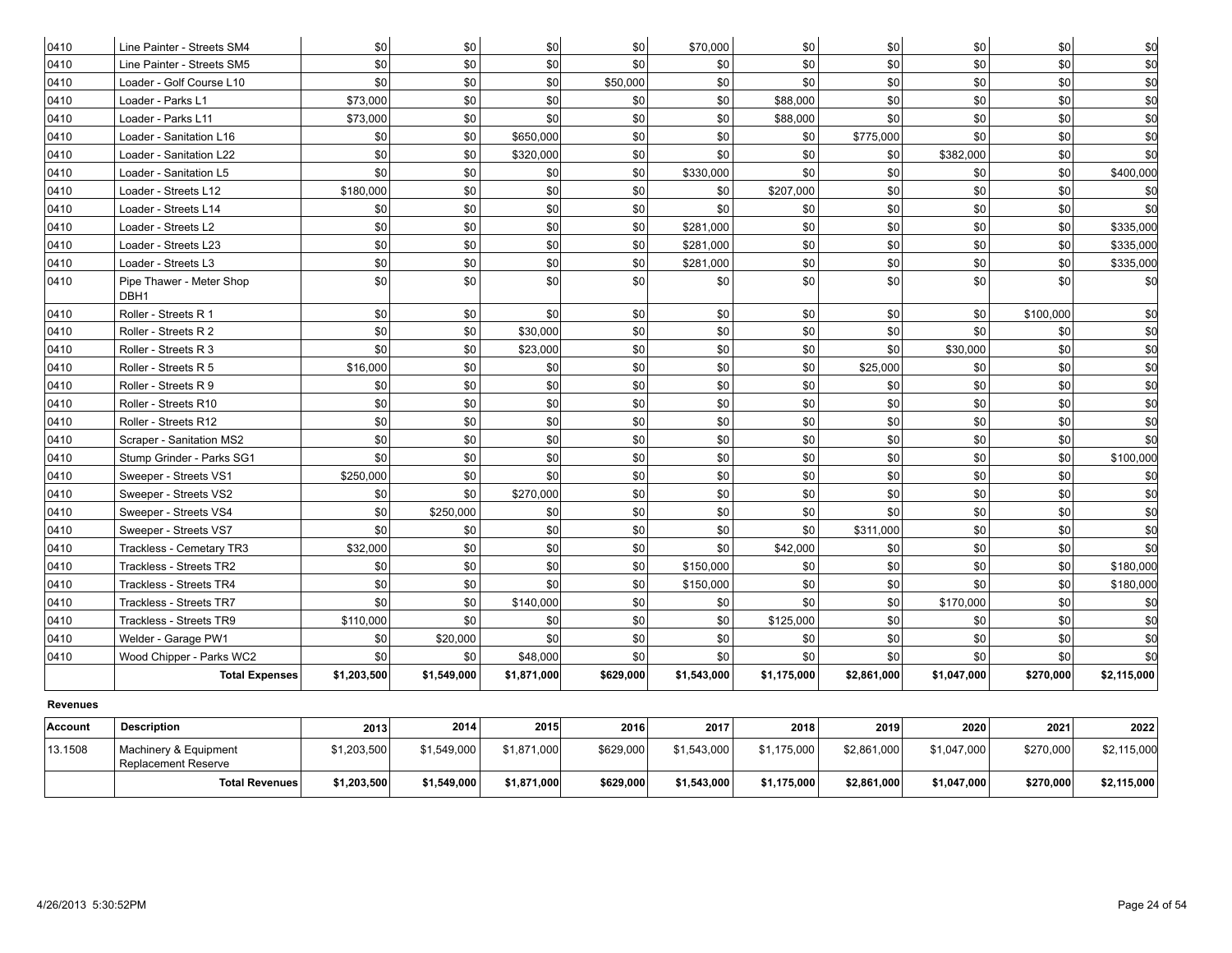| <b>Operating Budget Impact</b> |              |                    |        |                   |              |
|--------------------------------|--------------|--------------------|--------|-------------------|--------------|
| <b>Effective Date</b>          | Account      | Type               | Amount | <b>FTE Impact</b> |              |
|                                |              |                    |        |                   |              |
|                                |              |                    |        |                   |              |
|                                |              |                    |        |                   |              |
| <b>Related Projects</b>        |              |                    |        |                   |              |
|                                |              |                    |        |                   |              |
|                                |              |                    |        |                   |              |
| Project                        | <b>Title</b> | <b>Description</b> |        |                   | Year Version |
|                                |              |                    |        |                   |              |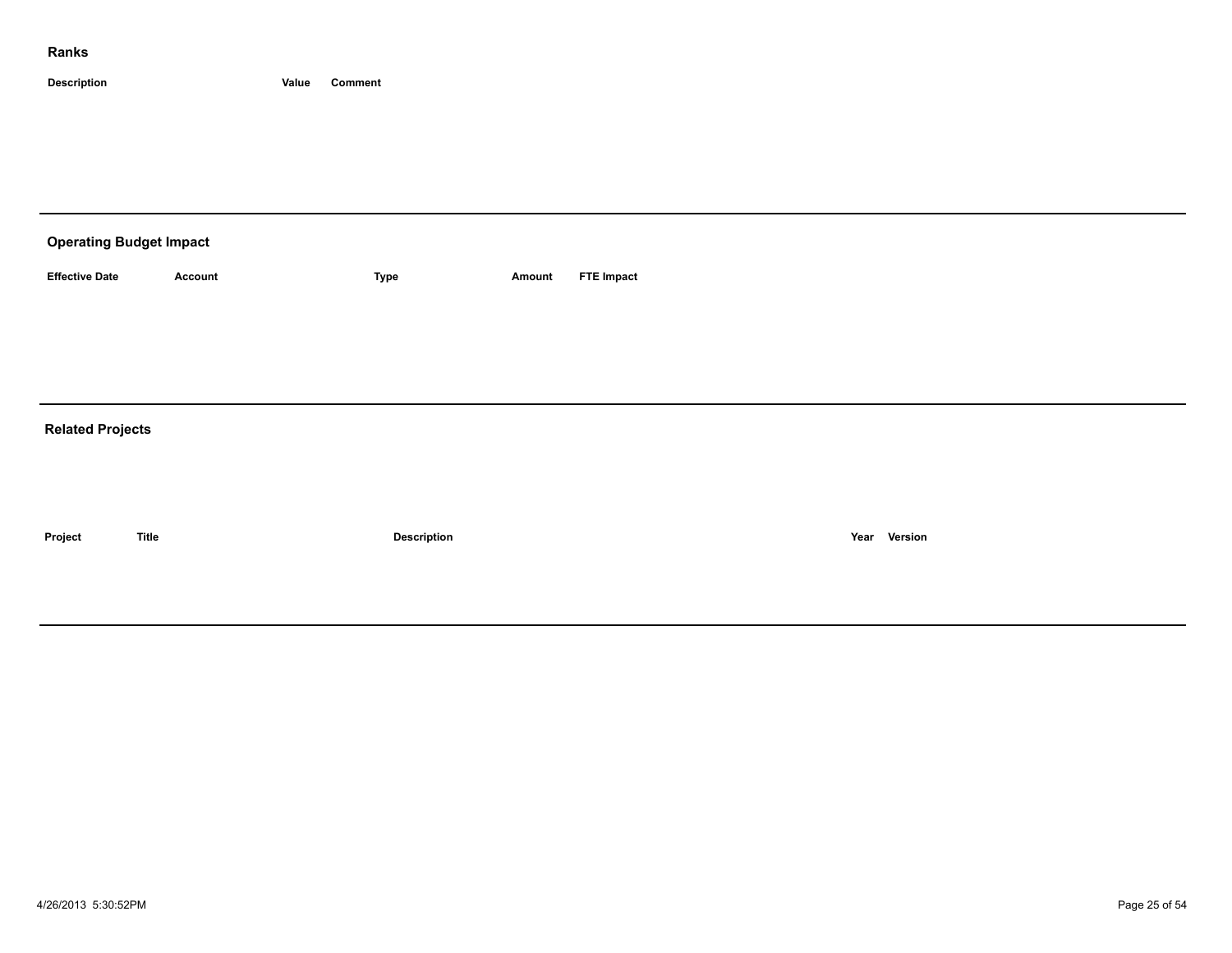| Project                                                                      | 626                                                                                                                                                                                                                                                                                                                                                                                                                                                                                                                                                                                                                                                                                                                                                                                                                                                                                                                                                                                                               | Title             |                       | Police Vehicle Replacements |                        |          |          |          |          |          | Locked No                          |
|------------------------------------------------------------------------------|-------------------------------------------------------------------------------------------------------------------------------------------------------------------------------------------------------------------------------------------------------------------------------------------------------------------------------------------------------------------------------------------------------------------------------------------------------------------------------------------------------------------------------------------------------------------------------------------------------------------------------------------------------------------------------------------------------------------------------------------------------------------------------------------------------------------------------------------------------------------------------------------------------------------------------------------------------------------------------------------------------------------|-------------------|-----------------------|-----------------------------|------------------------|----------|----------|----------|----------|----------|------------------------------------|
| <b>Asset Type</b>                                                            | Automobiles                                                                                                                                                                                                                                                                                                                                                                                                                                                                                                                                                                                                                                                                                                                                                                                                                                                                                                                                                                                                       | <b>Department</b> | <b>FLEET SERVICES</b> |                             |                        |          |          |          |          |          |                                    |
| <b>Start Date</b>                                                            |                                                                                                                                                                                                                                                                                                                                                                                                                                                                                                                                                                                                                                                                                                                                                                                                                                                                                                                                                                                                                   | <b>Completion</b> |                       |                             | <b>Year Identified</b> | 2001     |          |          |          |          |                                    |
|                                                                              |                                                                                                                                                                                                                                                                                                                                                                                                                                                                                                                                                                                                                                                                                                                                                                                                                                                                                                                                                                                                                   |                   |                       |                             |                        |          |          |          |          |          |                                    |
| <b>Manager</b>                                                               | Tim Sanderson                                                                                                                                                                                                                                                                                                                                                                                                                                                                                                                                                                                                                                                                                                                                                                                                                                                                                                                                                                                                     | <b>Partner</b>    |                       |                             |                        |          |          |          |          |          |                                    |
| Regions                                                                      |                                                                                                                                                                                                                                                                                                                                                                                                                                                                                                                                                                                                                                                                                                                                                                                                                                                                                                                                                                                                                   |                   |                       |                             |                        |          |          |          |          |          |                                    |
| <b>Description</b>                                                           | This project is for the replacement of Police vehicles.                                                                                                                                                                                                                                                                                                                                                                                                                                                                                                                                                                                                                                                                                                                                                                                                                                                                                                                                                           |                   |                       |                             |                        |          |          |          |          |          |                                    |
|                                                                              | their stated purpose. Included in this account are all vehicles, including both specialized police vehicles and general purpose vehicles. This account<br>is funded through contributions made to the reserve on an annual basis from the police department. The amount of these contributions is based<br>upon the projected replacement cost minus the anticipated value of the equipment that will be replaced, divided by the number of months that the<br>vehicle will be in service.<br>The Police Department Vehicle Capital Budget is structured to optimize cost effectiveness by providing replacement vehicles at logical time intervals.<br>These intervals are identified by analyzing and balancing the potential cost of ongoing maintenance with residual value of the existing unit and the<br>anticipated cost of a replacement vehicle. In relation to patrol cars, replacement is scheduled on a three year interval, whereas other duty vehicles<br>are generally replaced every five years. |                   |                       |                             |                        |          |          |          |          |          |                                    |
|                                                                              | <b>Budget Version Details</b>                                                                                                                                                                                                                                                                                                                                                                                                                                                                                                                                                                                                                                                                                                                                                                                                                                                                                                                                                                                     |                   |                       |                             |                        |          |          |          |          |          | Locked No                          |
| <b>Budget Year</b><br><b>Status</b><br><b>Description</b><br><b>Comments</b> | 2,013<br>Version<br><b>Council Review</b>                                                                                                                                                                                                                                                                                                                                                                                                                                                                                                                                                                                                                                                                                                                                                                                                                                                                                                                                                                         | 2013 Proposed     |                       |                             |                        |          |          |          |          |          | Active Y                           |
| <b>Expenses</b>                                                              |                                                                                                                                                                                                                                                                                                                                                                                                                                                                                                                                                                                                                                                                                                                                                                                                                                                                                                                                                                                                                   |                   |                       |                             |                        |          |          |          |          |          |                                    |
| Account                                                                      | <b>Description</b>                                                                                                                                                                                                                                                                                                                                                                                                                                                                                                                                                                                                                                                                                                                                                                                                                                                                                                                                                                                                | 2013              | 2014                  | 2015                        | 2016                   | 2017     | 2018     | 2019     | 2020     | 2021     | 2022                               |
|                                                                              | 2012 Police                                                                                                                                                                                                                                                                                                                                                                                                                                                                                                                                                                                                                                                                                                                                                                                                                                                                                                                                                                                                       | \$0               | \$0                   | \$62,000                    | \$0                    | \$0      | \$68,000 | \$0      | \$0      | \$74,000 | \$d                                |
|                                                                              | PC101 Patrol                                                                                                                                                                                                                                                                                                                                                                                                                                                                                                                                                                                                                                                                                                                                                                                                                                                                                                                                                                                                      | \$0               | \$60,000              | \$0                         | \$0                    | \$66,000 | \$0      | \$0      | \$72,000 | \$0      | \$d                                |
|                                                                              | PC102 Patrol                                                                                                                                                                                                                                                                                                                                                                                                                                                                                                                                                                                                                                                                                                                                                                                                                                                                                                                                                                                                      | \$0               | \$60,000              | \$0                         | \$0                    | \$66,000 | \$0      | \$0      | \$72,000 | 30       | \$d                                |
|                                                                              | PC103 Patrol                                                                                                                                                                                                                                                                                                                                                                                                                                                                                                                                                                                                                                                                                                                                                                                                                                                                                                                                                                                                      | \$0               | \$60,000              | \$0                         | \$0                    | \$66,000 | \$0      | \$0      | \$72,000 | 30       | \$d                                |
|                                                                              | PC104 Patrol                                                                                                                                                                                                                                                                                                                                                                                                                                                                                                                                                                                                                                                                                                                                                                                                                                                                                                                                                                                                      | \$0               | \$60,000              | \$0                         | \$0                    | \$66,000 | \$0      | \$0      | \$72,000 | \$0      | \$d                                |
|                                                                              | PC110 Patrol                                                                                                                                                                                                                                                                                                                                                                                                                                                                                                                                                                                                                                                                                                                                                                                                                                                                                                                                                                                                      | \$58,000          | \$0                   | \$0                         | \$65,000               | \$0      | \$0      | \$71,000 | \$0      | \$0      | \$78,000                           |
|                                                                              | PC111 Patrol                                                                                                                                                                                                                                                                                                                                                                                                                                                                                                                                                                                                                                                                                                                                                                                                                                                                                                                                                                                                      | \$58,000          | \$0                   | \$0                         | \$65,000               | \$0      | \$0      | \$71,000 | \$0      | \$0      | \$78,000                           |
|                                                                              | PC151                                                                                                                                                                                                                                                                                                                                                                                                                                                                                                                                                                                                                                                                                                                                                                                                                                                                                                                                                                                                             | \$0               | \$0                   | \$0                         | \$0                    | \$36,000 | \$0      | \$0      | \$0      | 30       |                                    |
|                                                                              | PC152 ACU                                                                                                                                                                                                                                                                                                                                                                                                                                                                                                                                                                                                                                                                                                                                                                                                                                                                                                                                                                                                         | \$0               | \$0                   | \$0                         | \$55,000               | \$0      | \$0      | \$0      | \$0      | \$85,000 |                                    |
| 0410<br>0410<br>0410<br>0410<br>0410<br>0410<br>0410<br>0410<br>0410<br>0410 | PC153 Bylaw                                                                                                                                                                                                                                                                                                                                                                                                                                                                                                                                                                                                                                                                                                                                                                                                                                                                                                                                                                                                       | \$0               | \$0                   | \$0                         | \$0                    | \$48,000 | \$0      | \$0      | \$0      | \$0      |                                    |
| 0410                                                                         | PC154 Bylaw                                                                                                                                                                                                                                                                                                                                                                                                                                                                                                                                                                                                                                                                                                                                                                                                                                                                                                                                                                                                       | \$50,000          | \$0                   | \$0                         | \$0                    | \$0      | \$60,000 | \$0      | \$0      | \$0      | \$43,000<br>\$0<br>\$57,000<br>\$0 |
| 0410                                                                         | PC161 Supervisor                                                                                                                                                                                                                                                                                                                                                                                                                                                                                                                                                                                                                                                                                                                                                                                                                                                                                                                                                                                                  | \$65,000          | \$0                   | \$0                         | \$75,000               | \$0      | \$0      | \$85,000 | \$0      | 30       | \$95,000                           |

0410 | PC202 Patrol | \$0| \$0| \$0| \$66,000 | \$0| \$72,000 | \$0| \$0| \$0| 0410 PC203 Van \$0 \$0 \$0 \$0 \$72,000 \$0 \$0 \$0 \$0 \$86,000 0410 | PC204 Patrol | \$0 | \$60,000 | \$0 | \$60,000 | \$0 | \$72,000 | \$0 | \$0 0410 | PC212 Patrol | \$58,000 | \$0 | \$65,000 | \$0 | \$71,000 | \$0 | \$0 | \$78,000 | \$78,000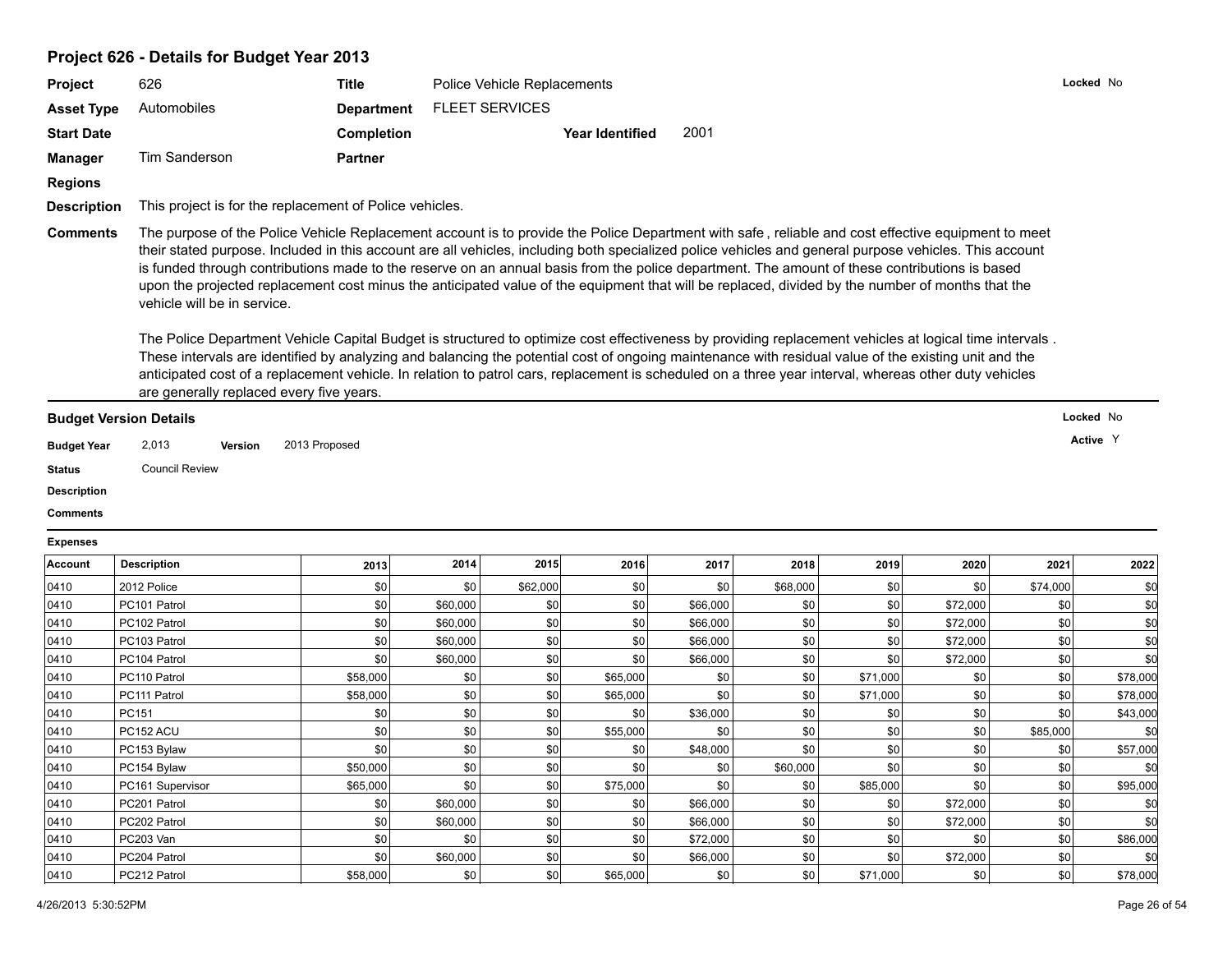| 0410            | PC231 Van              | \$0       | \$0       | \$55,000         | \$0       | \$0       | \$0       | \$0       | \$66,000  | <b>\$0</b> | \$0       |
|-----------------|------------------------|-----------|-----------|------------------|-----------|-----------|-----------|-----------|-----------|------------|-----------|
| 0410            | PC241 SUV              | \$0       | \$0       | \$84,000         | \$0       | \$0       | \$92,000  | \$0       | \$0       | \$100,000  | \$0       |
| 0410            | PC261 SUV              | \$0       | \$0       | \$82,000         | \$0       | \$0       | \$90,000  | \$0       | \$0       | \$99,000   | \$0       |
| 0410            | PC321 Crime            | \$0       | \$0       | \$40,000         | \$0       | \$0       | \$0       | \$0       | \$48,000  | \$0        | \$0       |
| 0410            | PC322 Crime            | \$0       | \$0       | \$40,000         | \$0       | \$0       | \$0       | \$0       | \$48,000  | \$0        | \$0       |
| 0410            | PC325 Crime            | \$0       | \$0       | \$40,000         | \$0       | \$0       | \$0       | \$0       | \$48,000  | \$0        | \$0       |
| 0410            | PC326 Crime            | \$0       | \$0       | \$40,000         | \$0       | \$0       | \$0       | \$0       | \$48,000  | \$0        | \$C       |
| 0410            | PC327                  | \$0       | \$0       | \$0 <sub>1</sub> | \$0       | \$36,000  | \$0       | \$0       | \$0       | \$0        | \$43,000  |
| 0410            | PC334 TRU              | \$125,000 | \$0       | \$0              | \$0       | \$0       | \$0       | \$0       | \$0       | \$0        |           |
| 0410            | PC335 Van              | \$0       | \$55,000  | \$0              | \$0       | \$0       | \$0       | \$66,000  | \$0       | \$0        | \$C       |
| 0410            | PC336 Minivan          | \$0       | \$0       | \$0              | \$0       | \$36,000  | \$0       | \$0       | \$0       | \$0        | \$43,000  |
| 0410            | PC401 Hybrid           | \$0       | \$0       | \$40,000         | \$0       | \$0       | \$0       | \$0       | \$48,000  | \$0        | \$C       |
|                 | <b>Total Expenses</b>  | \$414,000 | \$475,000 | \$483,000        | \$325,000 | \$690,000 | \$310,000 | \$364,000 | \$810,000 | \$358,000  | \$601,000 |
| <b>Revenues</b> |                        |           |           |                  |           |           |           |           |           |            |           |
| Account         | <b>Description</b>     | 2013      | 2014      | 2015             | 2016      | 2017      | 2018      | 2019      | 2020      | 2021       | 2022      |
| 13.1549         | Police Vehicle Reserve | \$414,000 | \$475,000 | \$483,000        | \$325,000 | \$690,000 | \$310,000 | \$364,000 | \$810,000 | \$358,000  | \$601,000 |
|                 | <b>Total Revenues</b>  | \$414,000 | \$475,000 | \$483,000        | \$325,000 | \$690,000 | \$310,000 | \$364,000 | \$810,000 | \$358,000  | \$601,000 |
|                 |                        |           |           |                  |           |           |           |           |           |            |           |

**Description Value Comment**

#### **Operating Budget Impact**

**Effective Date Account Type Amount FTE Impact**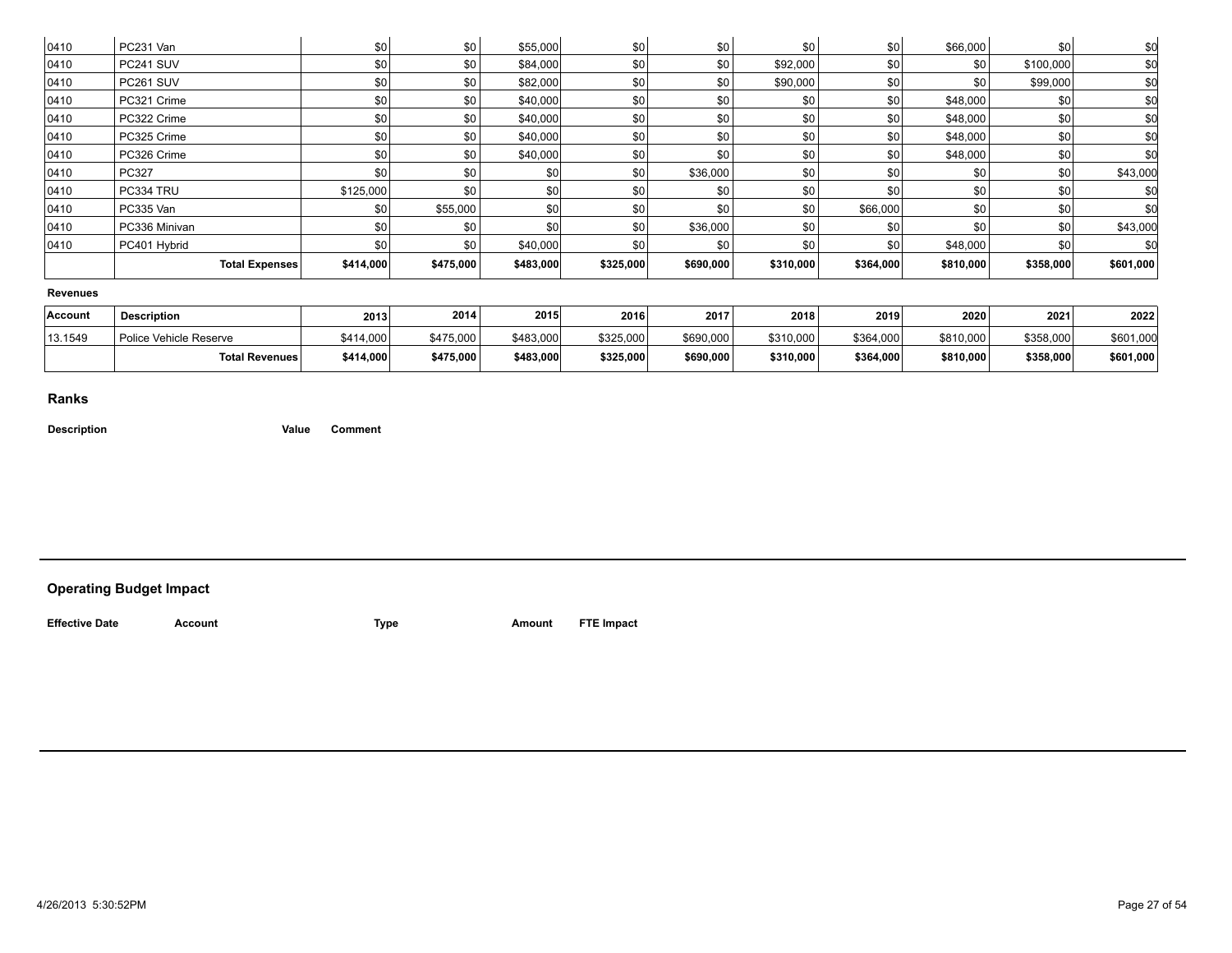#### **Related Projects**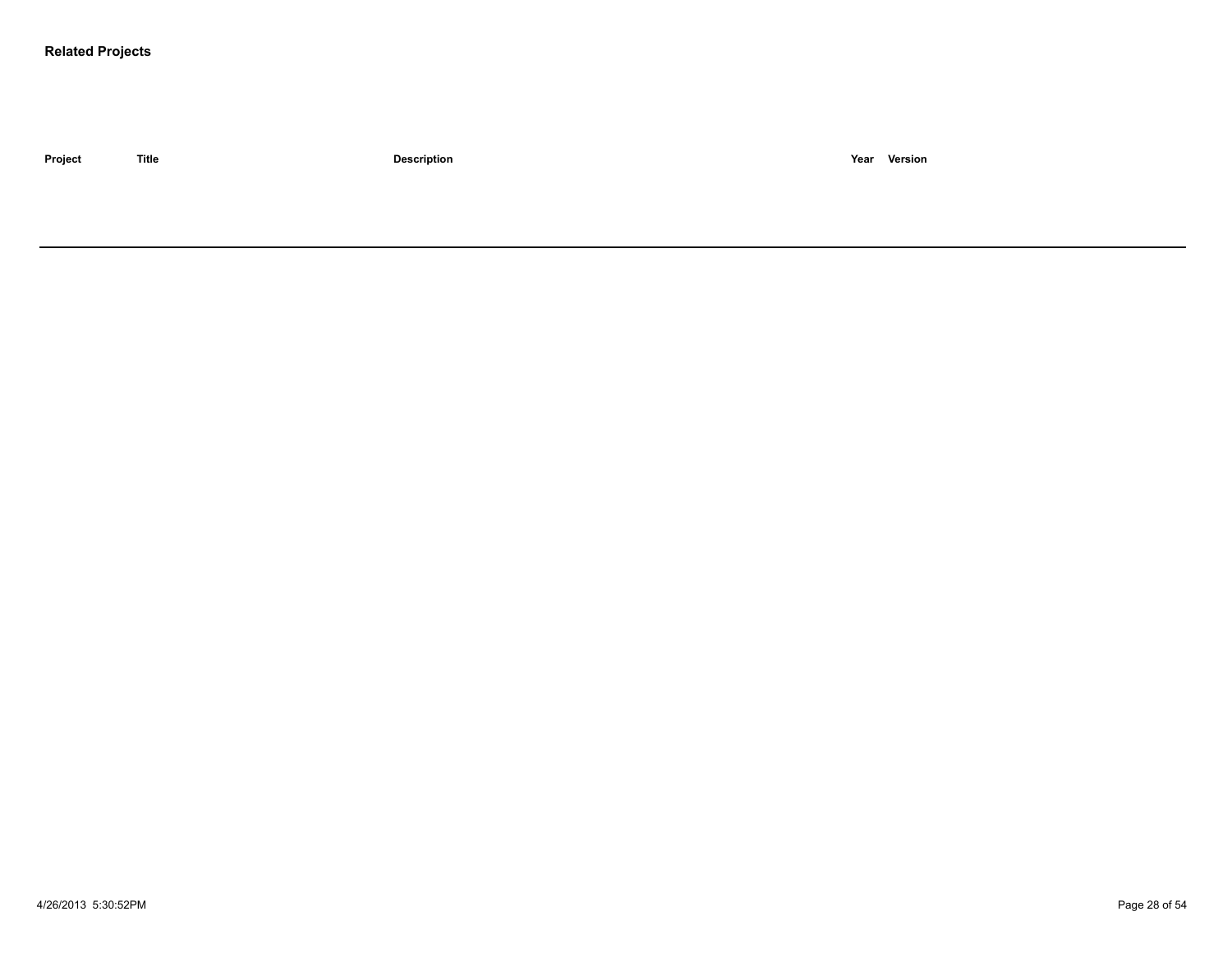|                                                        | Project 910 - Details for Budget Year 2013               |                   |                       |                                |                 |             |            |            |            |            |            |
|--------------------------------------------------------|----------------------------------------------------------|-------------------|-----------------------|--------------------------------|-----------------|-------------|------------|------------|------------|------------|------------|
| Project                                                | 910                                                      | <b>Title</b>      |                       | <b>Transit Bus Replacement</b> |                 |             |            |            |            |            | Locked No  |
| <b>Asset Type</b>                                      | Other transportation equipment Department                |                   | <b>FLEET SERVICES</b> |                                |                 |             |            |            |            |            |            |
| <b>Start Date</b>                                      |                                                          | <b>Completion</b> |                       |                                | Year Identified | 2001        |            |            |            |            |            |
| <b>Manager</b>                                         | Tim Sanderson 729-2130                                   | <b>Partner</b>    |                       |                                |                 |             |            |            |            |            |            |
| <b>Regions</b>                                         |                                                          |                   |                       |                                |                 |             |            |            |            |            |            |
| <b>Description</b>                                     | This project is for the replacement of transit vehicles. |                   |                       |                                |                 |             |            |            |            |            |            |
| <b>Comments</b>                                        |                                                          |                   |                       |                                |                 |             |            |            |            |            |            |
|                                                        | <b>Budget Version Details</b>                            |                   |                       |                                |                 |             |            |            |            |            | Locked No  |
| <b>Budget Year</b>                                     | 2,013<br>Version                                         | 2013 Proposed     |                       |                                |                 |             |            |            |            |            | Active Y   |
|                                                        | <b>Council Review</b>                                    |                   |                       |                                |                 |             |            |            |            |            |            |
|                                                        |                                                          |                   |                       |                                |                 |             |            |            |            |            |            |
|                                                        |                                                          |                   |                       |                                |                 |             |            |            |            |            |            |
|                                                        |                                                          |                   |                       |                                |                 |             |            |            |            |            |            |
| <b>Status</b><br><b>Description</b><br><b>Comments</b> |                                                          |                   |                       |                                |                 |             |            |            |            |            |            |
| <b>Expenses</b><br>Account                             | <b>Description</b>                                       |                   | 2014                  | 2015                           | 2016            | 2017        | 2018       | 2019       | 2020       | 2021       |            |
|                                                        | 35 Foot                                                  | 2013              |                       |                                |                 | \$2,200,000 |            |            |            |            | 2022       |
| 0410<br>0410                                           | 40 Foot                                                  | \$0<br>\$0        | \$0<br>\$0            | \$0<br>\$0                     | \$0<br>\$0      | \$1,000,000 | \$0<br>\$0 | \$0<br>\$0 | \$0<br>\$0 | \$0<br>\$0 | \$0<br>\$0 |
| 0410                                                   | <b>Inspection Services</b>                               | \$0               | \$0                   | \$0                            | \$0             | \$30,000    | \$0        | \$0        | \$0        | \$0        | \$0        |
| 0410                                                   | Paratransit                                              | \$0               | \$0                   | \$0                            | \$0             | \$585,000   | \$0        | \$0        | \$0        | \$0        | \$690,000  |
|                                                        | <b>Total Expenses</b>                                    | \$0               | \$0                   | \$0                            | \$0             | \$3,815,000 | \$0        | \$0        | \$0        | \$0        | \$690,000  |
| <b>Revenues</b>                                        |                                                          |                   |                       |                                |                 |             |            |            |            |            |            |
| Account                                                | <b>Description</b>                                       | 2013              | 2014                  | 2015                           | 2016            | 2017        | 2018       | 2019       | 2020       | 2021       | 2022       |
| 13.1510                                                |                                                          | \$0               | \$0                   | \$0                            | \$0             | \$1,286,800 | \$0        | \$0        | \$0        | \$0        | \$0        |
| 13.1558                                                |                                                          | \$0               | \$0                   | \$0                            | \$0             | \$2,528,200 | \$0        | \$0        | \$0        | \$0        | \$690,000  |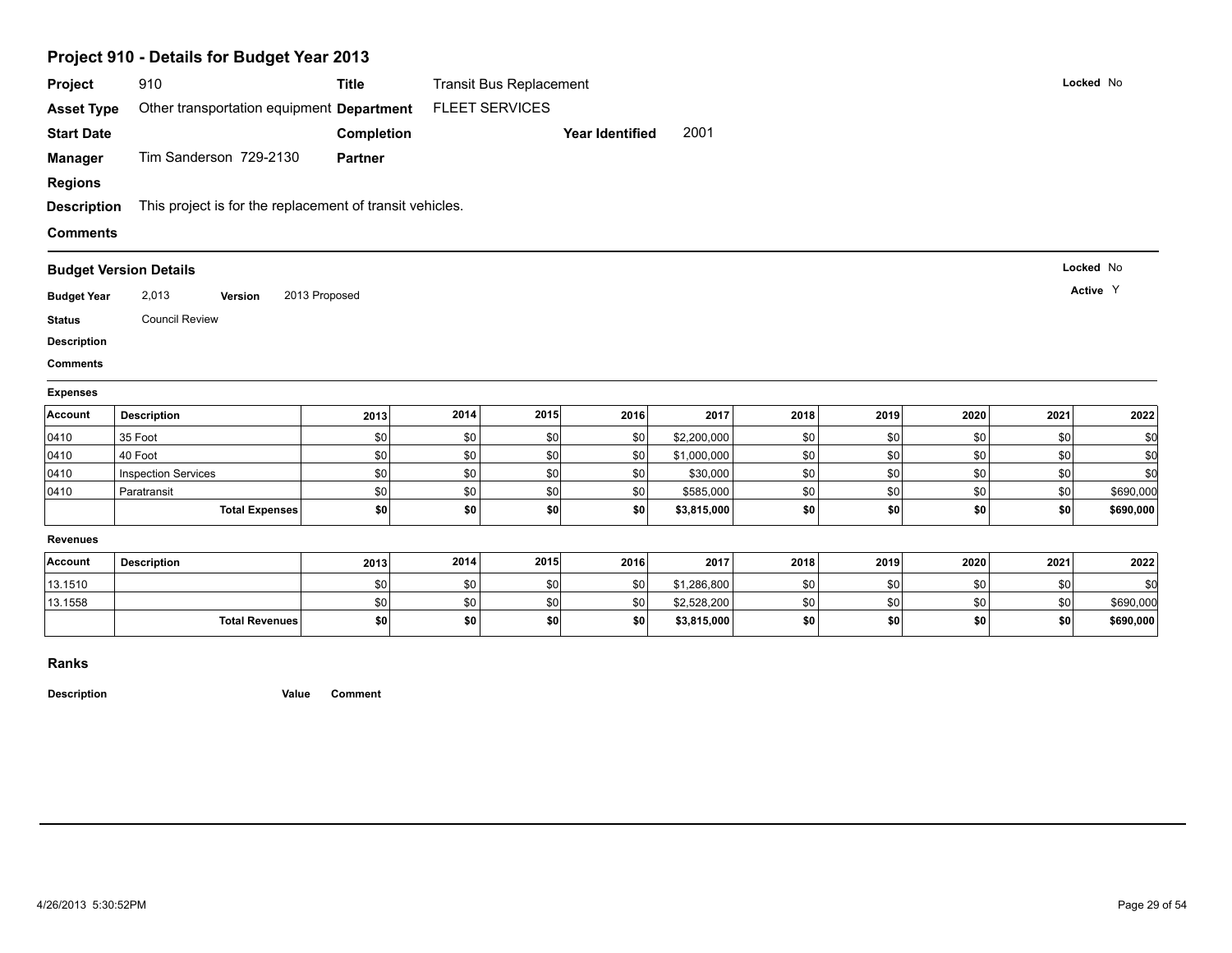| <b>Effective Date</b> | Account | <b>Type</b> | Amount | <b>FTE Impact</b> |
|-----------------------|---------|-------------|--------|-------------------|

# **Related Projects**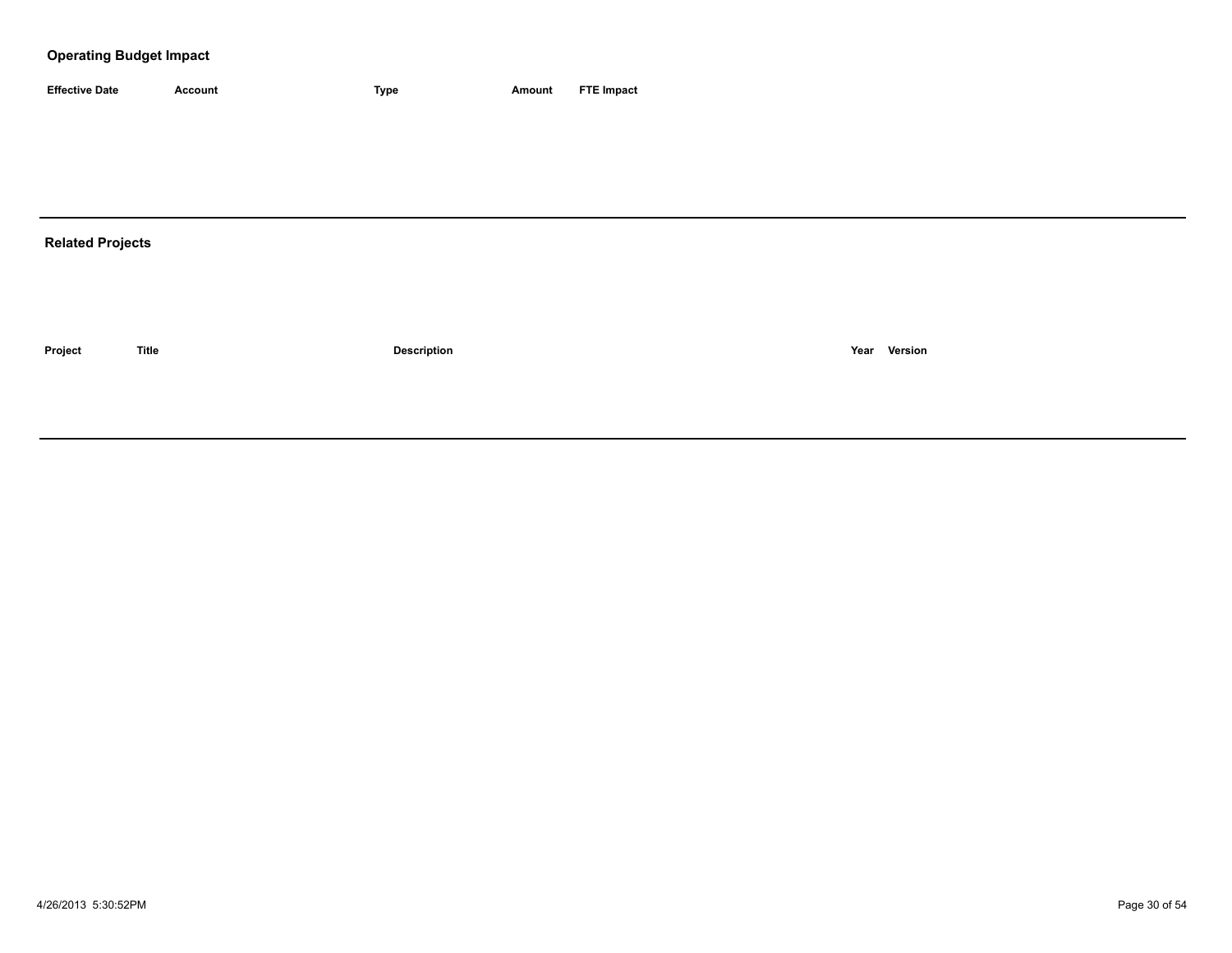# **Project 606 - Details for Budget Year 2013**

|                    | Project 606 - Details for Budget rear 2013                                                                                                            |                                                                                                                                                                                                                                                                                                                                                                                                                                                                                                                                                                                                                                                                                                                                                                                                                                                                                                            |      |                       |                                     |      |          |      |          |      |           |  |
|--------------------|-------------------------------------------------------------------------------------------------------------------------------------------------------|------------------------------------------------------------------------------------------------------------------------------------------------------------------------------------------------------------------------------------------------------------------------------------------------------------------------------------------------------------------------------------------------------------------------------------------------------------------------------------------------------------------------------------------------------------------------------------------------------------------------------------------------------------------------------------------------------------------------------------------------------------------------------------------------------------------------------------------------------------------------------------------------------------|------|-----------------------|-------------------------------------|------|----------|------|----------|------|-----------|--|
| Project            | 606                                                                                                                                                   | <b>Title</b>                                                                                                                                                                                                                                                                                                                                                                                                                                                                                                                                                                                                                                                                                                                                                                                                                                                                                               |      |                       | Vehicle Replacements 1 ton and less |      |          |      |          |      | Locked No |  |
| <b>Asset Type</b>  | Trucks and other motor vehicles Department                                                                                                            |                                                                                                                                                                                                                                                                                                                                                                                                                                                                                                                                                                                                                                                                                                                                                                                                                                                                                                            |      | <b>FLEET SERVICES</b> |                                     |      |          |      |          |      |           |  |
| <b>Start Date</b>  |                                                                                                                                                       | Completion                                                                                                                                                                                                                                                                                                                                                                                                                                                                                                                                                                                                                                                                                                                                                                                                                                                                                                 |      |                       | <b>Year Identified</b>              | 2000 |          |      |          |      |           |  |
| Manager            | Tim Sanderson                                                                                                                                         | <b>Partner</b>                                                                                                                                                                                                                                                                                                                                                                                                                                                                                                                                                                                                                                                                                                                                                                                                                                                                                             |      |                       |                                     |      |          |      |          |      |           |  |
| <b>Regions</b>     |                                                                                                                                                       |                                                                                                                                                                                                                                                                                                                                                                                                                                                                                                                                                                                                                                                                                                                                                                                                                                                                                                            |      |                       |                                     |      |          |      |          |      |           |  |
| <b>Description</b> | This project is for the replacement of light duty fleet vehicles.                                                                                     |                                                                                                                                                                                                                                                                                                                                                                                                                                                                                                                                                                                                                                                                                                                                                                                                                                                                                                            |      |                       |                                     |      |          |      |          |      |           |  |
|                    | The purpose of this account is to provide the various city departments with safe, reliable and cost effective equipment to meet their stated purpose. |                                                                                                                                                                                                                                                                                                                                                                                                                                                                                                                                                                                                                                                                                                                                                                                                                                                                                                            |      |                       |                                     |      |          |      |          |      |           |  |
|                    | service.                                                                                                                                              | contributions made to the reserve from the department using the vehicle. The amount of these contributions is based upon the projected<br>replacement cost minus the anticipated value of the equipment that will be replaced, divided by the number of months that the vehicle will be in<br>This account is structured to optimize cost effectiveness by providing replacement vehicles at logical time intervals . These intervals are identified by<br>analyzing and balancing the potential cost of ongoing maintenance with residual value of the existing unit and the anticipated cost of a replacement<br>vehicle. In most cases these vehicles are assigned either a five or ten year depreciation schedule. This is dependent on a number of factors,<br>including the projected usage of the vehicle, the presence of any buy-back clause and the anticipated residual value of the equipment. |      |                       |                                     |      |          |      |          |      |           |  |
|                    | <b>Budget Version Details</b>                                                                                                                         |                                                                                                                                                                                                                                                                                                                                                                                                                                                                                                                                                                                                                                                                                                                                                                                                                                                                                                            |      |                       |                                     |      |          |      |          |      | Locked No |  |
| <b>Budget Year</b> | 2,013<br>Version                                                                                                                                      | 2013 Proposed                                                                                                                                                                                                                                                                                                                                                                                                                                                                                                                                                                                                                                                                                                                                                                                                                                                                                              |      |                       |                                     |      |          |      |          |      | Active Y  |  |
| <b>Status</b>      | <b>Council Review</b>                                                                                                                                 |                                                                                                                                                                                                                                                                                                                                                                                                                                                                                                                                                                                                                                                                                                                                                                                                                                                                                                            |      |                       |                                     |      |          |      |          |      |           |  |
| <b>Description</b> |                                                                                                                                                       |                                                                                                                                                                                                                                                                                                                                                                                                                                                                                                                                                                                                                                                                                                                                                                                                                                                                                                            |      |                       |                                     |      |          |      |          |      |           |  |
| <b>Comments</b>    |                                                                                                                                                       |                                                                                                                                                                                                                                                                                                                                                                                                                                                                                                                                                                                                                                                                                                                                                                                                                                                                                                            |      |                       |                                     |      |          |      |          |      |           |  |
|                    |                                                                                                                                                       |                                                                                                                                                                                                                                                                                                                                                                                                                                                                                                                                                                                                                                                                                                                                                                                                                                                                                                            |      |                       |                                     |      |          |      |          |      |           |  |
| <b>Expenses</b>    |                                                                                                                                                       |                                                                                                                                                                                                                                                                                                                                                                                                                                                                                                                                                                                                                                                                                                                                                                                                                                                                                                            |      |                       |                                     |      |          |      |          |      |           |  |
| Account            | <b>Description</b>                                                                                                                                    | 2013                                                                                                                                                                                                                                                                                                                                                                                                                                                                                                                                                                                                                                                                                                                                                                                                                                                                                                       | 2014 | 2015                  | 2016                                | 2017 | 2018     | 2019 | 2020     | 2021 | 2022      |  |
| 0410               | Car 1 Hybrid Planning                                                                                                                                 | \$30,000                                                                                                                                                                                                                                                                                                                                                                                                                                                                                                                                                                                                                                                                                                                                                                                                                                                                                                   | \$0  | \$0                   | \$0                                 | \$0  | \$42,000 | \$0  | \$0      | \$0  | \$d       |  |
| 0410               | Car 10 Hybrid Parks                                                                                                                                   | \$0                                                                                                                                                                                                                                                                                                                                                                                                                                                                                                                                                                                                                                                                                                                                                                                                                                                                                                        | \$0  | \$0                   | \$0                                 | \$0  | \$0      | \$0  | \$0      | \$0  | \$d       |  |
| 0410               | Car 14 Minivan Transit                                                                                                                                | \$0                                                                                                                                                                                                                                                                                                                                                                                                                                                                                                                                                                                                                                                                                                                                                                                                                                                                                                        | \$0  | \$45,000              | \$0                                 | \$0  | \$0      | \$0  | \$54,000 | \$0  | \$d       |  |
| 0410               | Car 15 Hybrid Mayor                                                                                                                                   | \$0                                                                                                                                                                                                                                                                                                                                                                                                                                                                                                                                                                                                                                                                                                                                                                                                                                                                                                        | \$0  | \$31,000              | \$0                                 | \$0  | \$0      | \$0  | \$36,000 | \$0  | \$d       |  |

| 0410 | Car 14 Minivan Transit    | \$0              | \$0      | \$45,000         | \$0      | \$0      | \$0              | \$0              | \$54,000         | \$0 <sub>1</sub> |          |
|------|---------------------------|------------------|----------|------------------|----------|----------|------------------|------------------|------------------|------------------|----------|
| 0410 | Car 15 Hybrid Mayor       | \$0              | \$0      | \$31,000         | \$0      | \$0      | \$0              | \$0              | \$36,000         | \$0              |          |
| 0410 | Car 16 Hybrid Transit     | \$0              | \$0      | \$40,000         | \$0      | \$0      | \$0 <sub>1</sub> | <b>SO</b>        | \$48,000         | \$0              |          |
| 0410 | Car 17 Hybrid IT          | \$0              | \$0      | \$50,000         | \$0      | \$0      | \$0              | \$0              | \$58,000         | \$0              |          |
| 0410 | Car 18 Hybrid Engineering | \$0 <sub>1</sub> | \$40,000 | \$0              | \$0      | \$0      | \$0              | \$48,000         | \$0              | \$0 <sub>1</sub> |          |
| 0410 | Car 19 Minivan Parks      | \$0              | \$0      | \$0              | \$35,000 | \$0      | \$0              | \$0              | \$0              | \$42,000         |          |
| 0410 | Car 2 Hybrid Planning     | \$30,000         | \$0      | \$0              | \$0      | \$0      | \$42,000         | \$0              | \$0              | \$0              |          |
| 0410 | Car 3 Hybrid Planning     | \$30,000         | \$0      | \$0 <sub>1</sub> | \$0      | \$0      | \$42,000         | \$0              | \$0              | \$0              |          |
| 0410 | Car 5 Hybrid Planning     | \$30,000         | \$0      | \$0              | \$0      | \$0      | \$42,000         | \$0              | \$0              | \$0              |          |
| 0410 | Car 6 Hybrid Planning     | \$0              | \$0      | \$0              | \$0      | \$46,000 | \$0              | \$0              | \$0              | \$0 <sub>1</sub> |          |
| 0410 | Car 7 Hybrid Planning     | \$0              | \$0      | \$40,000         | \$0      | \$0      | \$0              | \$0              | \$46,000         | \$0              |          |
| 0410 | T-1 Cargo Van Meter       | \$0              | \$0      | \$0              | \$34,000 | \$0      | \$0              | \$0              | \$0 <sub>1</sub> | \$42,000         |          |
| 0410 | T-10 1/2 Ton 4X4 WWTP     | \$0              | \$0      | \$0              | \$0      | \$50,000 | \$0              | \$0 <sub>0</sub> | \$0              | \$60,000         |          |
| 0410 | T-111 1/2 Ton 4x4 WWTP    | \$0              | \$0      | \$45,000         | \$0      | \$0      | \$0              | \$0              | \$54,000         | \$0              |          |
| 0410 | T-116 Pickup Streets      | \$0              | \$0      | \$0              | \$0      | \$50,000 | \$0              | \$0              | \$0.             | \$0              | \$59,000 |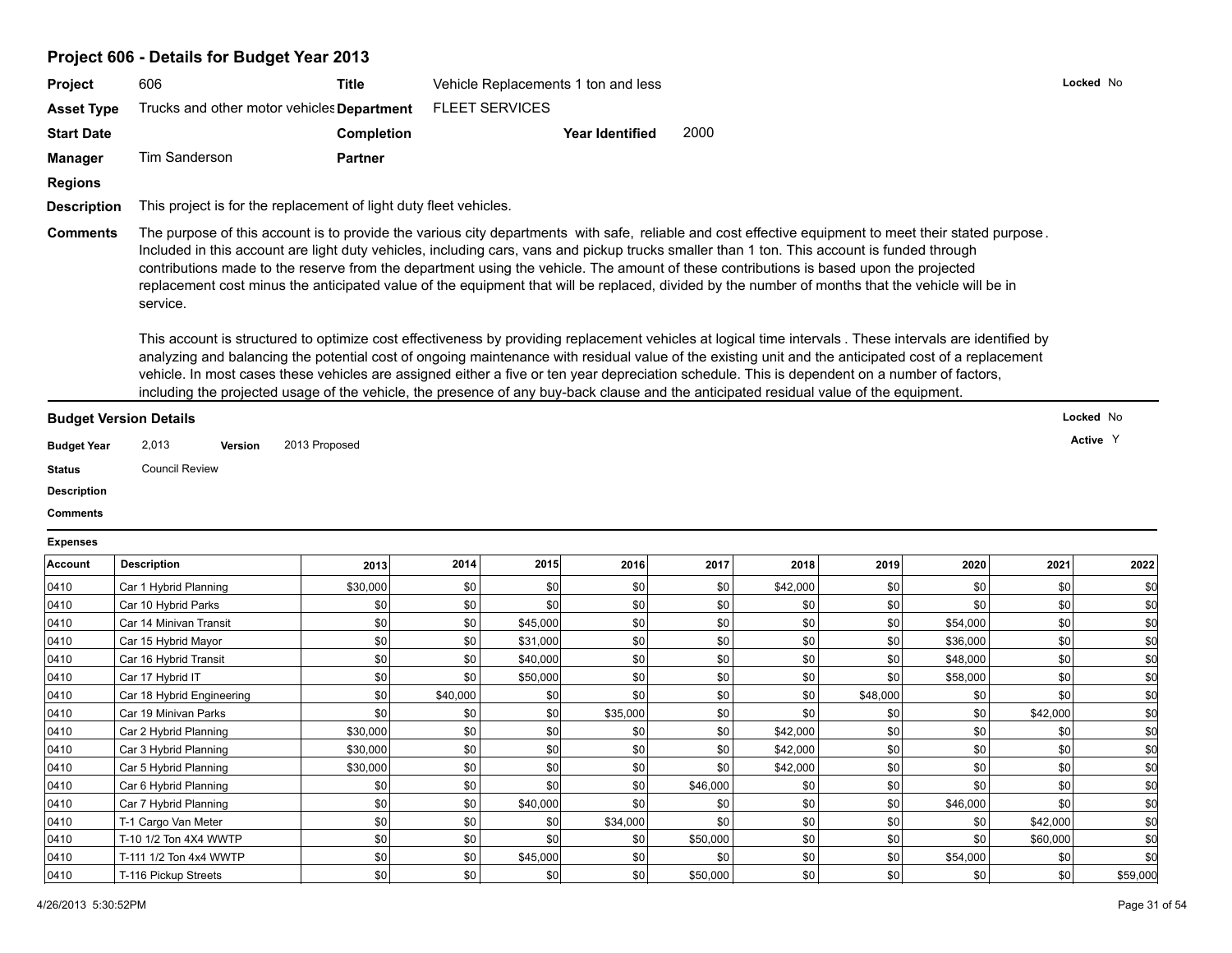|      |                                                       |           | \$0       | \$41,000 | \$0       | \$0            |           | \$0      | \$46,000    | \$0       |            |
|------|-------------------------------------------------------|-----------|-----------|----------|-----------|----------------|-----------|----------|-------------|-----------|------------|
| 0410 | T-12 Compact 4X4 Sewer                                | \$0       | \$0       |          |           |                | \$0       |          |             |           | \$0        |
| 0410 | T-123 Compact 4x4                                     | \$0       |           | \$39,000 | \$0       | \$0            | \$0       | \$0      | \$47,000    | \$0       | \$0        |
| 0410 | T-124 Pickup Sanitation                               | \$0       | \$0       | \$0      | \$0       | \$0            | \$0       | \$0      | \$0         | \$0       | \$0        |
| 0410 | T-128a Pass Van Engineering                           | \$0       | \$0       | \$0      | \$0       | \$54,000       | \$0       | \$0      | \$0         | \$0       | \$64,000   |
| 0410 | T-129a Pass Van Engineering                           | \$0       | \$0       | \$0      | \$0       | \$54,000       | \$0       | \$0      | \$0         | \$0       | \$64,000   |
| 0410 | T-1301 3/4 Ton Sewer                                  | \$0       | \$0       | \$0      | \$0       | \$60,000       | \$0       | \$0      | \$0         | \$0       | \$70,000   |
| 0410 | T-133 1 Ton Parks                                     | \$115,000 | \$0       | \$0      | \$0       | \$0            | \$0       | \$0      | \$0         | \$0       | \$d        |
| 0410 | T-139 Cargo Van Build Maint                           | \$0       | \$45,000  | \$0      | \$0       | \$0            | \$0       | \$54,000 | \$0         | \$0       | \$d        |
| 0410 | T-146 3/4 Ton 4x4 Parks                               | \$0       | \$0       | \$54,000 | \$0       | \$0            | \$0       | \$0      | \$65,000    | \$0       | \$d        |
| 0410 | T-147 3/4 Ton 4x4 Parks                               | \$0       | \$0       | \$54,000 | \$0       | \$0            | \$0       | \$0      | \$65,000    | \$0       | \$d        |
| 0410 | T-148 1/2 Ton 4x4 Sanitation                          | \$0       | \$0       | \$46,000 | \$0       | \$0            | \$0       | \$0      | \$55,000    | \$0       | \$d        |
| 0410 | T-149 1/2 Ton 4x4 WWTP                                | \$0       | \$0       | \$45,000 | \$0       | \$0            | \$0       | \$0      | \$55,000    | \$0       | \$d        |
| 0410 | T-150 Cargo Van WTP                                   | \$0       | \$0       | \$0      | \$0       | \$50,000       | \$0       | \$0      | \$0         | \$60,000  | \$d        |
| 0410 | T-151 Compact PU Garage                               | \$0       | \$0       | \$0      | \$40,000  | \$0            | \$0       | \$0      | \$0         | \$46,000  | \$d        |
| 0410 | T-152 1/2 Ton 2wd Parks                               | \$0       | \$40,000  | \$0      | \$0       | \$0            | \$0       | \$54,000 | \$0         | \$0       | \$d        |
| 0410 | T-153 1/2 Ton w/tailgate Meter                        | \$0       | \$40,000  | \$0      | \$0       | \$0            | \$0       | \$54,000 | \$0         | \$0       | \$d        |
| 0410 | T-154 1/2 Ton 4x4 Engineering                         | \$0       | \$40,000  | \$0      | \$0       | \$0            | \$0       | \$54,000 | \$0         | \$0       | \$0        |
| 0410 | T-155 1/2 Ton 2WD Building<br>Maintenance             | \$0       | \$40,000  | \$0      | \$0       | \$0            | \$0       | \$57,000 | \$0         | \$0       | \$d        |
| 0410 | T-156 1/2 Ton 2wd Cemetary                            | \$0       | \$40,000  | \$0      | \$0       | \$0            | \$0       | \$57,000 | \$0         | \$0       | \$0        |
| 0410 | T-158 Compact 4x4 WTP                                 | \$0       | \$40,000  | \$0      | \$0       | \$0            | \$0       | \$46,000 | \$0         | \$0       | \$0        |
| 0410 | T-159 Hybrid 4x4 Operations                           | \$0       | \$0       | \$46,000 | \$0       | \$0            | \$0       | \$55,000 | \$0         | \$0       | \$0        |
| 0410 | T-16 Compact 4X4 Sanitation                           | \$0       | \$0       | \$0      | \$41,000  | \$0            | \$0       | \$0      | \$0         | \$46,000  | \$0        |
| 0410 | T-18 3/4 Ton 4X4 Parks                                | \$0       | \$0       | \$0      | \$0       | \$59,000       | \$0       | \$0      | \$0         | \$0       | \$67,000   |
| 0410 | T-22 Compact 4X4 Building<br>Maint                    | \$0       | \$0       | \$0      | \$0       | \$42,000       | \$0       | \$0      | \$0         | \$0       | \$50,000   |
| 0410 | T-34 1/2 Ton 4X4 Engineering                          | \$0       | \$0       | \$0      | \$0       | \$50,000       | \$0       | \$0      | \$0         | \$0       | \$59,000   |
| 0410 | T-35 Cargo Van Meter<br>(Sprinter)                    | \$0       | \$0       | \$0      | \$80,000  | \$0            | \$0       | \$0      | \$0         | \$91,000  | <b>\$0</b> |
| 0410 | T-36 1 Ton Buidling<br>Maintenance                    | \$0       | \$0       | \$0      | \$0       | \$140,000      | \$0       | \$0      | \$0         | \$0       | \$d        |
| 0410 | T-37 Compact 4x4 WTP                                  | \$0       | \$0       | \$0      | \$0       | \$50,000       | \$0       | \$0      | \$0         | \$0       | \$0        |
| 0410 | T-4 Compact P/U 4X4 WTP                               | \$0       | \$0       | \$45,000 | \$0       | \$0            | \$0       | \$0      | \$54,000    | \$0       | \$0        |
| 0410 | T-42 Compact 4x4 Parks                                | \$0       | \$0       | \$0      | \$0       | \$48,000       | \$0       | \$0      | \$0         | \$0       | \$58,000   |
| 0410 | T-44 Compact 4x4 Emergency<br>Mgt                     | \$0       | \$0       | \$0      | \$0       | \$42,000       | \$0       | \$0      | \$0         | \$0       | \$51,000   |
| 0410 | T-46 1 Ton Service Truck<br>Garage                    | \$0       | \$111,100 | \$0      | \$0       | \$0            | \$130,000 | \$0      | \$0         | \$0       | \$0        |
| 0410 | T-5 Compact P/U 4X4 Streets                           | \$0       | \$0       | \$0      | \$41,000  | \$0            | \$0       | \$0      | \$0         | \$49,000  | \$0        |
| 0410 | T-6 1/2 Ton 4x4 Sanitation                            | \$0       | \$0       | \$0      | \$0       | \$50,000       | \$0       | \$0      | \$0         | \$0       | \$58,000   |
| 0410 | T-60 1/2 Ton 4x4 Sewer                                | \$38,000  | \$0       | \$0      | \$0       | \$0            | \$53,000  | \$0      | \$0         | \$0       | \$d        |
| 0410 | T-62 1/2 Ton 4x4 Sewer                                | \$38,000  | \$0       | \$0      | \$0       | \$0            | \$53,000  | \$0      | $\vert$ \$0 | \$0       | \$d        |
| 0410 | T-63 1/2 Ton 2wd Building                             | \$38,000  | \$0       | \$0      | \$0       | \$0            | \$52,000  | \$0      | $ $ \$0     | \$0       | \$d        |
| 0410 | T-64 1/2 Ton 4x4 Engineering                          | \$38,000  | \$0       | \$0      | \$0       | $\frac{1}{20}$ | \$52,000  | \$0      | \$0         | \$0       | \$d        |
| 0410 | T-75 Cargo Van Sprinter Sewer                         | \$0       | \$80,000  | \$0      | \$0       | \$0            | \$90,000  | \$0      | $ $ \$0     | \$0       | \$d        |
| 0410 | T-76 Cargo Van Sprinter                               | \$234,000 | \$0       | \$0      | \$0       | \$0            | \$0       | \$0      | \$235,000   | \$0       | \$d        |
| 0410 | T-79 1/2 Ton 4x4 Cemetary                             | \$38,000  | \$0       | \$0      | \$0       | \$0            | \$52,000  | \$0      | $ $ \$0     | \$0       | \$d        |
| 0410 | T-82 Bucket Van Building<br>Maintenance 2010 WO 05813 | \$0       | \$0       | \$0      | \$127,500 | \$0            | \$0       | \$0      | \$0         | \$150,000 | \$d        |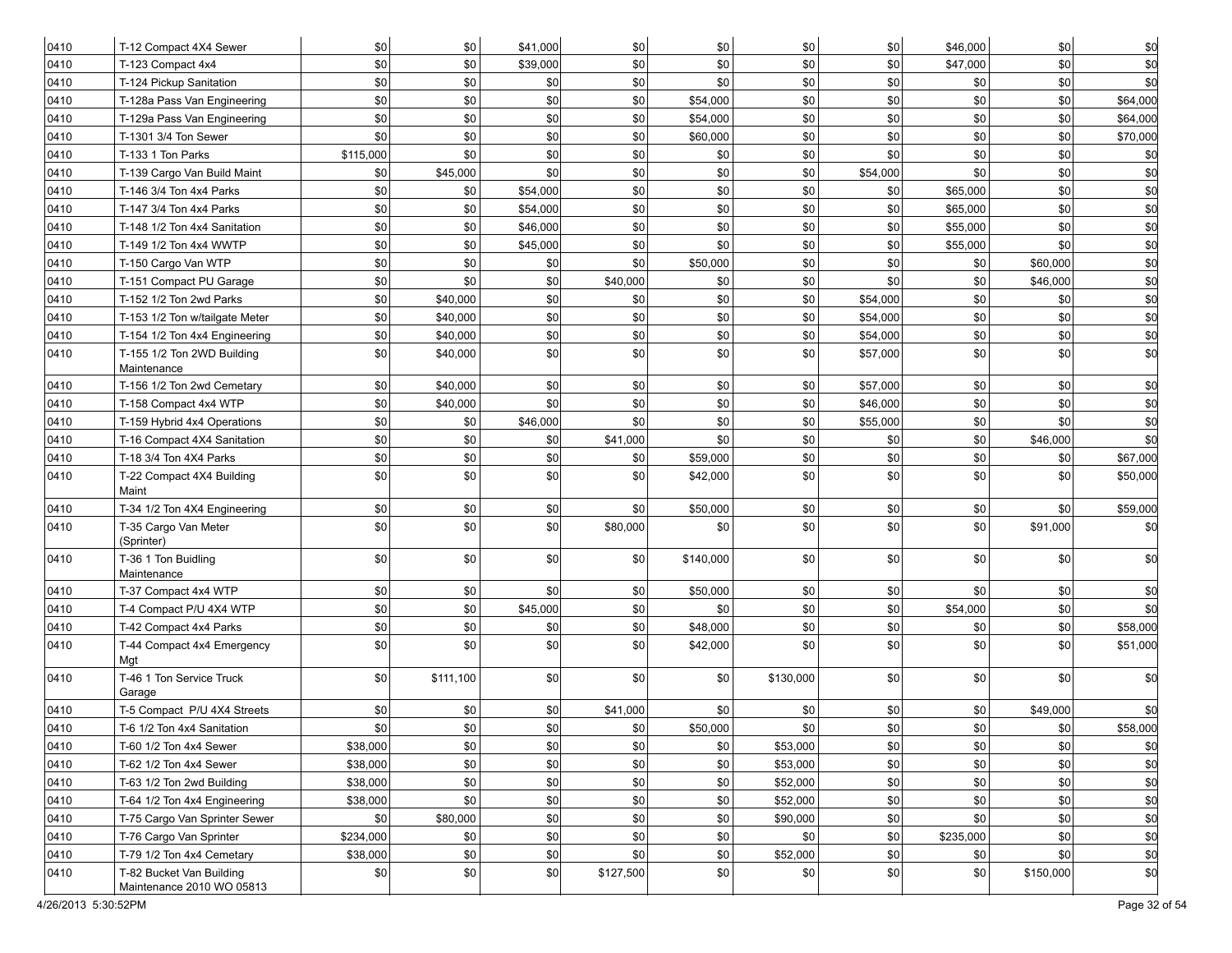|                 | <b>Total Expenses</b>            | \$659,000 | \$516,100 | \$621,000 | \$398,500 | \$845,000 | \$650,000 | \$479,000        | \$918,000 | \$586,000 | \$600,000 |
|-----------------|----------------------------------|-----------|-----------|-----------|-----------|-----------|-----------|------------------|-----------|-----------|-----------|
| <b>Revenues</b> |                                  |           |           |           |           |           |           |                  |           |           |           |
| Account         | <b>Description</b>               | 2013      | 2014      | 2015      | 2016      | 2017      | 2018      | 2019             | 2020      | 2021      | 2022      |
| 13.1508         | Equipment Replacement<br>Reserve | \$559,000 | \$516,100 | \$621,000 | \$398,500 | \$845,000 | \$650,000 | \$479,000        | \$918,000 | \$586,000 | \$600,000 |
| 23.1557         | Wastewater Reserve               | \$100,000 | \$0       |           | ፍበ        | \$0       | \$0       | \$0 <sub>1</sub> | <b>SO</b> | \$01      |           |
|                 | Total Revenues                   | \$659,000 | \$516,100 | \$621,000 | \$398,500 | \$845,000 | \$650,000 | \$479,000        | \$918,000 | \$586,000 | \$600,000 |

**Description Value Comment**

#### **Operating Budget Impact**

**Effective Date Account Type Amount FTE Impact**

#### **Related Projects**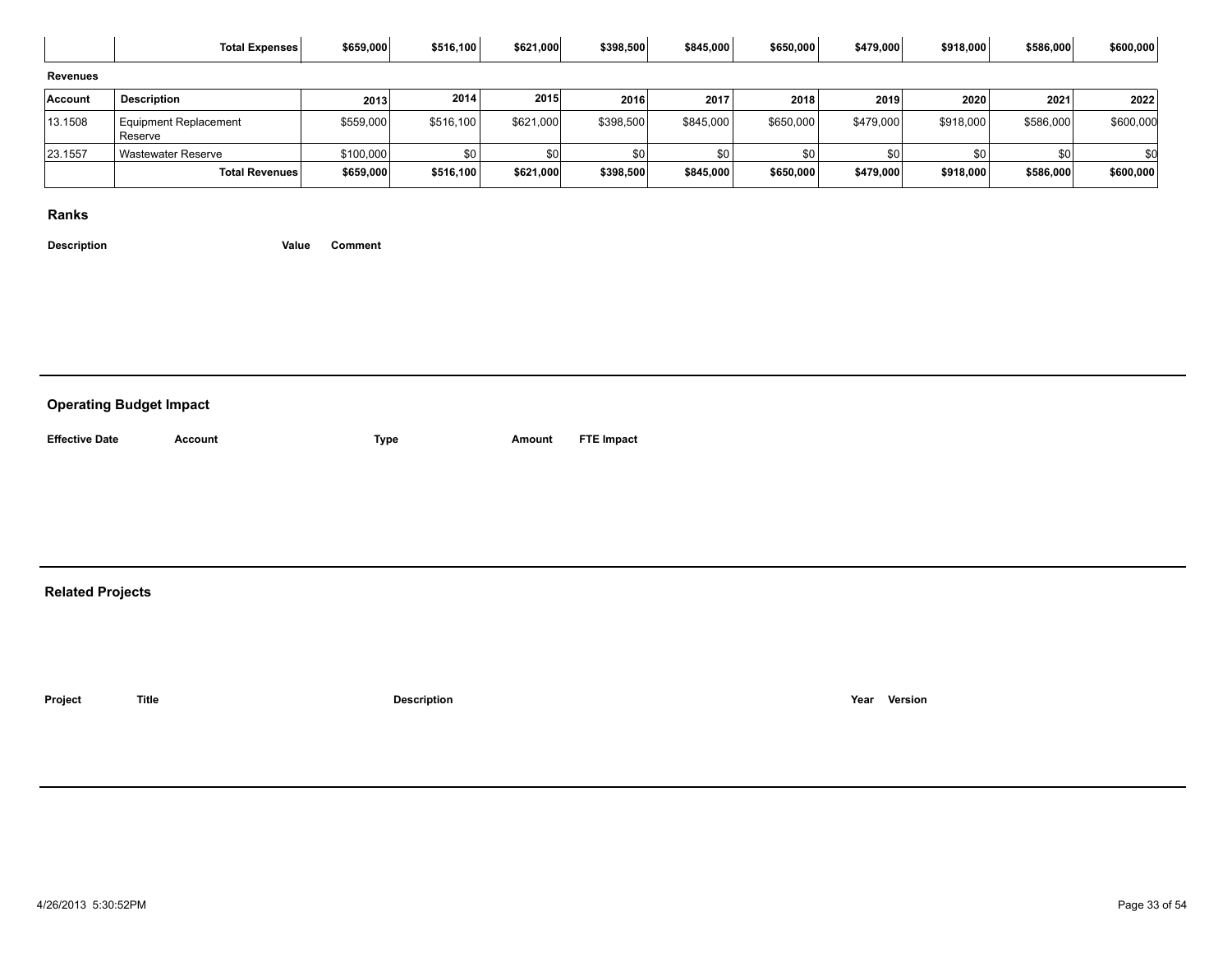#### **Project 341 - Details for Budget Year 2013**

| <b>Project</b>     | 341                                                                                                                                                      | Title                                                                       | Vehicle Replacements greater than 1 ton | Locked No |  |  |  |  |  |
|--------------------|----------------------------------------------------------------------------------------------------------------------------------------------------------|-----------------------------------------------------------------------------|-----------------------------------------|-----------|--|--|--|--|--|
| <b>Asset Type</b>  | Trucks and other motor vehicles <b>Department</b>                                                                                                        |                                                                             | <b>FLEET SERVICES</b>                   |           |  |  |  |  |  |
| <b>Start Date</b>  |                                                                                                                                                          | Completion                                                                  | 2006<br><b>Year Identified</b>          |           |  |  |  |  |  |
| <b>Manager</b>     | Tim Sanderson                                                                                                                                            | <b>Partner</b>                                                              |                                         |           |  |  |  |  |  |
| <b>Regions</b>     |                                                                                                                                                          |                                                                             |                                         |           |  |  |  |  |  |
| <b>Description</b> |                                                                                                                                                          | This project is for the replacement of heavy duty (on road) fleet vehicles. |                                         |           |  |  |  |  |  |
| <b>Comments</b>    | The purpose of this account is to provide the various city departments (primarily within Operations) with safe, reliable and cost effective equipment to |                                                                             |                                         |           |  |  |  |  |  |

meet their stated purpose. Included in this account are heavy duty trucks which exceed 1 ton and are primarily used for specialized purposes, including hauling and sanding. This account is funded through contributions made to the reserve from the department using the vehicle. The amount of these contributions is based upon the projected replacement cost minus the anticipated value of the equipment that will be replaced, divided by the number of months that the vehicle will be in service.

This account is structured to optimize cost effectiveness by providing replacement vehicles at logical time intervals . These intervals are identified by analyzing and balancing the potential cost of ongoing maintenance with residual value of the existing unit and the anticipated cost of a replacement vehicle. In most cases these vehicles are assigned either a five or ten year depreciation schedule. This is dependent on a number of factors, including the projected usage of the vehicle, the presence of any buy-back clause and the anticipated residual value of the equipment.

#### **Budget Version Details**

- **Budget Year Version Active** 2,013 2013 Proposed <sup>Y</sup>
- **Status** Council Review
- **Description**
- **Comments**

#### **Expenses**

| <b>Account</b> | <b>Description</b>           | 2013      | 2014      | 2015      | 2016      | 2017      | 2018      | 2019             | 2020             | 2021      | 2022      |
|----------------|------------------------------|-----------|-----------|-----------|-----------|-----------|-----------|------------------|------------------|-----------|-----------|
| 0410           | <b>Sanitation Rock Truck</b> | \$0       | \$0       | \$0       | \$0       | \$0       | \$0       | \$0              | \$0              | \$0       |           |
| 0410           | T11 Shuttle Sanitation       | \$0       | \$0       | \$0       | \$140,000 | \$0       | \$0       | \$0              | \$0              | \$165,000 |           |
| 0410           | T110 Dump Parks              | \$250,000 | \$0       | \$0       | \$0       | \$0       | \$300,000 | \$0              | \$0              | \$0       |           |
| 0410           | T113 Dump Parks              | \$0       | \$0       | \$200,000 | \$0       | \$0       | \$0       | \$0              | \$0              | \$0       |           |
| 0410           | T119 Tandem Sewer            | \$143,000 | \$0       | \$0       | \$0       | \$0       | \$0       | \$0              | \$0              | \$0       | \$210,000 |
| 0410           | T120 Dump Sewer              | \$110,000 | \$0       | \$0       | \$0       | \$0       | \$0       | \$0              | \$0              | \$0       |           |
| 0410           | T127 1 Ton SVC WTP           | \$0       | \$0       | \$0       | \$0       | \$0       | \$0       | \$0              | \$0              | \$0       | \$160,000 |
| 0410           | T134 Tandem Dump Streets     | \$0       | \$200,000 | \$0       | \$0       | \$0       | \$0       | \$0              | \$0              | \$0       |           |
| 0410           | T135 Dump Streets            | \$0       | \$150,000 | \$0       | \$0       | \$0       | \$0       | \$0              | \$0              | \$0       |           |
| 0410           | T136 Dump Streets            | \$0       | \$0       | \$127,000 | \$0       | \$0       | \$0       | \$0              | \$0              | \$0       |           |
| 0410           | T137 Dump Streets            | \$0       | \$0       | \$127,000 | \$0       | \$0       | \$0       | \$0              | \$0              | \$0       |           |
| 0410           | T138 Sewer Cleaner Sewer     | \$0       | \$0       | \$0       | \$385,000 | \$0       | \$0       | \$0              | \$0              | \$460,000 |           |
| 0410           | T14 Sewer Cleaner Sewer      | \$475,000 | \$0       | \$0       | \$0       | \$0       | \$570,000 | \$0              | \$0 <sub>1</sub> | \$0       |           |
| 0410           | T145 Dump Streets            | \$0       | \$0       | \$190,000 | \$0       | \$0       | \$0       | \$0              | <b>\$0</b>       | \$0       |           |
| 0410           | T19 Cube Sewer               | \$122,000 | \$0       | \$0       | \$0       | \$146,000 | \$0       | \$0              | \$0              | \$0       | \$175,000 |
| 0410           | T20 Refuse Truck Sanitation  | \$0       | \$300,000 | \$0       | \$0       | \$0       | \$0       | \$0              | \$0              | \$400,000 |           |
| 0410           | T200 Refuse Sanitation       | \$0       | \$0       | \$0       | \$0       | \$375,000 | \$0       | \$0 <sub>1</sub> | \$0              | \$0       |           |

**Locked** No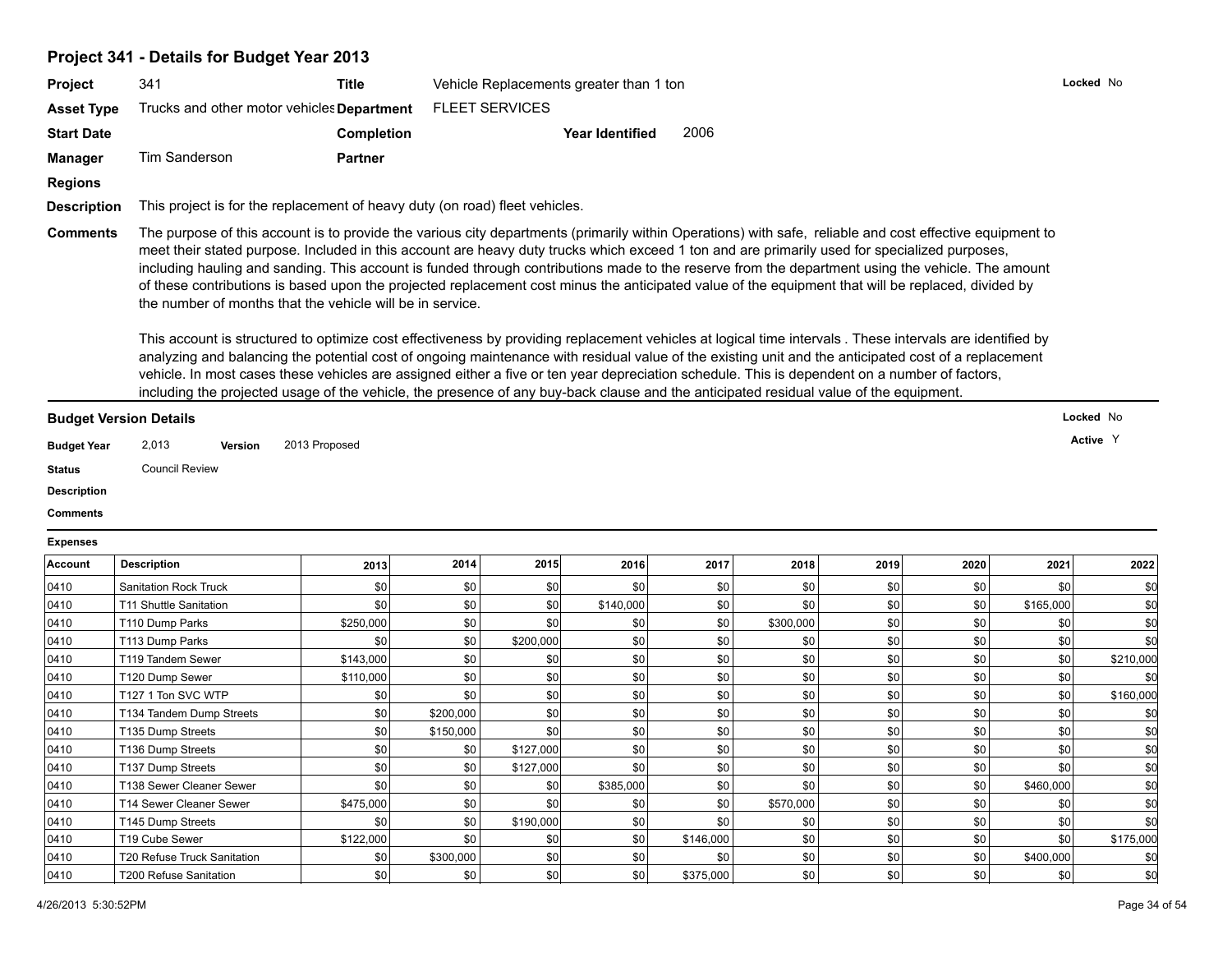| \$0<br>\$0<br>\$0 <br>\$0<br>\$0<br>\$0 <br>\$0<br>0410<br>\$0<br>\$375,000<br>T202 Refuse Sanitation<br>\$0 <br>\$0<br>\$0<br>\$0<br>\$0<br>\$0<br>\$0<br>\$0<br>0410<br>T203 Refuse Sanitation<br>\$375,000<br>\$0 <br>\$0<br>\$0<br>\$0<br>\$0 <br>\$0<br>\$0<br>\$0<br><b>T204 Refuse Sanitation</b><br>\$375,000<br>\$0 <br>\$0<br>\$0<br>\$0<br>\$0<br>\$0<br>\$0<br>\$0<br>T205 Refuse Sanitation<br>\$375,000<br>\$0 <br>\$0<br>\$0<br>\$0<br>\$0<br>\$0<br>\$0<br>\$0<br>\$205,000<br>T206 Rear Refuse Sanitation<br>\$0 <br>\$0<br>\$300,000<br>\$0<br>\$0<br>\$0<br><b>T23 Refuse Truck Sanitation</b><br>\$0<br>\$0<br>\$400,000<br>\$0 <br>\$0<br> \$0 <br>\$0<br>\$0<br>\$0<br>\$0<br>T25 Cube Van Sanitation<br>\$0<br>\$0<br>\$0 <br>\$0<br>\$200,000<br>\$0<br>\$0<br>\$0<br>\$165.000<br>\$0<br>\$0<br><b>T26 Tandem Streets</b><br>\$0 <br>\$0 <br>\$0<br>\$0<br>\$0<br>\$0<br>\$0<br><b>T28 Dump Streets</b><br>\$110,000<br>\$0<br>\$0 <br>\$0<br>\$0<br>\$0<br>\$0<br>\$0<br>\$0<br><b>T38 Dump Streets</b><br>\$110,000<br>\$0<br>\$0 <br>\$0<br>\$0<br>\$155,000<br>\$0<br>\$0<br>\$0<br>T40 Tandem Sewer<br>\$0<br>\$0<br>\$0 <br>\$0<br>\$0<br>\$0<br>\$0<br>T41 Cube Van Parks<br>\$0<br>\$0<br>\$0<br>\$0<br>\$0 <br>\$0<br>\$0 <br>\$0<br>\$0<br>\$0<br>\$0<br>T45 4x4 Dump Sewer<br>\$115,000<br>\$130,000<br>\$0 <br>\$0<br>\$0<br>\$0<br>\$0<br>\$0<br>\$0<br>T48 5 Ton Dump Parks<br>\$165,000<br>\$191,000<br>\$0 <br>\$0<br>\$0 <br>\$0<br>T50 5 Ton Streets<br>\$135,000<br>\$0<br>\$0 <br>\$150,000<br>\$0<br>\$0 <br>\$0<br>\$0<br>\$0<br>T51 5 Ton Parks<br>\$0<br>\$0<br>\$0<br>\$135,000<br>\$150,000<br>\$0 <br>\$0<br>\$0<br>\$0<br>\$0<br>\$0 <br>\$150,000<br>T66 Dump Parks<br>\$0<br>\$0<br>\$0 <br>\$0<br>\$0<br>\$202,000<br>\$0<br>\$0<br>\$0<br>T7 Shuttle Truck w Water Tank<br>\$0<br>\$0<br>\$0 <br>\$0<br>\$0<br>\$0<br>\$0<br>\$150,000<br>\$0<br><b>T74 Flatdeck Parks</b><br>\$0<br>\$125,000<br>\$0 <br>\$0<br>\$0<br>\$0<br>\$0<br>\$0<br>\$0<br>T8 Dump Sanitation (\$200,000<br>\$0<br>\$0<br>removed from 2013 and<br>replaced with the Sanitation<br>rock truck under project 896)<br><b>Total Expenses</b><br>\$1,967,000<br>\$1,220,000<br>\$769,000<br>\$525,000<br>\$2,551,000<br>\$1,391,000<br>\$300,000<br>\$300,000<br>\$1,630,000 | 0410 | T201 Refuse Sanitation | \$0 | \$0 | \$0 | \$0 | \$375.000 | \$0 | \$0 | \$0 | \$0 | \$C |
|------------------------------------------------------------------------------------------------------------------------------------------------------------------------------------------------------------------------------------------------------------------------------------------------------------------------------------------------------------------------------------------------------------------------------------------------------------------------------------------------------------------------------------------------------------------------------------------------------------------------------------------------------------------------------------------------------------------------------------------------------------------------------------------------------------------------------------------------------------------------------------------------------------------------------------------------------------------------------------------------------------------------------------------------------------------------------------------------------------------------------------------------------------------------------------------------------------------------------------------------------------------------------------------------------------------------------------------------------------------------------------------------------------------------------------------------------------------------------------------------------------------------------------------------------------------------------------------------------------------------------------------------------------------------------------------------------------------------------------------------------------------------------------------------------------------------------------------------------------------------------------------------------------------------------------------------------------------------------------------------------------------------------------------------------------------------------------------------------------------------------------------------------------------------------------------------------------------------------------------------------------------------------------------------------------|------|------------------------|-----|-----|-----|-----|-----------|-----|-----|-----|-----|-----|
| \$C<br>\$f                                                                                                                                                                                                                                                                                                                                                                                                                                                                                                                                                                                                                                                                                                                                                                                                                                                                                                                                                                                                                                                                                                                                                                                                                                                                                                                                                                                                                                                                                                                                                                                                                                                                                                                                                                                                                                                                                                                                                                                                                                                                                                                                                                                                                                                                                                 |      |                        |     |     |     |     |           |     |     |     |     | \$C |
| \$C<br>\$C<br>\$0<br>\$C<br>\$0<br>\$C<br>\$0<br>\$185,000<br>\$0<br>\$C<br>\$0<br>\$C<br>\$0<br>\$C<br>\$0<br>\$0                                                                                                                                                                                                                                                                                                                                                                                                                                                                                                                                                                                                                                                                                                                                                                                                                                                                                                                                                                                                                                                                                                                                                                                                                                                                                                                                                                                                                                                                                                                                                                                                                                                                                                                                                                                                                                                                                                                                                                                                                                                                                                                                                                                         |      |                        |     |     |     |     |           |     |     |     |     |     |
| 0410<br>0410<br>0410<br>0410<br>0410<br>0410<br>0410<br>0410<br>0410<br>0410<br>0410<br>0410<br>0410<br>0410<br>0410<br>0410<br>0410                                                                                                                                                                                                                                                                                                                                                                                                                                                                                                                                                                                                                                                                                                                                                                                                                                                                                                                                                                                                                                                                                                                                                                                                                                                                                                                                                                                                                                                                                                                                                                                                                                                                                                                                                                                                                                                                                                                                                                                                                                                                                                                                                                       | 0410 |                        |     |     |     |     |           |     |     |     |     |     |
|                                                                                                                                                                                                                                                                                                                                                                                                                                                                                                                                                                                                                                                                                                                                                                                                                                                                                                                                                                                                                                                                                                                                                                                                                                                                                                                                                                                                                                                                                                                                                                                                                                                                                                                                                                                                                                                                                                                                                                                                                                                                                                                                                                                                                                                                                                            |      |                        |     |     |     |     |           |     |     |     |     |     |
|                                                                                                                                                                                                                                                                                                                                                                                                                                                                                                                                                                                                                                                                                                                                                                                                                                                                                                                                                                                                                                                                                                                                                                                                                                                                                                                                                                                                                                                                                                                                                                                                                                                                                                                                                                                                                                                                                                                                                                                                                                                                                                                                                                                                                                                                                                            |      |                        |     |     |     |     |           |     |     |     |     |     |
|                                                                                                                                                                                                                                                                                                                                                                                                                                                                                                                                                                                                                                                                                                                                                                                                                                                                                                                                                                                                                                                                                                                                                                                                                                                                                                                                                                                                                                                                                                                                                                                                                                                                                                                                                                                                                                                                                                                                                                                                                                                                                                                                                                                                                                                                                                            |      |                        |     |     |     |     |           |     |     |     |     |     |
|                                                                                                                                                                                                                                                                                                                                                                                                                                                                                                                                                                                                                                                                                                                                                                                                                                                                                                                                                                                                                                                                                                                                                                                                                                                                                                                                                                                                                                                                                                                                                                                                                                                                                                                                                                                                                                                                                                                                                                                                                                                                                                                                                                                                                                                                                                            |      |                        |     |     |     |     |           |     |     |     |     |     |
|                                                                                                                                                                                                                                                                                                                                                                                                                                                                                                                                                                                                                                                                                                                                                                                                                                                                                                                                                                                                                                                                                                                                                                                                                                                                                                                                                                                                                                                                                                                                                                                                                                                                                                                                                                                                                                                                                                                                                                                                                                                                                                                                                                                                                                                                                                            |      |                        |     |     |     |     |           |     |     |     |     |     |
|                                                                                                                                                                                                                                                                                                                                                                                                                                                                                                                                                                                                                                                                                                                                                                                                                                                                                                                                                                                                                                                                                                                                                                                                                                                                                                                                                                                                                                                                                                                                                                                                                                                                                                                                                                                                                                                                                                                                                                                                                                                                                                                                                                                                                                                                                                            |      |                        |     |     |     |     |           |     |     |     |     |     |
|                                                                                                                                                                                                                                                                                                                                                                                                                                                                                                                                                                                                                                                                                                                                                                                                                                                                                                                                                                                                                                                                                                                                                                                                                                                                                                                                                                                                                                                                                                                                                                                                                                                                                                                                                                                                                                                                                                                                                                                                                                                                                                                                                                                                                                                                                                            |      |                        |     |     |     |     |           |     |     |     |     |     |
|                                                                                                                                                                                                                                                                                                                                                                                                                                                                                                                                                                                                                                                                                                                                                                                                                                                                                                                                                                                                                                                                                                                                                                                                                                                                                                                                                                                                                                                                                                                                                                                                                                                                                                                                                                                                                                                                                                                                                                                                                                                                                                                                                                                                                                                                                                            |      |                        |     |     |     |     |           |     |     |     |     |     |
|                                                                                                                                                                                                                                                                                                                                                                                                                                                                                                                                                                                                                                                                                                                                                                                                                                                                                                                                                                                                                                                                                                                                                                                                                                                                                                                                                                                                                                                                                                                                                                                                                                                                                                                                                                                                                                                                                                                                                                                                                                                                                                                                                                                                                                                                                                            |      |                        |     |     |     |     |           |     |     |     |     |     |
|                                                                                                                                                                                                                                                                                                                                                                                                                                                                                                                                                                                                                                                                                                                                                                                                                                                                                                                                                                                                                                                                                                                                                                                                                                                                                                                                                                                                                                                                                                                                                                                                                                                                                                                                                                                                                                                                                                                                                                                                                                                                                                                                                                                                                                                                                                            |      |                        |     |     |     |     |           |     |     |     |     |     |
|                                                                                                                                                                                                                                                                                                                                                                                                                                                                                                                                                                                                                                                                                                                                                                                                                                                                                                                                                                                                                                                                                                                                                                                                                                                                                                                                                                                                                                                                                                                                                                                                                                                                                                                                                                                                                                                                                                                                                                                                                                                                                                                                                                                                                                                                                                            |      |                        |     |     |     |     |           |     |     |     |     |     |
|                                                                                                                                                                                                                                                                                                                                                                                                                                                                                                                                                                                                                                                                                                                                                                                                                                                                                                                                                                                                                                                                                                                                                                                                                                                                                                                                                                                                                                                                                                                                                                                                                                                                                                                                                                                                                                                                                                                                                                                                                                                                                                                                                                                                                                                                                                            |      |                        |     |     |     |     |           |     |     |     |     |     |
|                                                                                                                                                                                                                                                                                                                                                                                                                                                                                                                                                                                                                                                                                                                                                                                                                                                                                                                                                                                                                                                                                                                                                                                                                                                                                                                                                                                                                                                                                                                                                                                                                                                                                                                                                                                                                                                                                                                                                                                                                                                                                                                                                                                                                                                                                                            |      |                        |     |     |     |     |           |     |     |     |     |     |
|                                                                                                                                                                                                                                                                                                                                                                                                                                                                                                                                                                                                                                                                                                                                                                                                                                                                                                                                                                                                                                                                                                                                                                                                                                                                                                                                                                                                                                                                                                                                                                                                                                                                                                                                                                                                                                                                                                                                                                                                                                                                                                                                                                                                                                                                                                            |      |                        |     |     |     |     |           |     |     |     |     |     |
|                                                                                                                                                                                                                                                                                                                                                                                                                                                                                                                                                                                                                                                                                                                                                                                                                                                                                                                                                                                                                                                                                                                                                                                                                                                                                                                                                                                                                                                                                                                                                                                                                                                                                                                                                                                                                                                                                                                                                                                                                                                                                                                                                                                                                                                                                                            |      |                        |     |     |     |     |           |     |     |     |     |     |
|                                                                                                                                                                                                                                                                                                                                                                                                                                                                                                                                                                                                                                                                                                                                                                                                                                                                                                                                                                                                                                                                                                                                                                                                                                                                                                                                                                                                                                                                                                                                                                                                                                                                                                                                                                                                                                                                                                                                                                                                                                                                                                                                                                                                                                                                                                            |      |                        |     |     |     |     |           |     |     |     |     |     |
| \$730,000                                                                                                                                                                                                                                                                                                                                                                                                                                                                                                                                                                                                                                                                                                                                                                                                                                                                                                                                                                                                                                                                                                                                                                                                                                                                                                                                                                                                                                                                                                                                                                                                                                                                                                                                                                                                                                                                                                                                                                                                                                                                                                                                                                                                                                                                                                  |      |                        |     |     |     |     |           |     |     |     |     |     |
|                                                                                                                                                                                                                                                                                                                                                                                                                                                                                                                                                                                                                                                                                                                                                                                                                                                                                                                                                                                                                                                                                                                                                                                                                                                                                                                                                                                                                                                                                                                                                                                                                                                                                                                                                                                                                                                                                                                                                                                                                                                                                                                                                                                                                                                                                                            |      |                        |     |     |     |     |           |     |     |     |     |     |

#### **Revenues**

| Account | <b>Description</b>               | 2013        | 2014        | 2015      | 2016      | 2017        | 2018        | 2019      | 2020      | 2021        | 2022      |
|---------|----------------------------------|-------------|-------------|-----------|-----------|-------------|-------------|-----------|-----------|-------------|-----------|
| 13.1508 | Equipment Replacement<br>Reserve | \$1,967,000 | \$1,220,000 | \$769,000 | \$525,000 | \$2,551,000 | \$1,391,000 | \$300,000 | \$300,000 | \$1,630,000 | \$730,000 |
|         | <b>Total Revenues</b>            | \$1,967,000 | \$1,220,000 | \$769,000 | \$525,000 | \$2,551,000 | \$1,391,000 | \$300,000 | \$300,000 | \$1,630,000 | \$730,000 |

#### **Ranks**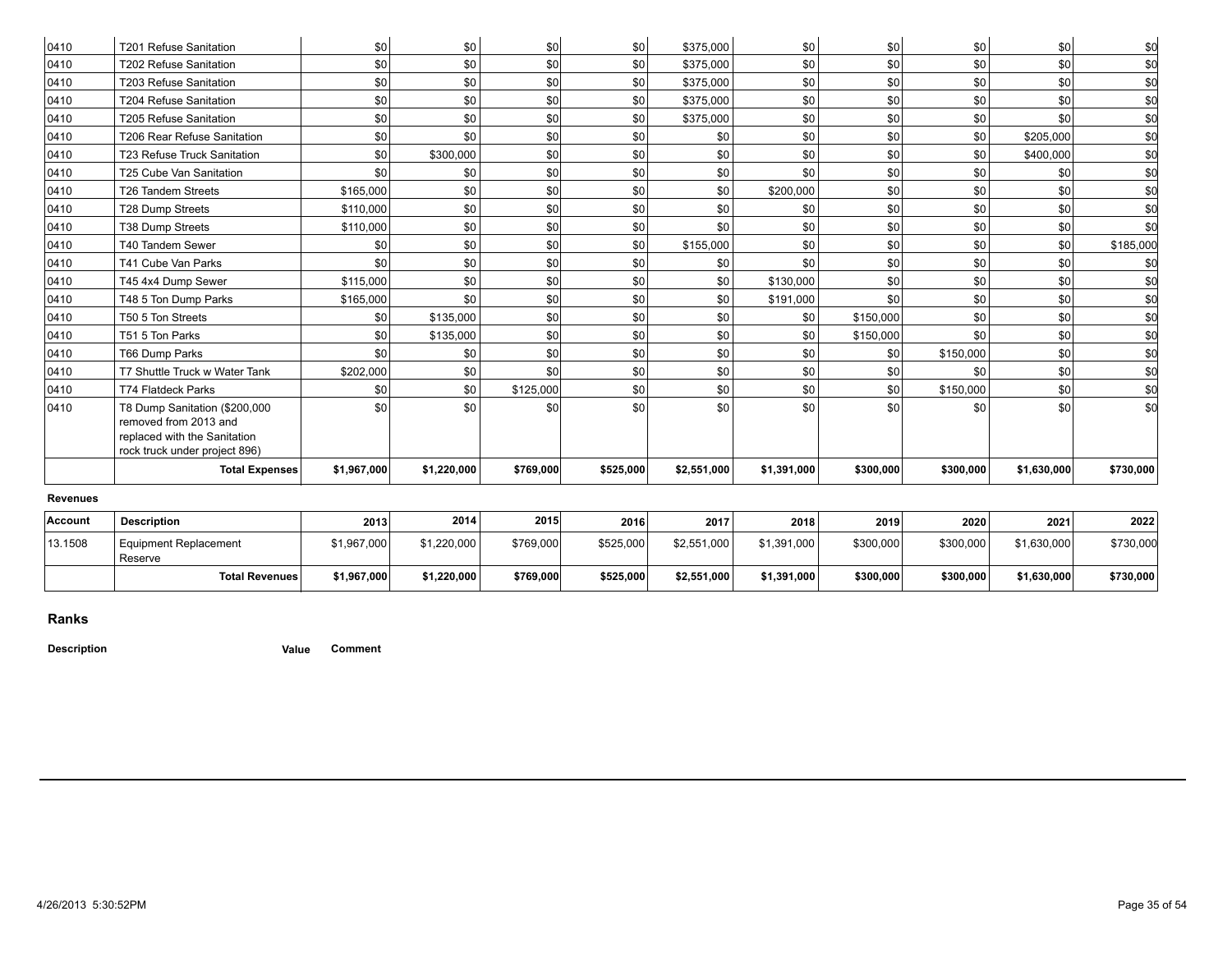| <b>Effective Date</b> | Account | 'vpe | Amount | <b>FTE Impact</b> |
|-----------------------|---------|------|--------|-------------------|

# **Related Projects**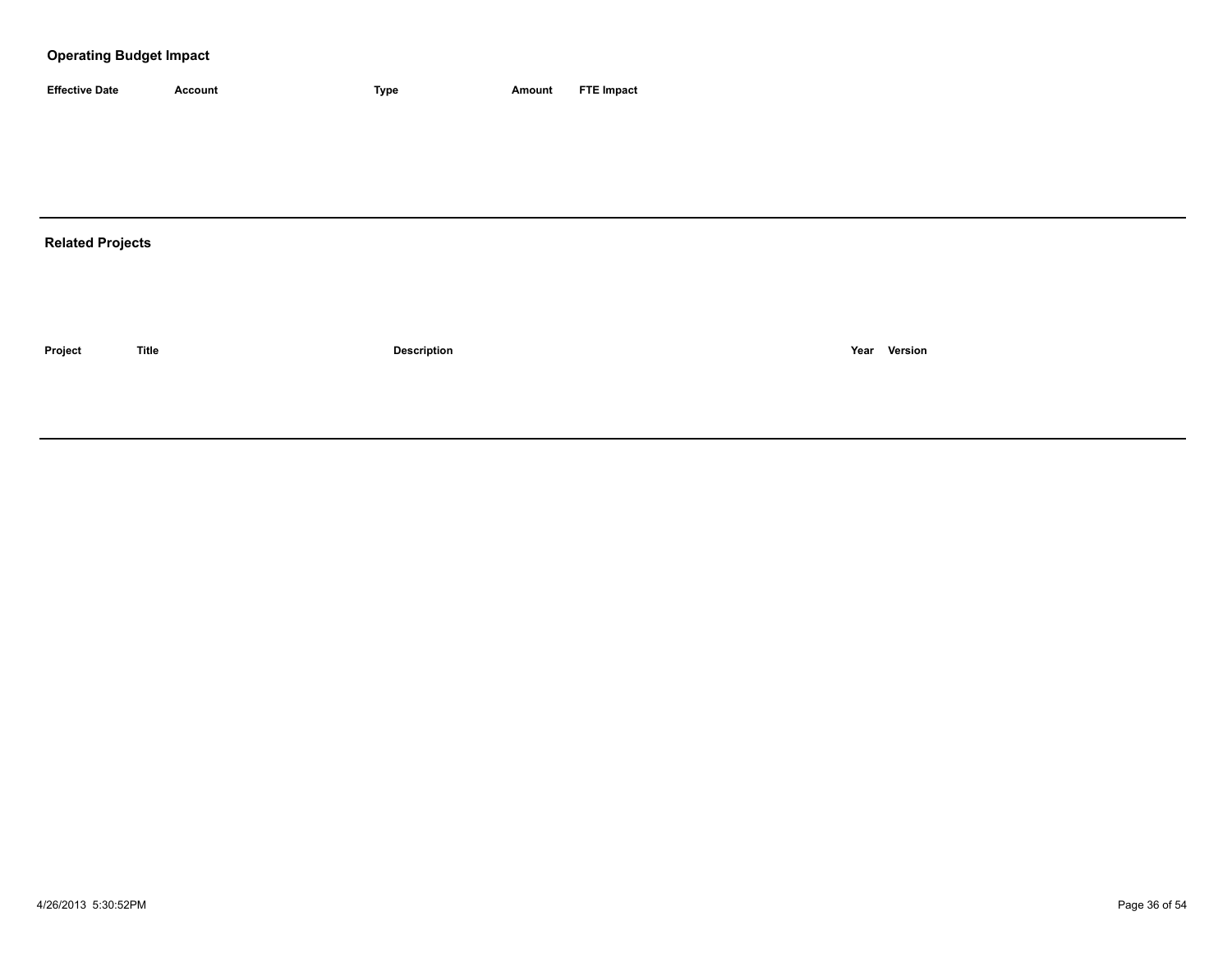#### **Project 232 - Details for Budget Year 2013**

| <b>Project</b>     | 232        |                                                  | Title          | <b>Streets Equipment Replacements</b>                                                                                                                                                                                                                                                                | Lo( |
|--------------------|------------|--------------------------------------------------|----------------|------------------------------------------------------------------------------------------------------------------------------------------------------------------------------------------------------------------------------------------------------------------------------------------------------|-----|
| <b>Asset Type</b>  |            | Other transportation equipment <b>Department</b> |                | <b>Operations Street Projects</b>                                                                                                                                                                                                                                                                    |     |
| <b>Start Date</b>  |            |                                                  | Completion     | 2001<br>Year Identified                                                                                                                                                                                                                                                                              |     |
| <b>Manager</b>     | lan Broome | 729-2292                                         | <b>Partner</b> |                                                                                                                                                                                                                                                                                                      |     |
| <b>Regions</b>     |            |                                                  |                |                                                                                                                                                                                                                                                                                                      |     |
| <b>Description</b> |            |                                                  |                | This project is for miscellaneous equipment (other than vehicles and attachments), necessary for street maintenance operations.                                                                                                                                                                      |     |
| <b>Comments</b>    |            |                                                  |                | The current condition of this building is to what it should be for it's life expectancy. The cover has had some minor repairs due to operational<br>mishane but is expected to lest until 2014. The polyothylope fobrio meterial that equase this building is DuralMegya® which does not contain any |     |

mishaps, but is expected to last until 2014. The polyethylene fabric material that covers this building is DuraWeave® which does not contain any metallic components like metal roofing and siding, therefore, it will not rust from exposure to water and air. In corrosive settings, such as salt storage or locations near salt water, this translates to a longer lifespan for the building cover.

The steel framework of Cover-All® buildings is constructed using ViperSteel® and clad with triple coated Gatorshield® corrosion barrier which has a superior coating process, lasting 270% longer than standard galvanized steel. To avoid corrosion problems with steel buildings, every structural component would need to be corrosion protected with an equivalent process. All welds are shot-blasted and finished with a state-of-the-art molten zinc anti-corrosion process unique to Cover-All.

In 2014 the existing sand storage building cover will need to be replaced as it has reached it's 15 year life expectancy.

| <b>Budget Version Details</b> |                       |         |               |  | Locked No |
|-------------------------------|-----------------------|---------|---------------|--|-----------|
| <b>Budget Year</b>            | 2,013                 | Version | 2013 Proposed |  | Active Y  |
| <b>Status</b>                 | <b>Council Review</b> |         |               |  |           |

**Description**

**Comments**

#### **Expenses**

| Account         | <b>Description</b>                         | 2013 | 2014     | 2015 | 2016 | 2017 | 2018 | 2019             | 2020 | 2021             | 2022 |
|-----------------|--------------------------------------------|------|----------|------|------|------|------|------------------|------|------------------|------|
| 0410            | Sand storage building cover<br>replacement | \$0  | \$40,000 | \$0  | \$0  | \$0  | \$0  | \$0              | \$0  | \$0              | \$0  |
| 0410            | Sand/compost bager                         | \$0  | \$0      | \$0  | \$0  | \$0  | \$0  | \$0              | \$0  | \$0              |      |
|                 | <b>Total Expenses</b>                      | \$0  | \$40,000 | \$0  | \$0  | \$0  | \$0  | \$0              | \$0  | \$0              | \$0  |
|                 |                                            |      |          |      |      |      |      |                  |      |                  |      |
| <b>Revenues</b> |                                            |      |          |      |      |      |      |                  |      |                  |      |
| Account         | <b>Description</b>                         | 2013 | 2014     | 2015 | 2016 | 2017 | 2018 | 2019             | 2020 | 2021             | 2022 |
| 12.3971         | General Revenue                            | \$0  | \$0      | \$0  | \$0  | \$0  | \$0  | \$0              | \$0  | \$0              |      |
| 13.1533         | <b>Civic Services Complex</b><br>Reserve   | \$0  | \$40,000 | \$0  | \$0  | \$0  | \$0  | \$0 <sub>1</sub> | \$0  | \$0 <sub>1</sub> | \$0  |

**Locked** No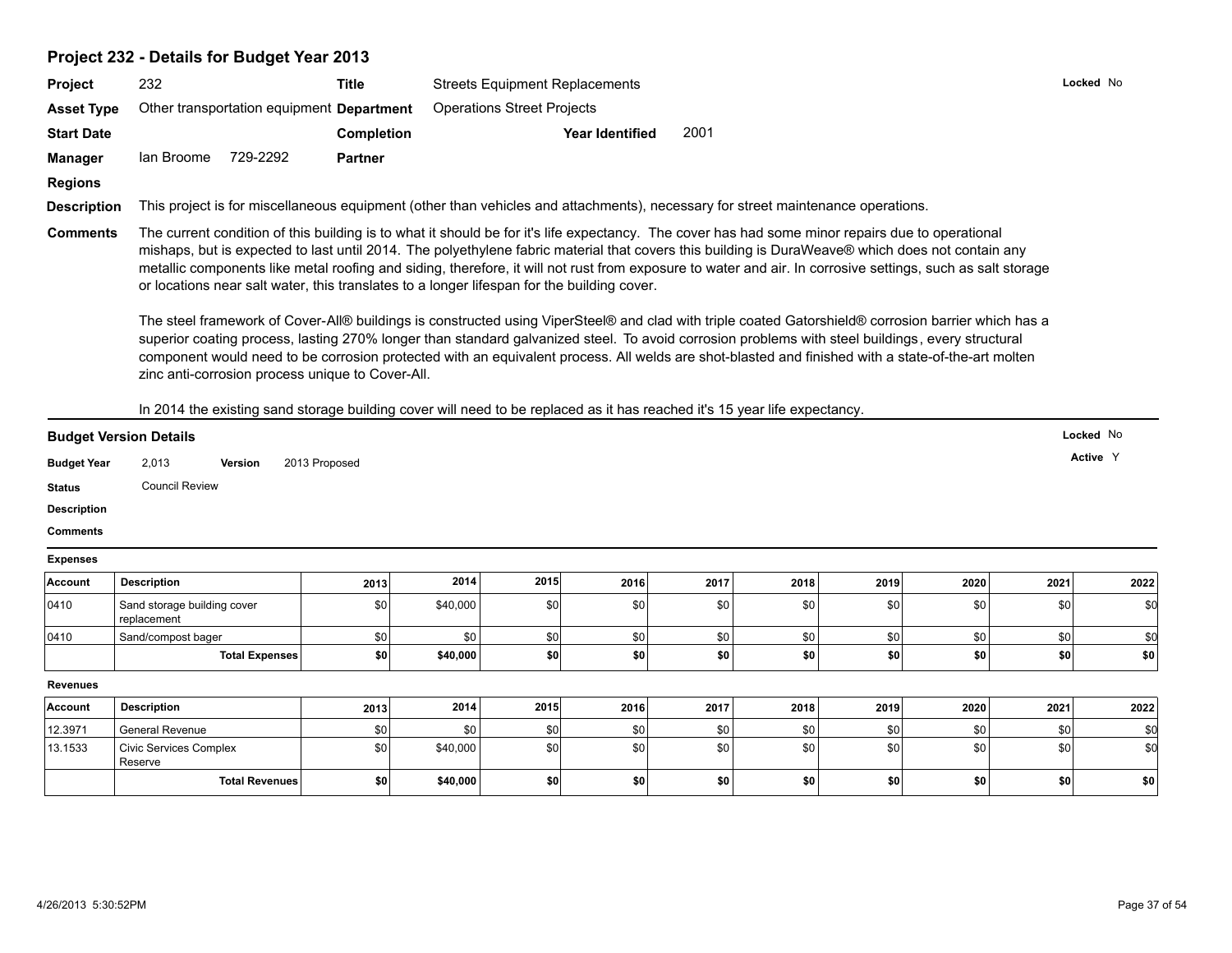| <b>Operating Budget Impact</b> |                |             |        |                   |  |  |  |  |  |  |
|--------------------------------|----------------|-------------|--------|-------------------|--|--|--|--|--|--|
| <b>Effective Date</b>          | <b>Account</b> | Type        | Amount | <b>FTE Impact</b> |  |  |  |  |  |  |
|                                |                |             |        |                   |  |  |  |  |  |  |
|                                |                |             |        |                   |  |  |  |  |  |  |
|                                |                |             |        |                   |  |  |  |  |  |  |
| <b>Related Projects</b>        |                |             |        |                   |  |  |  |  |  |  |
|                                |                |             |        |                   |  |  |  |  |  |  |
|                                |                |             |        |                   |  |  |  |  |  |  |
| Project                        | <b>Title</b>   | Description |        | Year Version      |  |  |  |  |  |  |
|                                |                |             |        |                   |  |  |  |  |  |  |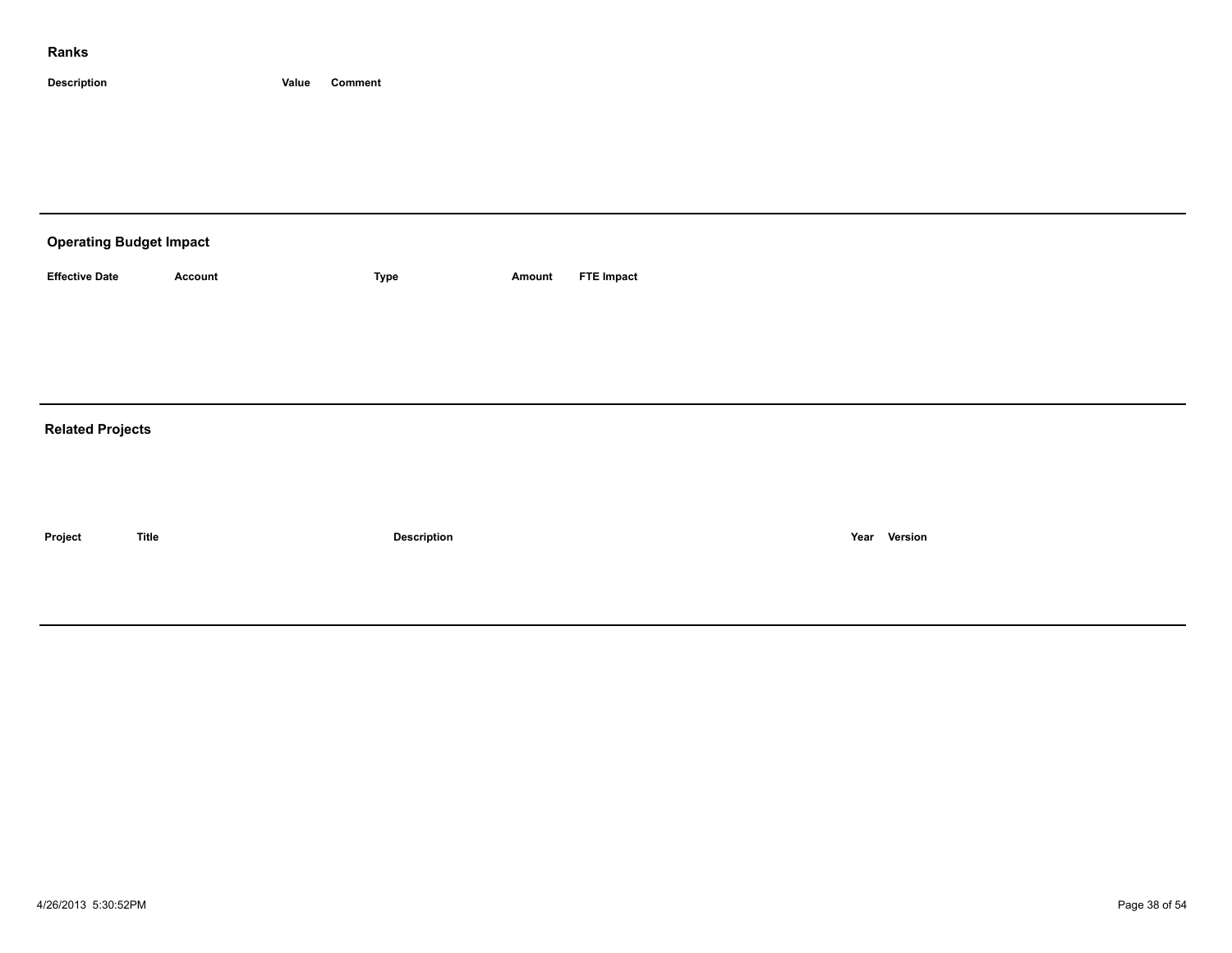# **Project 84 - Details for Budget Year 2013**

|                                                                                      | 84                                                                                                                                                                                                                                                                                                                                                                                                                                                                                                                                      | <b>Title</b>      |      | 8th Street Bridge Replacement                                                       |                        |      |      |      |      |      | Locked No |
|--------------------------------------------------------------------------------------|-----------------------------------------------------------------------------------------------------------------------------------------------------------------------------------------------------------------------------------------------------------------------------------------------------------------------------------------------------------------------------------------------------------------------------------------------------------------------------------------------------------------------------------------|-------------------|------|-------------------------------------------------------------------------------------|------------------------|------|------|------|------|------|-----------|
| <b>Asset Type</b>                                                                    | Bridges, trestles, overpasses                                                                                                                                                                                                                                                                                                                                                                                                                                                                                                           | <b>Department</b> |      | Streets, Sidewalks, Lanes                                                           |                        |      |      |      |      |      |           |
| <b>Start Date</b>                                                                    |                                                                                                                                                                                                                                                                                                                                                                                                                                                                                                                                         | Completion        |      |                                                                                     | <b>Year Identified</b> | 1997 |      |      |      |      |           |
| <b>Manager</b>                                                                       | 729-2217<br>Ian Christiansen                                                                                                                                                                                                                                                                                                                                                                                                                                                                                                            | <b>Partner</b>    |      |                                                                                     |                        |      |      |      |      |      |           |
| <b>Regions</b>                                                                       |                                                                                                                                                                                                                                                                                                                                                                                                                                                                                                                                         |                   |      |                                                                                     |                        |      |      |      |      |      |           |
| <b>Description</b>                                                                   |                                                                                                                                                                                                                                                                                                                                                                                                                                                                                                                                         |                   |      | This project is for the upgrading and/or eventual replacement of the 8th St bridge. |                        |      |      |      |      |      |           |
| <b>Comments</b>                                                                      | The 8th Street Bridge was constructed in 1934 and was altered in 1968 to increase the span. The bridge has been maintained over it's life with most<br>notable repairs being a new deck surface and superstructure repairs. The bridge also receives an annual inspection from an independent consulting<br>firm. The 1934 superstructure was initially scheduled to be replaced in 2007. The bridge has not deteriorated at the rate anticipated in 1997 and the<br>replacement of the 1934 portion was rescheduled from 2007 to 2010. |                   |      |                                                                                     |                        |      |      |      |      |      |           |
|                                                                                      | <b>Budget Version Details</b>                                                                                                                                                                                                                                                                                                                                                                                                                                                                                                           |                   |      |                                                                                     |                        |      |      |      |      |      | Locked No |
| <b>Budget Year</b>                                                                   | 2,013<br>Version                                                                                                                                                                                                                                                                                                                                                                                                                                                                                                                        | 2013 Proposed     |      |                                                                                     |                        |      |      |      |      |      | Active Y  |
|                                                                                      |                                                                                                                                                                                                                                                                                                                                                                                                                                                                                                                                         |                   |      |                                                                                     |                        |      |      |      |      |      |           |
|                                                                                      | <b>Council Review</b>                                                                                                                                                                                                                                                                                                                                                                                                                                                                                                                   |                   |      |                                                                                     |                        |      |      |      |      |      |           |
|                                                                                      |                                                                                                                                                                                                                                                                                                                                                                                                                                                                                                                                         |                   |      |                                                                                     |                        |      |      |      |      |      |           |
|                                                                                      |                                                                                                                                                                                                                                                                                                                                                                                                                                                                                                                                         |                   |      |                                                                                     |                        |      |      |      |      |      |           |
|                                                                                      |                                                                                                                                                                                                                                                                                                                                                                                                                                                                                                                                         |                   |      |                                                                                     |                        |      |      |      |      |      |           |
| <b>Status</b><br><b>Description</b><br><b>Comments</b><br><b>Expenses</b><br>Account | <b>Description</b>                                                                                                                                                                                                                                                                                                                                                                                                                                                                                                                      | 2013              | 2014 | 2015                                                                                | 2016                   | 2017 | 2018 | 2019 | 2020 | 2021 | 2022      |
|                                                                                      | Design                                                                                                                                                                                                                                                                                                                                                                                                                                                                                                                                  | \$100,000         | \$0  | \$15,000,000                                                                        | \$0                    | \$0  | \$0  | \$0  | \$0  | \$0  | \$d       |
| 0019<br>0019                                                                         | Predesign                                                                                                                                                                                                                                                                                                                                                                                                                                                                                                                               | \$0               | \$0  | \$0                                                                                 | \$0                    | \$0  | \$0  | \$0  | \$0  | \$0  | \$d       |
|                                                                                      | Replacement                                                                                                                                                                                                                                                                                                                                                                                                                                                                                                                             | \$0               | \$0  | \$0                                                                                 | \$0                    | \$0  | \$0  | \$0  | \$0  | \$0  | \$d       |
| 200                                                                                  | <b>Total Expenses</b>                                                                                                                                                                                                                                                                                                                                                                                                                                                                                                                   | \$100,000         | \$0  | \$15,000,000                                                                        | \$0                    | \$0  | \$0  | \$0  | \$0  | \$0  | \$0       |
| <b>Revenues</b>                                                                      |                                                                                                                                                                                                                                                                                                                                                                                                                                                                                                                                         |                   |      |                                                                                     |                        |      |      |      |      |      |           |
| <b>Account</b>                                                                       | <b>Description</b>                                                                                                                                                                                                                                                                                                                                                                                                                                                                                                                      | 2013              | 2014 | 2015                                                                                | 2016                   | 2017 | 2018 | 2019 | 2020 | 2021 | 2022      |
| 0994                                                                                 | <b>Senior Governments</b>                                                                                                                                                                                                                                                                                                                                                                                                                                                                                                               | \$0               | \$0  | \$7,500,000                                                                         | \$0                    | \$0  | \$0  | \$0  | \$0  | \$0  | \$0       |
| 13.1531                                                                              | 8th Street Bridge Replacement<br>Reserve                                                                                                                                                                                                                                                                                                                                                                                                                                                                                                | \$100,000         | \$0  | \$7,500,000                                                                         | \$0                    | \$0  | \$0  | \$0  | \$0  | \$0  | \$d       |

**Ranks**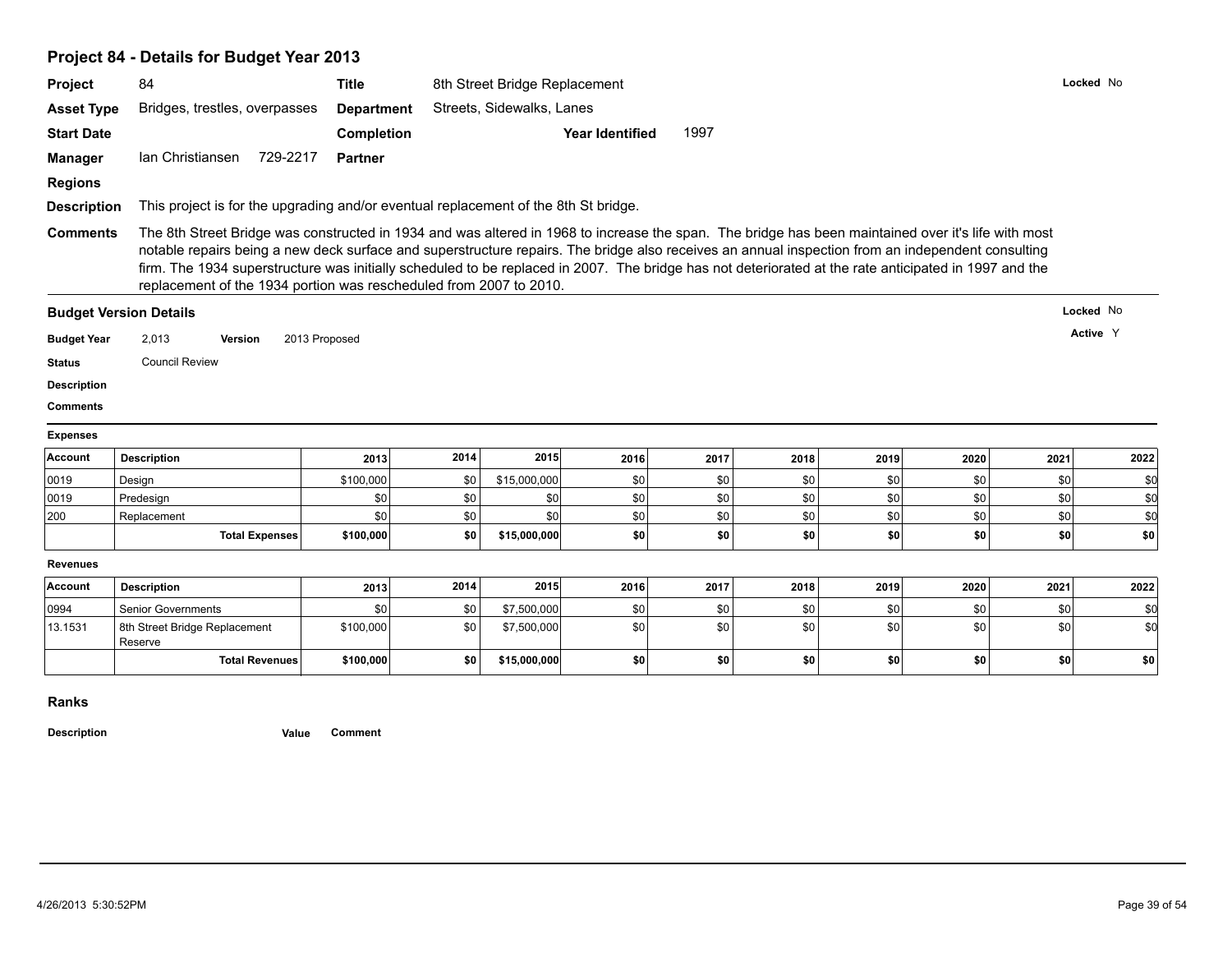| <b>Effective Date</b>   | <b>Account</b> | <b>Type</b>        | <b>Amount</b> | <b>FTE Impact</b> |
|-------------------------|----------------|--------------------|---------------|-------------------|
|                         |                |                    |               |                   |
|                         |                |                    |               |                   |
|                         |                |                    |               |                   |
|                         |                |                    |               |                   |
| <b>Related Projects</b> |                |                    |               |                   |
|                         |                |                    |               |                   |
|                         |                |                    |               |                   |
|                         |                |                    |               |                   |
| Project                 | <b>Title</b>   | <b>Description</b> |               | Year Version      |
|                         |                |                    |               |                   |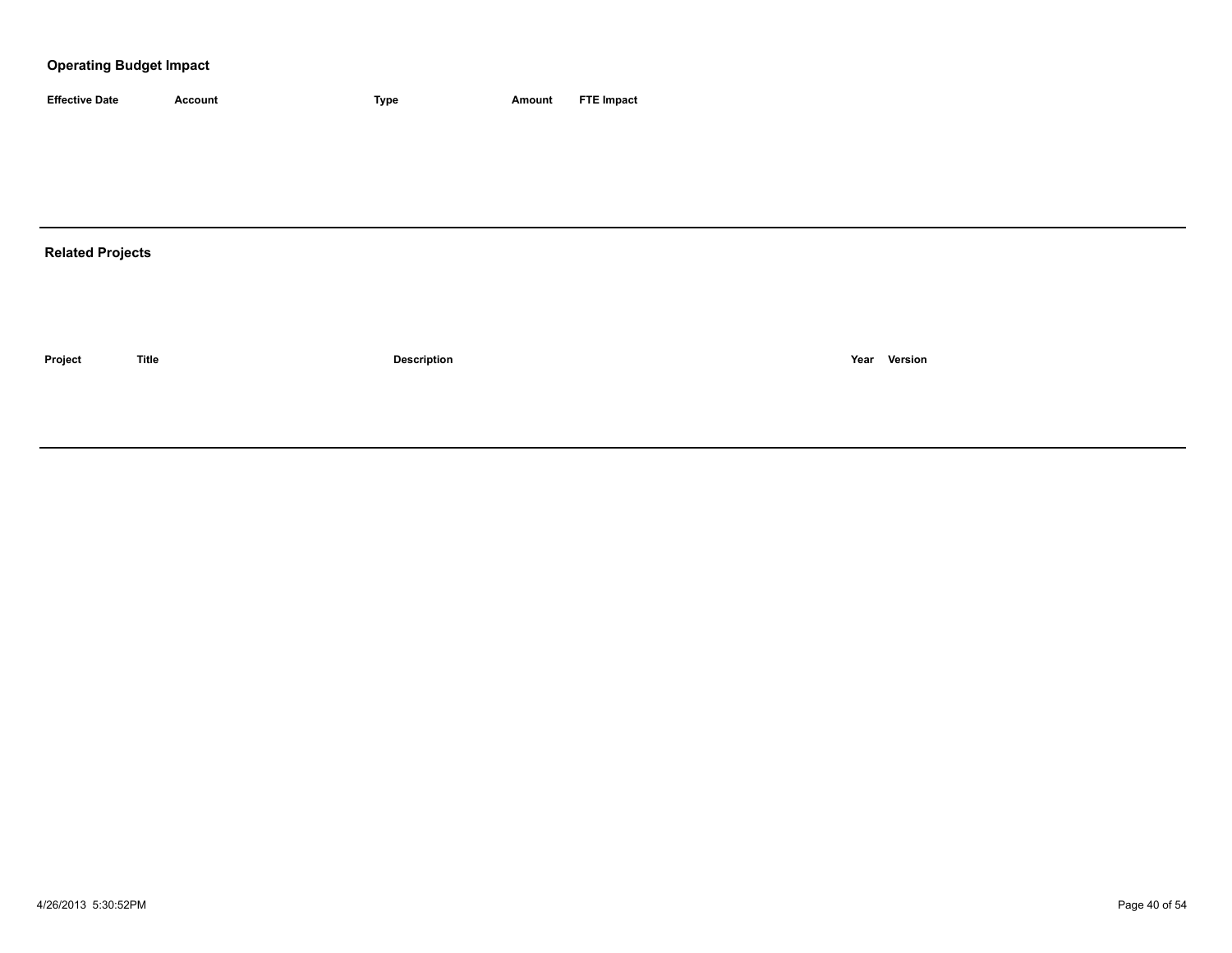#### **Project 198 - Details for Budget Year 2013**

| <b>Project</b>     | 198                                                   | Title                                                                                                                                                                                                                                                                                                                                                                                                                                                                                                                                                                                       | <b>Clare Avenue Construction</b> | Locked N |  |  |  |  |  |  |
|--------------------|-------------------------------------------------------|---------------------------------------------------------------------------------------------------------------------------------------------------------------------------------------------------------------------------------------------------------------------------------------------------------------------------------------------------------------------------------------------------------------------------------------------------------------------------------------------------------------------------------------------------------------------------------------------|----------------------------------|----------|--|--|--|--|--|--|
| <b>Asset Type</b>  | Highways, roads, streets, signs, <b>Department</b>    |                                                                                                                                                                                                                                                                                                                                                                                                                                                                                                                                                                                             | Streets, Sidewalks, Lanes        |          |  |  |  |  |  |  |
| <b>Start Date</b>  |                                                       | <b>Completion</b>                                                                                                                                                                                                                                                                                                                                                                                                                                                                                                                                                                           | 2009<br>Year Identified          |          |  |  |  |  |  |  |
| <b>Manager</b>     | Ian Christiansen<br>729-2217                          | <b>Partner</b>                                                                                                                                                                                                                                                                                                                                                                                                                                                                                                                                                                              |                                  |          |  |  |  |  |  |  |
| <b>Regions</b>     |                                                       |                                                                                                                                                                                                                                                                                                                                                                                                                                                                                                                                                                                             |                                  |          |  |  |  |  |  |  |
| <b>Description</b> | This project is for the Construction of Clare Avenue. |                                                                                                                                                                                                                                                                                                                                                                                                                                                                                                                                                                                             |                                  |          |  |  |  |  |  |  |
| <b>Comments</b>    |                                                       | The construction of Clare Avenue from 1st Street North to 18th Street North will take place over a number of years. The construction will be funded<br>by Gas Tax Reserve funds as well as Clare Avenue Reserve funds. The Clare Avenue Reserve fund includes contributions from Marbuck<br>Enterprises for the development of Monterey Estates in the amount of \$62,475 and an additional \$62,475 from Marbuck Enterprises from the<br>development of the commercial land on the east side of 18th Street North. Glendale Mobile Home Park also contributes to the construction of Clare |                                  |          |  |  |  |  |  |  |

Avenue based on a per lot fee for each lot developed.

The budget is broken into a number of segments, namely 1st St N to Soo St, 18th St North to Mockingbird Drive and from Mockingbird Drive to Soo St. The construction is planned to allow for emergency vehicle access to Mockingbird from 18th St North and from 1st St North to Soo St. The section from 1st to Soo will be a 6.1 m wide rural section gravel st and the western section from 18th St N to Mockingbird will be a 6.1 m wide urban section street with sidewalk on both sides. The entire length of Clare will eventually be a four lane divided roadway. The capital budget will be structured to allow for the phased construction.

| <b>Budget Version Details</b> |                       |         |               | Locked No |
|-------------------------------|-----------------------|---------|---------------|-----------|
| <b>Budget Year</b>            | 2,013                 | Version | 2013 Proposed | Active Y  |
| <b>Status</b>                 | <b>Council Review</b> |         |               |           |

**Description**

**Comments**

**Expenses**

| Account         | <b>Description</b>                          | 2013 | 2014 | 2015 | 2016      | 2017             | 2018 | 2019 | 2020      | 2021      | 2022 |
|-----------------|---------------------------------------------|------|------|------|-----------|------------------|------|------|-----------|-----------|------|
| 200             | 18th Street to Mockingbird<br>Urban Section | \$0  | \$0  | \$0  | \$335,000 | \$0              | \$0  | \$0  | \$0       | \$0       | \$0  |
| 200             | 1st St N to Soo Street Urban<br>Section     | \$0  | \$0  | \$0  | \$365,000 | \$0              | \$0  | \$0  | \$0       | \$0       | \$0  |
| 200             | Soo St to Mockingbird Sewer<br>and Water    | \$0  | \$0  | \$0  | \$0       | \$0              | \$0  | \$0  | \$940,000 | \$0       | \$0  |
| 200             | Soo St to Mockingbird Urban<br>section      | \$0  | \$0  | \$0  | \$0       | \$0 <sub>1</sub> | \$0  | \$0  | \$0       | \$950,000 | \$d  |
| 200             | Twinning                                    | \$0  | \$0  | \$0  | \$0       | \$0              | \$0  | \$0  | \$0       | \$0       | \$0  |
|                 | Total Expenses                              | \$0  | \$0  | \$0  | \$700,000 | \$0              | \$0  | \$0  | \$940,000 | \$950,000 | \$0  |
| <b>Revenues</b> |                                             |      |      |      |           |                  |      |      |           |           |      |
| Account         | <b>Description</b>                          | 2013 | 2014 | 2015 | 2016      | 2017             | 2018 | 2019 | 2020      | 2021      | 2022 |
| 13.1520         | Capital Development Reserve                 | \$0  | \$0  | \$0  | \$0       | \$0              | \$0  | \$0  | \$940,000 | \$950,000 | \$C  |
| 13.1556         | Clare Avenue Reserve                        | \$0  | \$0  | \$0  | \$700,000 | \$0              | \$0  | \$0  | \$0       | \$0       | \$   |
| 13.1559         | <b>Gas Tax Reserve</b>                      | \$0  | \$0  | \$0  | \$0       | \$0              | \$0  | \$0  | \$0       | \$0       | \$0  |

**Locked** No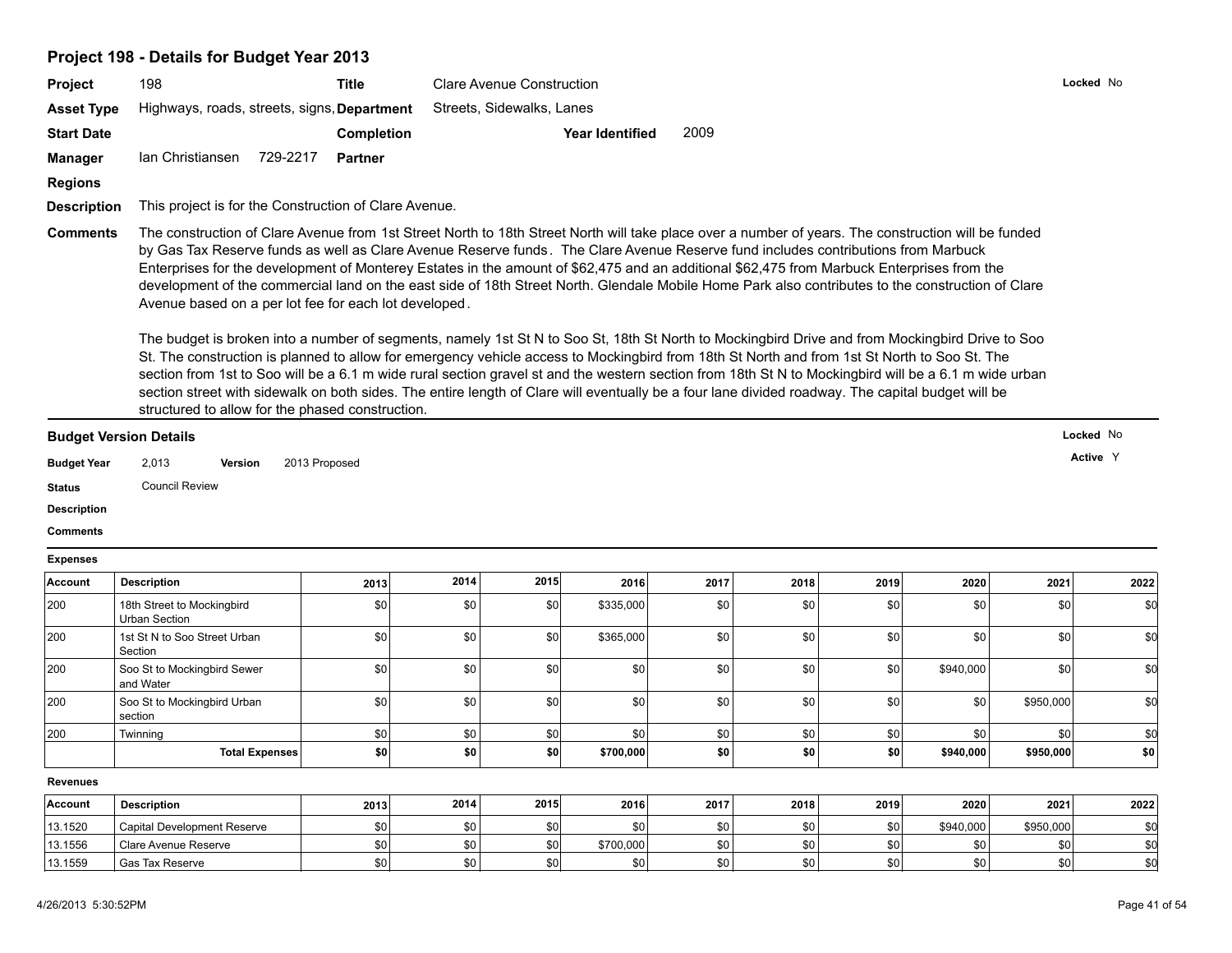| Comment<br>Value<br><b>Operating Budget Impact</b><br><b>Effective Date</b><br>Account<br><b>FTE Impact</b><br><b>Type</b><br>Amount<br><b>Related Projects</b><br>Year Version<br><b>Title</b><br>Description |             | Total Revenues | \$0 | \$0 | \$0] | \$700,000 | $ $ \$0 | \$0 | \$0 | \$940,000 | \$950,000 | \$0 |
|----------------------------------------------------------------------------------------------------------------------------------------------------------------------------------------------------------------|-------------|----------------|-----|-----|------|-----------|---------|-----|-----|-----------|-----------|-----|
|                                                                                                                                                                                                                | Ranks       |                |     |     |      |           |         |     |     |           |           |     |
|                                                                                                                                                                                                                | Description |                |     |     |      |           |         |     |     |           |           |     |
|                                                                                                                                                                                                                |             |                |     |     |      |           |         |     |     |           |           |     |
|                                                                                                                                                                                                                |             |                |     |     |      |           |         |     |     |           |           |     |
|                                                                                                                                                                                                                |             |                |     |     |      |           |         |     |     |           |           |     |
|                                                                                                                                                                                                                |             |                |     |     |      |           |         |     |     |           |           |     |
|                                                                                                                                                                                                                |             |                |     |     |      |           |         |     |     |           |           |     |
|                                                                                                                                                                                                                |             |                |     |     |      |           |         |     |     |           |           |     |
|                                                                                                                                                                                                                |             |                |     |     |      |           |         |     |     |           |           |     |
|                                                                                                                                                                                                                |             |                |     |     |      |           |         |     |     |           |           |     |
|                                                                                                                                                                                                                |             |                |     |     |      |           |         |     |     |           |           |     |
|                                                                                                                                                                                                                |             |                |     |     |      |           |         |     |     |           |           |     |
|                                                                                                                                                                                                                |             |                |     |     |      |           |         |     |     |           |           |     |
|                                                                                                                                                                                                                | Project     |                |     |     |      |           |         |     |     |           |           |     |
|                                                                                                                                                                                                                |             |                |     |     |      |           |         |     |     |           |           |     |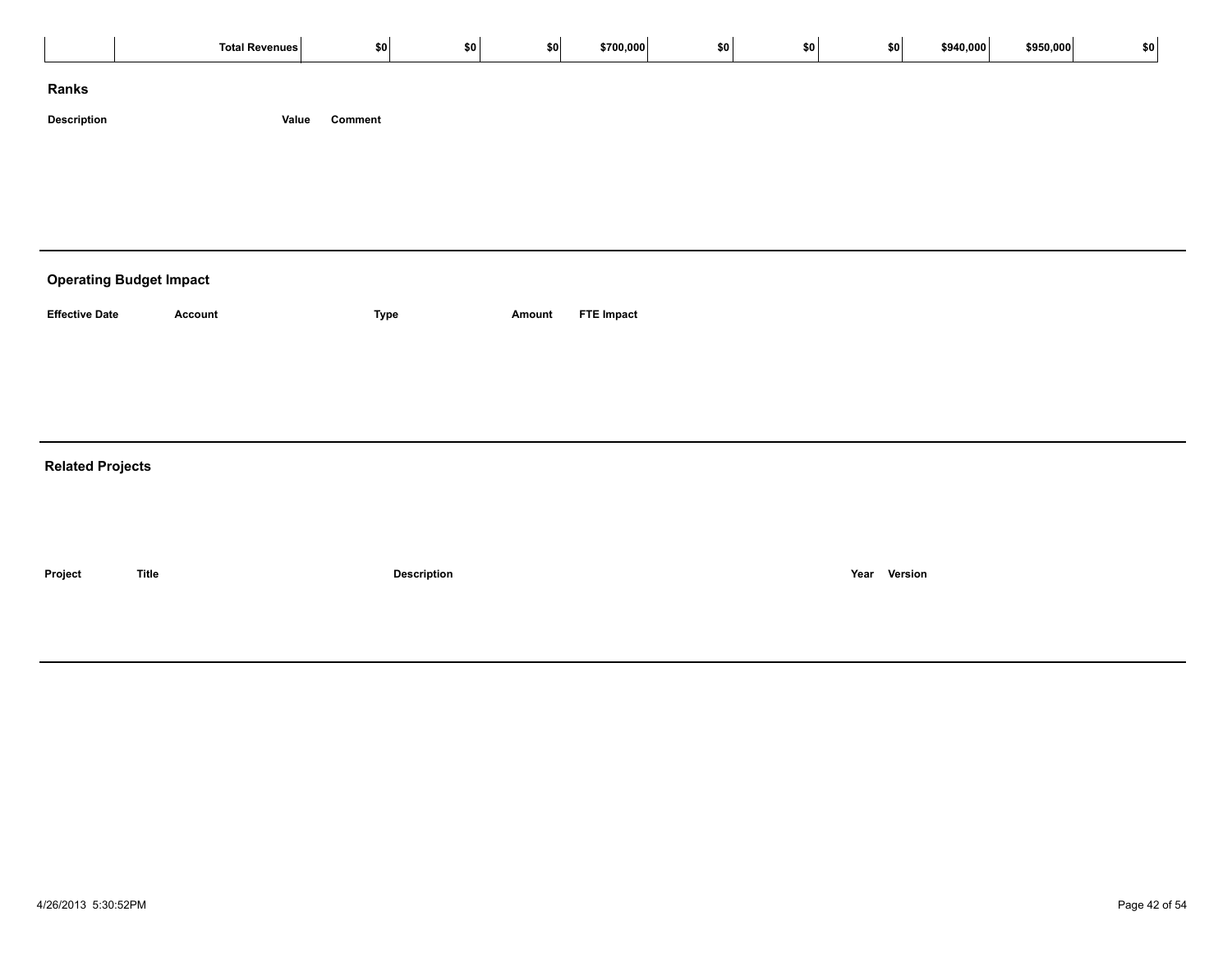# **Project 1056 - Details for Budget Year 2013**

| Project            | 1056                                                                                                                                                                                                                         | <b>Title</b>   |           | Intersection Improvements |                        |           |      |           | Locked No |      |           |
|--------------------|------------------------------------------------------------------------------------------------------------------------------------------------------------------------------------------------------------------------------|----------------|-----------|---------------------------|------------------------|-----------|------|-----------|-----------|------|-----------|
| <b>Asset Type</b>  | Highways, roads, streets, signs, Department                                                                                                                                                                                  |                |           | Streets, Sidewalks, Lanes |                        |           |      |           |           |      |           |
| <b>Start Date</b>  |                                                                                                                                                                                                                              | Completion     |           |                           | <b>Year Identified</b> | 2009      |      |           |           |      |           |
| <b>Manager</b>     | Ian Christiansen<br>729-2217                                                                                                                                                                                                 | <b>Partner</b> |           |                           |                        |           |      |           |           |      |           |
| <b>Regions</b>     |                                                                                                                                                                                                                              |                |           |                           |                        |           |      |           |           |      |           |
| <b>Description</b> | This project is for intersection improvements.                                                                                                                                                                               |                |           |                           |                        |           |      |           |           |      |           |
| <b>Comments</b>    | The planning for the upgrade of intersections is based on current Traffic Studies, consultation with M.I.T (Manitoba Infrastructure and<br>Transportation), as well as traffic issues raised by the public and City Council. |                |           |                           |                        |           |      |           |           |      |           |
|                    | <b>Budget Version Details</b>                                                                                                                                                                                                |                |           |                           |                        |           |      |           |           |      | Locked No |
|                    |                                                                                                                                                                                                                              | 2013 Proposed  |           |                           |                        |           |      |           |           |      | Active Y  |
| <b>Budget Year</b> | 2,013<br>Version                                                                                                                                                                                                             |                |           |                           |                        |           |      |           |           |      |           |
| <b>Status</b>      | <b>Council Review</b>                                                                                                                                                                                                        |                |           |                           |                        |           |      |           |           |      |           |
| <b>Description</b> |                                                                                                                                                                                                                              |                |           |                           |                        |           |      |           |           |      |           |
| <b>Comments</b>    |                                                                                                                                                                                                                              |                |           |                           |                        |           |      |           |           |      |           |
| <b>Expenses</b>    |                                                                                                                                                                                                                              |                |           |                           |                        |           |      |           |           |      |           |
| <b>Account</b>     | <b>Description</b>                                                                                                                                                                                                           | 2013           | 2014      | 2015                      | 2016                   | 2017      | 2018 | 2019      | 2020      | 2021 | 2022      |
| 0019               | 13th St/Park Ave signals<br>Engineeering                                                                                                                                                                                     | \$0            | \$0       | \$25,000                  | \$0                    | \$0       | \$0  | \$0       | \$0       | \$0  | \$d       |
| 200                | 10th St/Park Ave left turn lanes<br>and Street Lights                                                                                                                                                                        | \$0            | \$100,000 | $ $ so                    | \$0                    | \$0       | \$0  | \$0       | \$0       | \$0  | \$d       |
| 200                | 13th St/Park Ave signals                                                                                                                                                                                                     | \$0            | \$0       | \$0                       | \$250,000              | \$0       | \$0  | \$0       | \$0       | \$0  | \$d       |
| 200                | 17th St E/Richmond Ave E                                                                                                                                                                                                     | \$4,000,000    | \$0       | \$0                       | \$0                    | \$0       | \$0  | \$0       | \$0       | \$0  | \$d       |
| 200                | 26th St/Maryland Ave                                                                                                                                                                                                         | \$0            | \$0       | $ $ so                    | \$0                    | \$0       | \$0  | \$400,000 | \$0       | \$0  | \$d       |
| 200                | 34th St-36th St/Victoria Ave<br>upgrade                                                                                                                                                                                      | \$0            | \$0       | $ $ so                    | \$0                    | \$200,000 | \$0  | \$0       | \$0       | \$0  | \$d       |
| 200                | Douglas St/Victoria Ave E<br>signals (installation)                                                                                                                                                                          | \$0            | \$0       | \$110,000                 | \$0                    | \$0       | \$0  | \$0       | \$0       | \$0  | \$d       |
|                    | <b>Total Expenses</b>                                                                                                                                                                                                        | \$4,000,000    | \$100,000 | \$135,000                 | \$250,000              | \$200,000 | \$0  | \$400,000 | \$0       | \$0  | \$0       |
| <b>Revenues</b>    |                                                                                                                                                                                                                              |                |           |                           |                        |           |      |           |           |      |           |
| Account            | <b>Description</b>                                                                                                                                                                                                           | 2013           | 2014      | 2015                      | 2016                   | 2017      | 2018 | 2019      | 2020      | 2021 | 2022      |
| 0996               |                                                                                                                                                                                                                              | \$0            | \$0       | \$0                       | \$0                    | \$0       | \$0  | \$0       | \$0       | \$0  | \$0       |
| 13.1559            | Gas Tax Reserve                                                                                                                                                                                                              | \$4,000,000    | \$100,000 | \$135,000                 | \$250,000              | \$200,000 | \$0  | \$400,000 | \$0       | \$0  | \$d       |
|                    | <b>Total Revenues</b>                                                                                                                                                                                                        | \$4,000,000    | \$100,000 | \$135,000                 | \$250,000              | \$200,000 | \$0  | \$400,000 | \$0       | \$0  | \$0       |
|                    |                                                                                                                                                                                                                              |                |           |                           |                        |           |      |           |           |      |           |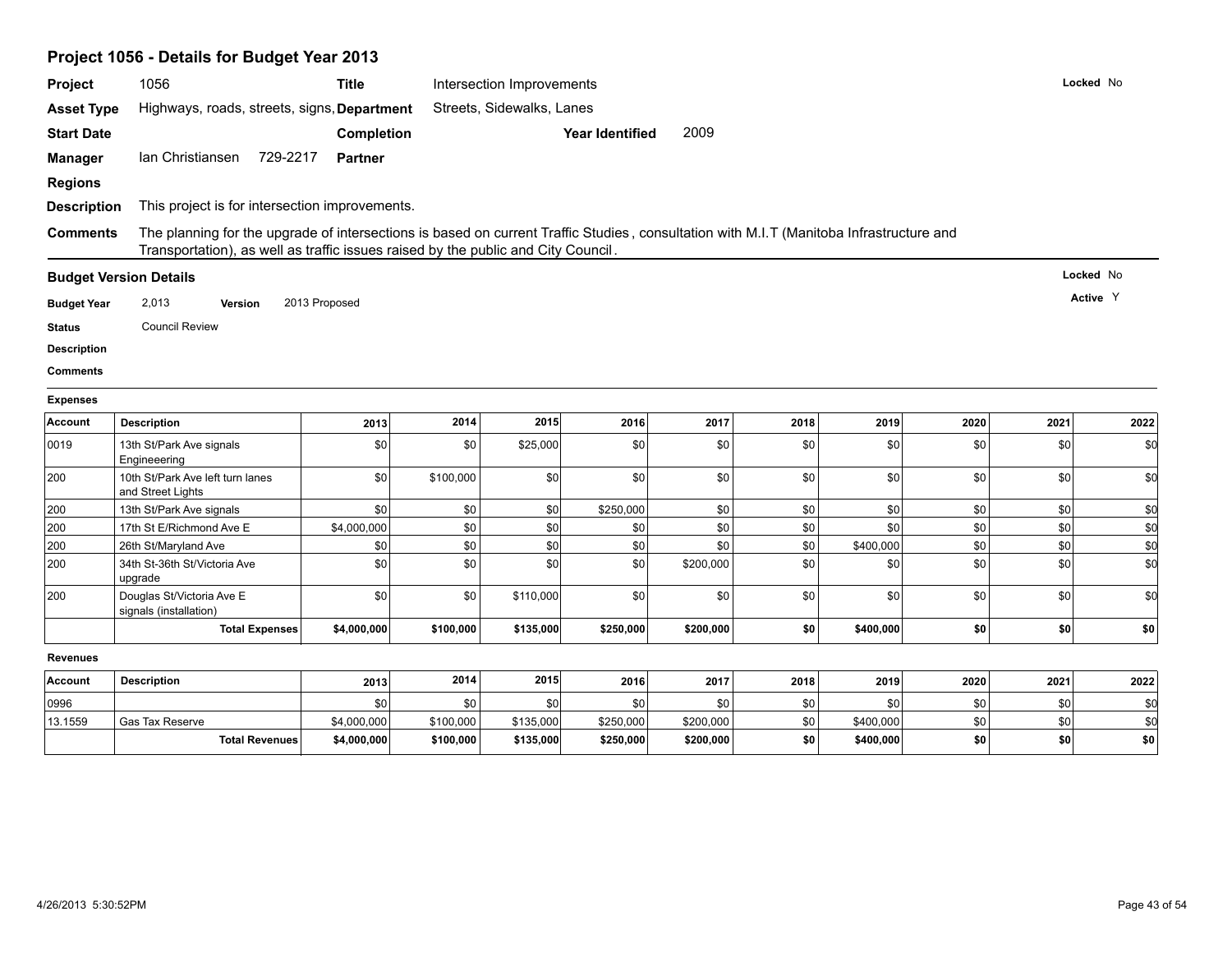| <b>Operating Budget Impact</b> |                |             |        |                   |  |  |  |  |  |  |
|--------------------------------|----------------|-------------|--------|-------------------|--|--|--|--|--|--|
| <b>Effective Date</b>          | <b>Account</b> | Type        | Amount | <b>FTE Impact</b> |  |  |  |  |  |  |
|                                |                |             |        |                   |  |  |  |  |  |  |
|                                |                |             |        |                   |  |  |  |  |  |  |
|                                |                |             |        |                   |  |  |  |  |  |  |
| <b>Related Projects</b>        |                |             |        |                   |  |  |  |  |  |  |
|                                |                |             |        |                   |  |  |  |  |  |  |
|                                |                |             |        |                   |  |  |  |  |  |  |
| Project                        | <b>Title</b>   | Description |        | Year Version      |  |  |  |  |  |  |
|                                |                |             |        |                   |  |  |  |  |  |  |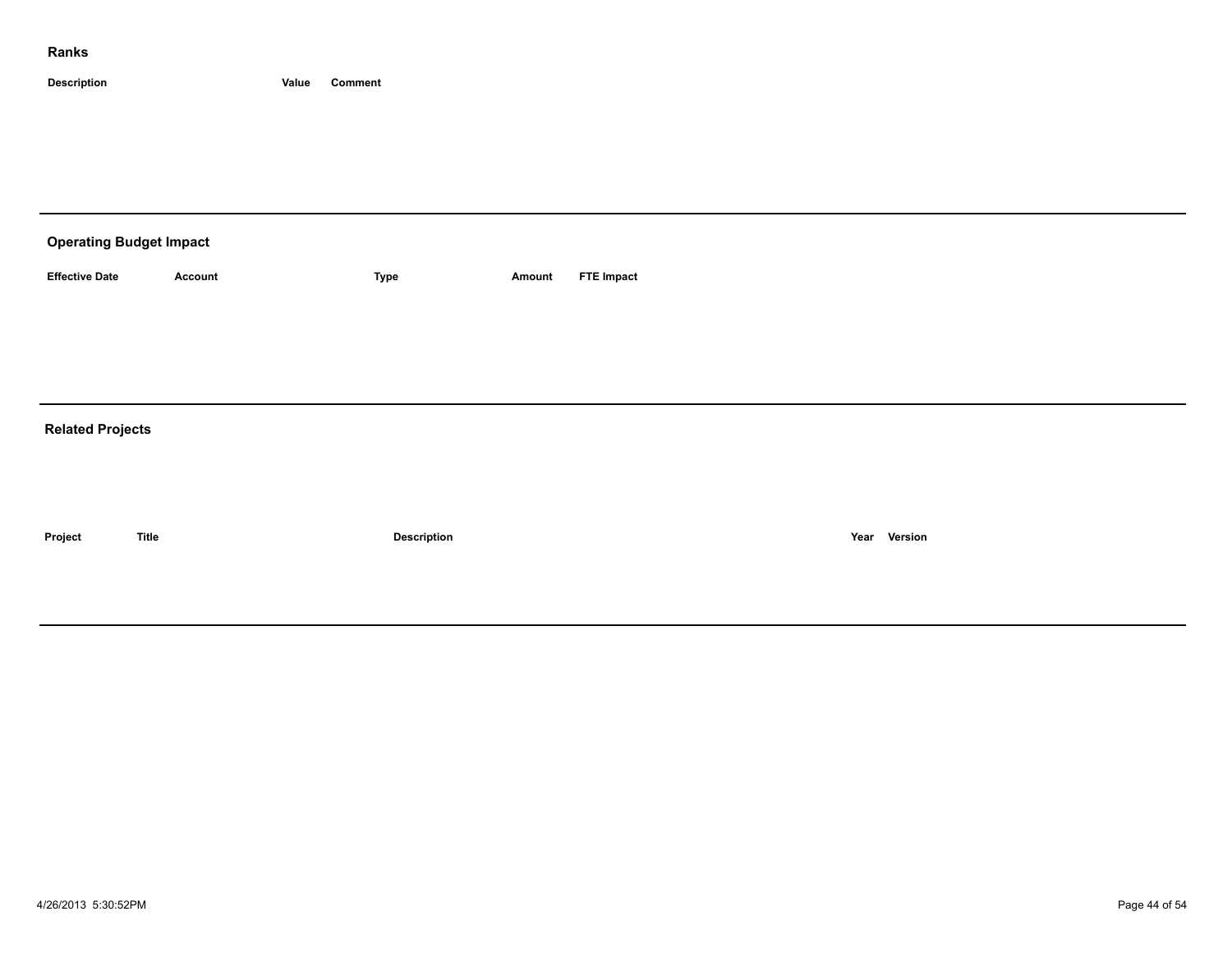# **Project 1057 - Details for Budget Year 2013**

| Project            | 1057                                                                                                                                                                                                                                                                                                             | <b>Title</b>      | New Sidewalks |                           |                        |           |           |           |           |           | Locked No |
|--------------------|------------------------------------------------------------------------------------------------------------------------------------------------------------------------------------------------------------------------------------------------------------------------------------------------------------------|-------------------|---------------|---------------------------|------------------------|-----------|-----------|-----------|-----------|-----------|-----------|
| <b>Asset Type</b>  | Highways, roads, streets, signs, Department                                                                                                                                                                                                                                                                      |                   |               | Streets, Sidewalks, Lanes |                        |           |           |           |           |           |           |
| <b>Start Date</b>  |                                                                                                                                                                                                                                                                                                                  | <b>Completion</b> |               |                           | <b>Year Identified</b> | 2009      |           |           |           |           |           |
| <b>Manager</b>     | 729-2217<br>Ian Christiansen                                                                                                                                                                                                                                                                                     | <b>Partner</b>    |               |                           |                        |           |           |           |           |           |           |
| <b>Regions</b>     | Ward 1 Assiniboine, Ward 2 Rosser,                                                                                                                                                                                                                                                                               |                   |               |                           |                        |           |           |           |           |           |           |
| <b>Description</b> | This project is for the addition of new sidewalks within the City.                                                                                                                                                                                                                                               |                   |               |                           |                        |           |           |           |           |           |           |
|                    |                                                                                                                                                                                                                                                                                                                  |                   |               |                           |                        |           |           |           |           |           |           |
| <b>Comments</b>    | Current development standards call for sidewalks to be constructed on both sides of collector and arterial streets. There are a number of collectors<br>and arterials that do not meet this criteria. There are also areas where there is need for a sidewalk outside of the collector and arterial requirement. |                   |               |                           |                        |           |           |           |           |           |           |
|                    | \$200,000 is allocated to all future years for arterials and collectors (both sides).                                                                                                                                                                                                                            |                   |               |                           |                        |           |           |           |           |           |           |
|                    | <b>Budget Version Details</b>                                                                                                                                                                                                                                                                                    |                   |               |                           |                        |           |           |           |           | Locked No |           |
| <b>Budget Year</b> | 2,013<br>2013 Proposed<br>Version                                                                                                                                                                                                                                                                                |                   |               |                           |                        |           |           |           |           | Active Y  |           |
| <b>Status</b>      | <b>Council Review</b>                                                                                                                                                                                                                                                                                            |                   |               |                           |                        |           |           |           |           |           |           |
| <b>Description</b> |                                                                                                                                                                                                                                                                                                                  |                   |               |                           |                        |           |           |           |           |           |           |
| <b>Comments</b>    | 2013 is for sidewalk construction of Dufferin Avenue / 2nd St to Kirkham Cres north side as well as<br>Kirkham Cres / Knowlton Dr to Ross Avenue both sides.                                                                                                                                                     |                   |               |                           |                        |           |           |           |           |           |           |
| <b>Expenses</b>    |                                                                                                                                                                                                                                                                                                                  |                   |               |                           |                        |           |           |           |           |           |           |
| Account            | <b>Description</b>                                                                                                                                                                                                                                                                                               | 2013              | 2014          | 2015                      | 2016                   | 2017      | 2018      | 2019      | 2020      | 2021      | 2022      |
| 200                | Arterials/Collectors Both Sides                                                                                                                                                                                                                                                                                  | \$200,000         | \$200,000     | \$200,000                 | \$200,000              | \$200,000 | \$200,000 | \$200,000 | \$200,000 | \$200,000 | \$0       |
| 200                | Dufferin Ave/2nd St to Kirkham<br>Cr North Side                                                                                                                                                                                                                                                                  | \$0               | \$0           | \$26,000                  | \$0                    | \$0       | \$0       | \$0       | \$0       | \$0       | \$d       |
| 200                | john ave pmt to Province                                                                                                                                                                                                                                                                                         | \$0               | \$0           | \$0                       | \$0                    | \$0       | \$0       | \$0       | \$0       | \$0       | \$d       |
| 200                | Kirkham Cr/Knowlton Dr to<br>Ross Ave Both Sides                                                                                                                                                                                                                                                                 | \$0               | \$0           | \$60,000                  | \$0                    | \$0       | \$0       | \$0       | \$0       | \$0       | \$d       |
|                    | <b>Total Expenses</b>                                                                                                                                                                                                                                                                                            | \$200,000         | \$200,000     | \$286,000                 | \$200,000              | \$200,000 | \$200,000 | \$200,000 | \$200,000 | \$200,000 | \$0       |
| <b>Revenues</b>    |                                                                                                                                                                                                                                                                                                                  |                   |               |                           |                        |           |           |           |           |           |           |
| Account            | <b>Description</b>                                                                                                                                                                                                                                                                                               | 2013              | 2014          | 2015                      | 2016                   | 2017      | 2018      | 2019      | 2020      | 2021      | 2022      |
| 13.1545            | Kirkcaldy Heights Reserve                                                                                                                                                                                                                                                                                        | \$0               | \$0           | \$0                       | \$0                    | \$0       | \$0       | \$0       | \$0       | \$0       | \$0       |
| 13.1559            |                                                                                                                                                                                                                                                                                                                  |                   |               |                           |                        |           |           |           |           |           |           |
|                    | Gas Tax Reserve                                                                                                                                                                                                                                                                                                  | \$200,000         | \$200,000     | \$286,000                 | \$200,000              | \$200,000 | \$200,000 | \$200,000 | \$200,000 | \$200,000 | \$0       |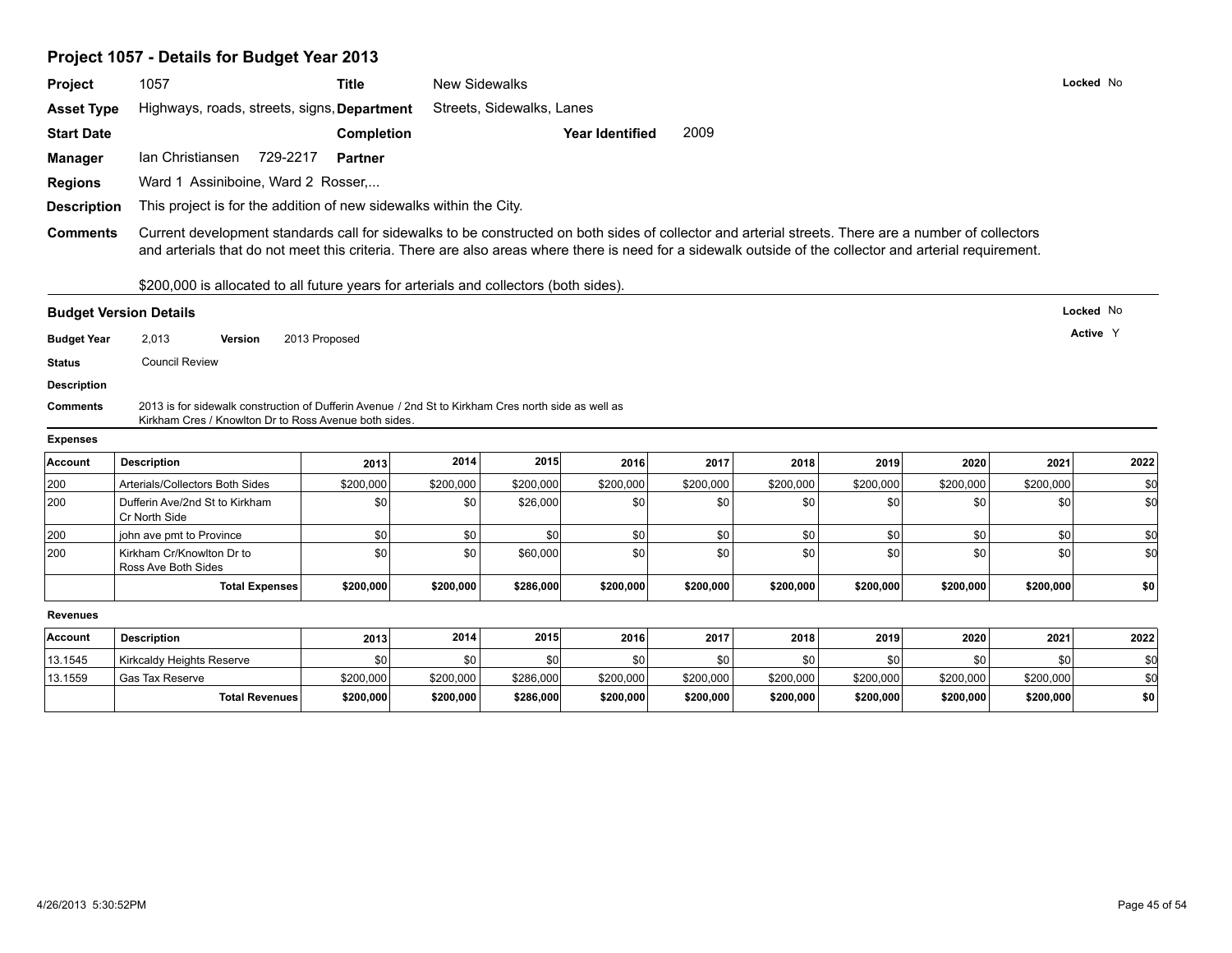| <b>Operating Budget Impact</b> |                |             |        |                   |  |  |  |  |  |  |
|--------------------------------|----------------|-------------|--------|-------------------|--|--|--|--|--|--|
| <b>Effective Date</b>          | <b>Account</b> | Type        | Amount | <b>FTE Impact</b> |  |  |  |  |  |  |
|                                |                |             |        |                   |  |  |  |  |  |  |
|                                |                |             |        |                   |  |  |  |  |  |  |
|                                |                |             |        |                   |  |  |  |  |  |  |
| <b>Related Projects</b>        |                |             |        |                   |  |  |  |  |  |  |
|                                |                |             |        |                   |  |  |  |  |  |  |
|                                |                |             |        |                   |  |  |  |  |  |  |
| Project                        | <b>Title</b>   | Description |        | Year Version      |  |  |  |  |  |  |
|                                |                |             |        |                   |  |  |  |  |  |  |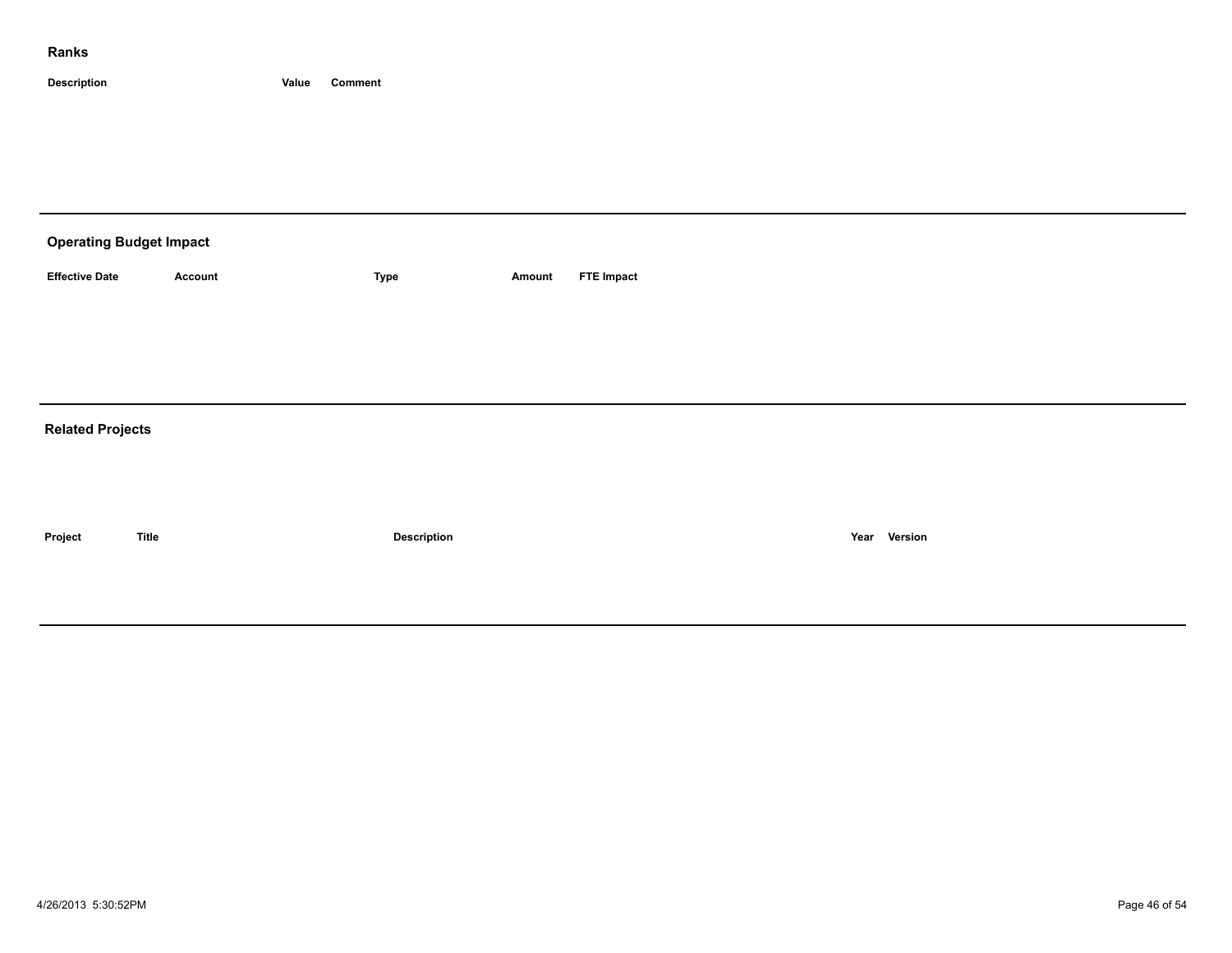| Project 1068 - Details for Budget Year 2013 |  |
|---------------------------------------------|--|
|---------------------------------------------|--|

| Project                                                                                                                              | 1068                                                                                                                                                                                                                                                                                                                                                                                                                                                                                                                   | <b>Title</b>   |            |                           | Province City Over Weight Over Size Permit Consolidation Signage |      |      |             |      |      | Locked No   |  |  |  |
|--------------------------------------------------------------------------------------------------------------------------------------|------------------------------------------------------------------------------------------------------------------------------------------------------------------------------------------------------------------------------------------------------------------------------------------------------------------------------------------------------------------------------------------------------------------------------------------------------------------------------------------------------------------------|----------------|------------|---------------------------|------------------------------------------------------------------|------|------|-------------|------|------|-------------|--|--|--|
| <b>Asset Type</b>                                                                                                                    | Highways, roads, streets, signs, Department                                                                                                                                                                                                                                                                                                                                                                                                                                                                            |                |            | Streets, Sidewalks, Lanes |                                                                  |      |      |             |      |      |             |  |  |  |
| <b>Start Date</b>                                                                                                                    |                                                                                                                                                                                                                                                                                                                                                                                                                                                                                                                        | Completion     |            |                           | <b>Year Identified</b>                                           | 2011 |      |             |      |      |             |  |  |  |
| <b>Manager</b>                                                                                                                       | Ian Christiansen 729-2217                                                                                                                                                                                                                                                                                                                                                                                                                                                                                              | <b>Partner</b> |            |                           |                                                                  |      |      |             |      |      |             |  |  |  |
| <b>Regions</b>                                                                                                                       |                                                                                                                                                                                                                                                                                                                                                                                                                                                                                                                        |                |            |                           |                                                                  |      |      |             |      |      |             |  |  |  |
| <b>Description</b>                                                                                                                   | This project is for signage required for overweight and oversized transport permits.                                                                                                                                                                                                                                                                                                                                                                                                                                   |                |            |                           |                                                                  |      |      |             |      |      |             |  |  |  |
| <b>Comments</b>                                                                                                                      | The Province of Manitoba, the City of Winnipeg and the City of Brandon have joined forces to issue over weight and over size transport permits<br>under one jurisdiction. In the past if an over weight or over size load needed to be moved through Brandon to Winnipeg, three sperate permits would<br>be required. All three agencies have agreed to use common criteria for the permits and have the province issue all permits. This project will allow for<br>the required permit signage in and around Brandon. |                |            |                           |                                                                  |      |      |             |      |      |             |  |  |  |
|                                                                                                                                      | <b>Budget Version Details</b>                                                                                                                                                                                                                                                                                                                                                                                                                                                                                          |                |            |                           |                                                                  |      |      |             |      |      | Locked No   |  |  |  |
| <b>Budget Year</b>                                                                                                                   | 2,013<br>Version                                                                                                                                                                                                                                                                                                                                                                                                                                                                                                       | 2013 Proposed  |            |                           |                                                                  |      |      |             |      |      | Active Y    |  |  |  |
|                                                                                                                                      | <b>Council Review</b>                                                                                                                                                                                                                                                                                                                                                                                                                                                                                                  |                |            |                           |                                                                  |      |      |             |      |      |             |  |  |  |
|                                                                                                                                      |                                                                                                                                                                                                                                                                                                                                                                                                                                                                                                                        |                |            |                           |                                                                  |      |      |             |      |      |             |  |  |  |
|                                                                                                                                      |                                                                                                                                                                                                                                                                                                                                                                                                                                                                                                                        |                |            |                           |                                                                  |      |      |             |      |      |             |  |  |  |
|                                                                                                                                      |                                                                                                                                                                                                                                                                                                                                                                                                                                                                                                                        |                |            |                           |                                                                  |      |      |             |      |      |             |  |  |  |
|                                                                                                                                      |                                                                                                                                                                                                                                                                                                                                                                                                                                                                                                                        |                |            |                           |                                                                  |      |      |             |      |      |             |  |  |  |
|                                                                                                                                      | <b>Description</b>                                                                                                                                                                                                                                                                                                                                                                                                                                                                                                     | 2013           | 2014       | 2015                      | 2016                                                             | 2017 | 2018 | 2019        | 2020 | 2021 | 2022        |  |  |  |
|                                                                                                                                      |                                                                                                                                                                                                                                                                                                                                                                                                                                                                                                                        | \$0            | \$0        | \$0                       | \$0                                                              | \$0  | \$0  | \$0         | \$0  | \$0  | \$0         |  |  |  |
|                                                                                                                                      | <b>Total Expenses</b>                                                                                                                                                                                                                                                                                                                                                                                                                                                                                                  | \$0            | \$0        | \$0                       | \$0                                                              | \$0  | \$0  | \$0         | \$0  | \$0  | \$0         |  |  |  |
|                                                                                                                                      |                                                                                                                                                                                                                                                                                                                                                                                                                                                                                                                        |                |            |                           |                                                                  |      |      |             |      |      |             |  |  |  |
|                                                                                                                                      | <b>Description</b>                                                                                                                                                                                                                                                                                                                                                                                                                                                                                                     | 2013           | 2014       | 2015                      | 2016                                                             | 2017 | 2018 | 2019        | 2020 | 2021 | 2022        |  |  |  |
| <b>Status</b><br><b>Description</b><br><b>Comments</b><br><b>Expenses</b><br>Account<br>200<br><b>Revenues</b><br>Account<br>12.0132 | <b>Total Revenues</b>                                                                                                                                                                                                                                                                                                                                                                                                                                                                                                  | \$0            | \$0<br>\$0 | \$0                       | \$0<br> \$0                                                      | \$0  | \$0  | \$0<br> \$0 | \$0  | \$0  | \$0<br> \$0 |  |  |  |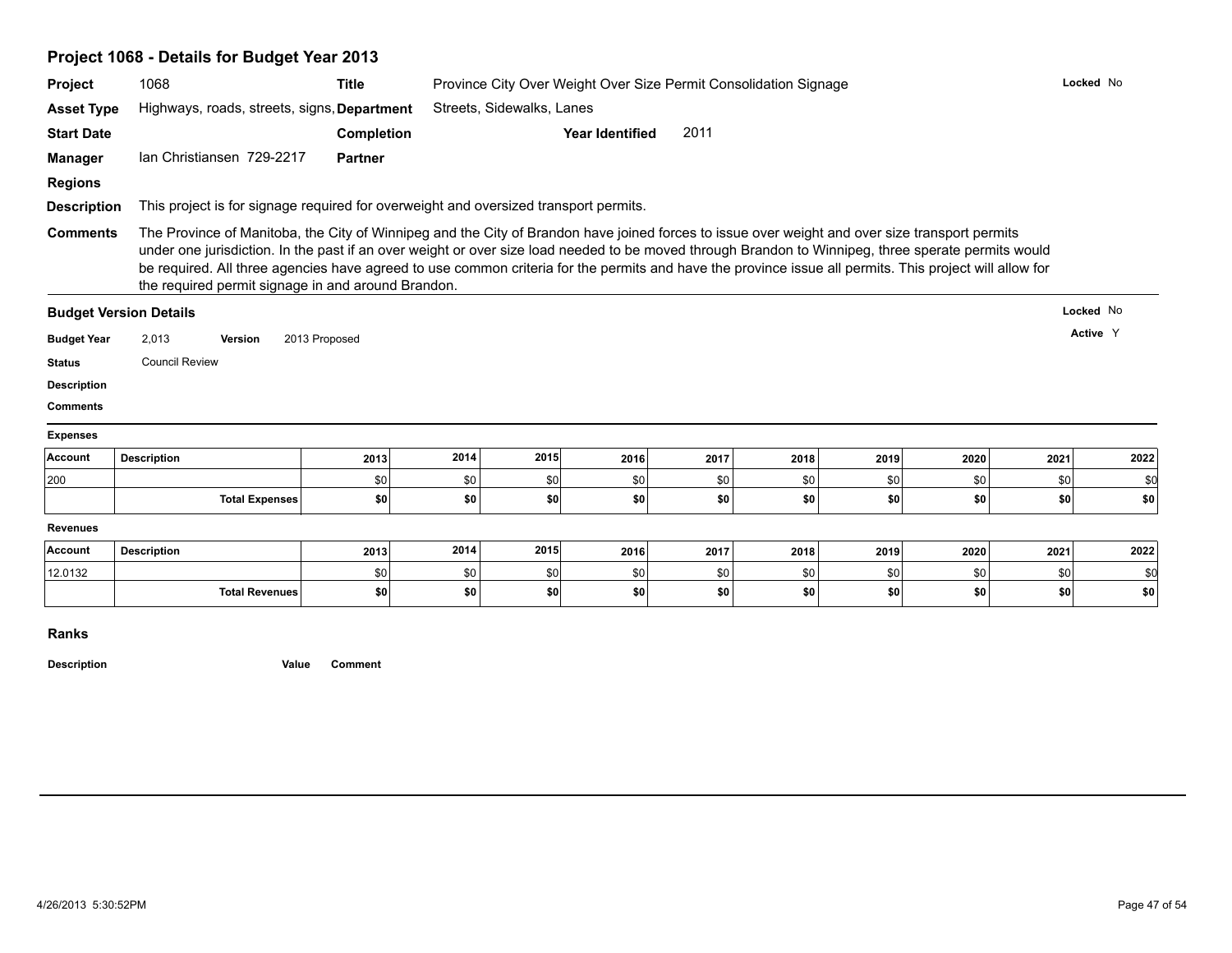| <b>Effective Date</b> | Account | <b>Type</b> | Amount | <b>FTE Impact</b> |
|-----------------------|---------|-------------|--------|-------------------|

# **Related Projects**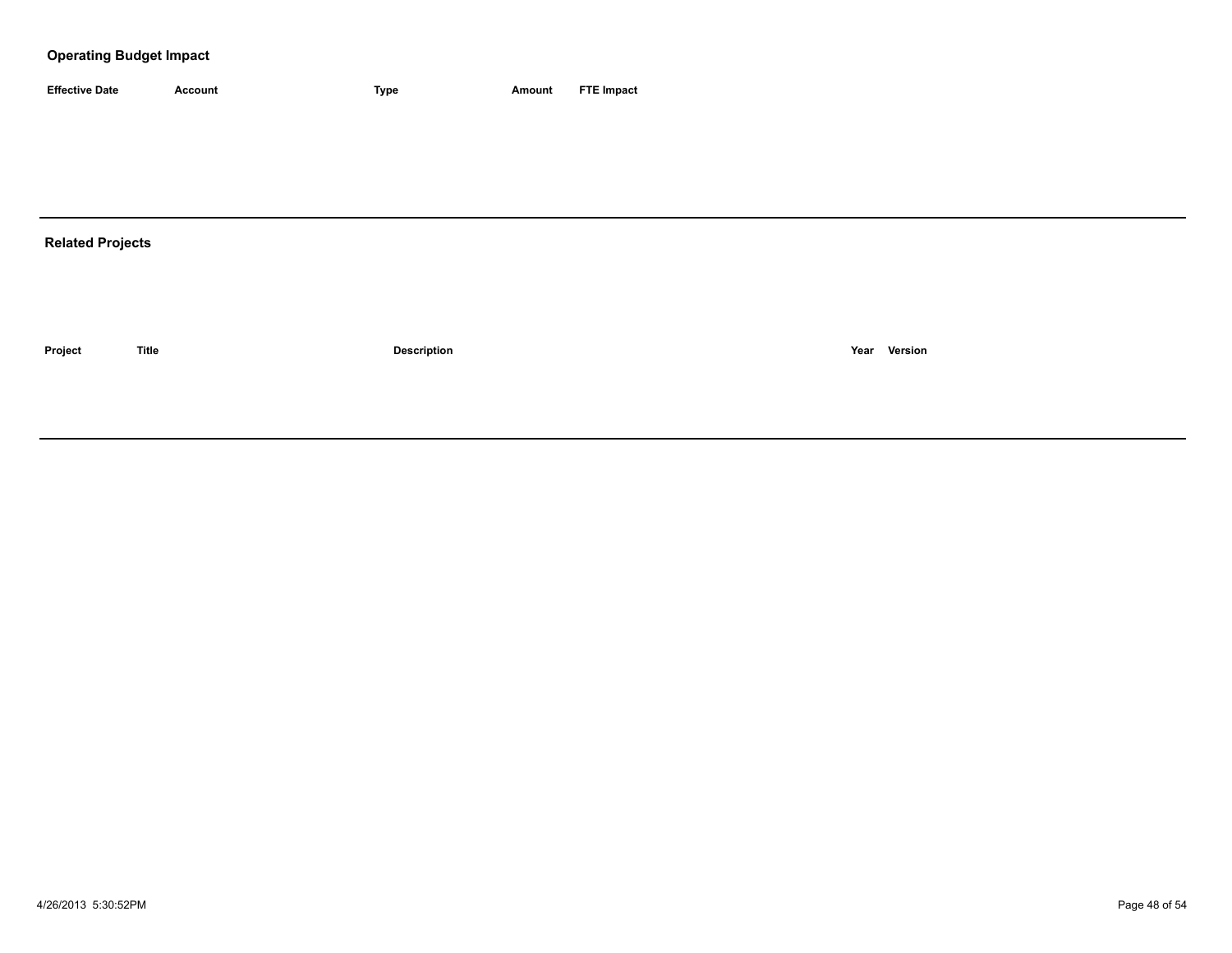# **Project 1058 - Details for Budget Year 2013**

| Project                                                               | 1058                                                                                                                | <b>Title</b>                                                                                                                                                                                                                                                                                                                                                                              |           | <b>Street Construction</b> |                        |      |      |         |           |           | Locked No |  |  |  |  |  |
|-----------------------------------------------------------------------|---------------------------------------------------------------------------------------------------------------------|-------------------------------------------------------------------------------------------------------------------------------------------------------------------------------------------------------------------------------------------------------------------------------------------------------------------------------------------------------------------------------------------|-----------|----------------------------|------------------------|------|------|---------|-----------|-----------|-----------|--|--|--|--|--|
| <b>Asset Type</b>                                                     | Highways, roads, streets, signs, Department                                                                         |                                                                                                                                                                                                                                                                                                                                                                                           |           | Streets, Sidewalks, Lanes  |                        |      |      |         |           |           |           |  |  |  |  |  |
| <b>Start Date</b>                                                     |                                                                                                                     | Completion                                                                                                                                                                                                                                                                                                                                                                                |           |                            | <b>Year Identified</b> | 2009 |      |         |           |           |           |  |  |  |  |  |
| <b>Manager</b>                                                        | Ian Christiansen 729-2217                                                                                           | Partner                                                                                                                                                                                                                                                                                                                                                                                   |           |                            |                        |      |      |         |           |           |           |  |  |  |  |  |
| <b>Regions</b>                                                        |                                                                                                                     |                                                                                                                                                                                                                                                                                                                                                                                           |           |                            |                        |      |      |         |           |           |           |  |  |  |  |  |
| <b>Description</b>                                                    | This project is for the construction of new streets.                                                                |                                                                                                                                                                                                                                                                                                                                                                                           |           |                            |                        |      |      |         |           |           |           |  |  |  |  |  |
| <b>Comments</b>                                                       |                                                                                                                     | This project allows for construction of new streets as required through development agreements. Streets constructed under Development<br>Agreements are required not only for that particular development, but also to service potential future developments. In these instances, the City will<br>develop the street and then collect appropriate costs from all benefitting properties. |           |                            |                        |      |      |         |           |           |           |  |  |  |  |  |
|                                                                       | New streets can also have improvements required due to area growth which is not related any particular development. |                                                                                                                                                                                                                                                                                                                                                                                           |           |                            |                        |      |      |         |           |           |           |  |  |  |  |  |
|                                                                       | <b>Budget Version Details</b>                                                                                       |                                                                                                                                                                                                                                                                                                                                                                                           |           |                            |                        |      |      |         |           |           | Locked No |  |  |  |  |  |
| <b>Budget Year</b><br><b>Status</b><br><b>Description</b><br>Comments | 2,013<br><b>Version</b><br><b>Council Review</b>                                                                    | 2013 Proposed                                                                                                                                                                                                                                                                                                                                                                             |           |                            |                        |      |      |         |           |           | Active Y  |  |  |  |  |  |
| <b>Expenses</b>                                                       |                                                                                                                     |                                                                                                                                                                                                                                                                                                                                                                                           |           |                            |                        |      |      |         |           |           |           |  |  |  |  |  |
| Account                                                               | <b>Description</b>                                                                                                  | 2013                                                                                                                                                                                                                                                                                                                                                                                      | 2014      | 2015                       | 2016                   | 2017 | 2018 | 2019    | 2020      | 2021      | 2022      |  |  |  |  |  |
| 200                                                                   | 19th St N - Hilton to Mc Gregor                                                                                     | \$390,000                                                                                                                                                                                                                                                                                                                                                                                 | \$0       | \$0                        | \$0                    | \$0  | \$0  | \$0     | \$0       | \$0       | \$d       |  |  |  |  |  |
| 200                                                                   | 26th St S of Maryland Ave                                                                                           | \$0                                                                                                                                                                                                                                                                                                                                                                                       | \$0       | \$0                        | \$99,625               | \$0  | \$0  | \$0     | \$0       | \$0       | \$0       |  |  |  |  |  |
| 200                                                                   | 26th St/Parkdale to Maryland<br>Ave twinning                                                                        | \$0                                                                                                                                                                                                                                                                                                                                                                                       | \$0       | 30                         | \$0                    | \$0  | \$0  | \$0     | \$0       | \$421,000 | \$d       |  |  |  |  |  |
| 200                                                                   | 9th St-Balmoral/Maryland<br>Ave-McLeod convert from rural<br>to urban                                               | \$0                                                                                                                                                                                                                                                                                                                                                                                       | \$190,000 | 30                         | \$0                    | \$0  | \$0  | \$0     | \$0       | \$0       | \$d       |  |  |  |  |  |
| 200                                                                   | Kirkcaldy Dr/Conservation Dr to<br>Cater Dr widen S side                                                            | \$125,000                                                                                                                                                                                                                                                                                                                                                                                 | \$0       | \$0                        | \$0                    | \$0  | \$0  | \$0     | \$0       | \$0       | \$d       |  |  |  |  |  |
| 200                                                                   | Pacific Ave - 22nd to 26th St                                                                                       | \$300,000                                                                                                                                                                                                                                                                                                                                                                                 | \$0       | \$0                        | \$0                    | \$0  | \$0  | \$0     | \$0       | \$0       | \$0       |  |  |  |  |  |
| 200                                                                   | Tracey Street - Sycamore<br>South                                                                                   | \$688,000                                                                                                                                                                                                                                                                                                                                                                                 | \$0       | \$0                        | \$0                    | \$0  | \$0  | \$0     | \$0       | \$0       | \$d       |  |  |  |  |  |
| 200                                                                   | Whistler Dr/Mockingbird to<br><b>Braecrest</b>                                                                      | \$0                                                                                                                                                                                                                                                                                                                                                                                       | \$0       | \$0                        | \$0                    | \$0  | \$0  | \$0     | \$400,000 | \$0       | \$d       |  |  |  |  |  |
|                                                                       | <b>Total Expenses</b>                                                                                               | \$1,503,000                                                                                                                                                                                                                                                                                                                                                                               | \$190,000 | \$0                        | \$99,625               | \$0  | \$0  | \$0     | \$400,000 | \$421,000 | \$0       |  |  |  |  |  |
| <b>Revenues</b>                                                       |                                                                                                                     |                                                                                                                                                                                                                                                                                                                                                                                           |           |                            |                        |      |      |         |           |           |           |  |  |  |  |  |
| Account                                                               | <b>Description</b>                                                                                                  | 2013                                                                                                                                                                                                                                                                                                                                                                                      | 2014      | 2015                       | 2016                   | 2017 | 2018 | 2019    | 2020      | 2021      | 2022      |  |  |  |  |  |
| 13.1520                                                               | Dev Contribution to 19th St N                                                                                       | \$60,210                                                                                                                                                                                                                                                                                                                                                                                  | \$0       | \$0                        | \$0                    | \$0  | \$0  | \$0     | \$0       | \$0       | \$0       |  |  |  |  |  |
| 13.1552                                                               | 26th Street S of Maryland<br>Reserve                                                                                | \$0                                                                                                                                                                                                                                                                                                                                                                                       | \$0       | \$0                        | \$99,625               | \$0  | \$0  | \$0     | \$0       | \$0       | \$d       |  |  |  |  |  |
| 13.1559                                                               | Gas Tax - 19th Street N                                                                                             | \$329,790                                                                                                                                                                                                                                                                                                                                                                                 | \$0       | \$0                        | \$0                    | \$0  | \$0  | \$0     | \$0       | \$0       | \$0       |  |  |  |  |  |
| 13.1559                                                               | Gas Tax - Kirkcaldy                                                                                                 | \$125,000                                                                                                                                                                                                                                                                                                                                                                                 | \$0       | \$0                        | \$0                    | \$0  | \$0  | \$0     | \$0       | \$0       | \$d       |  |  |  |  |  |
| 13.1559                                                               | Gas Tax - Pacific & Tracey                                                                                          | \$988,000                                                                                                                                                                                                                                                                                                                                                                                 | \$0       | $ $ \$0                    | \$0                    | \$0  | \$0  | $ $ \$0 | \$0       | 50        | \$d       |  |  |  |  |  |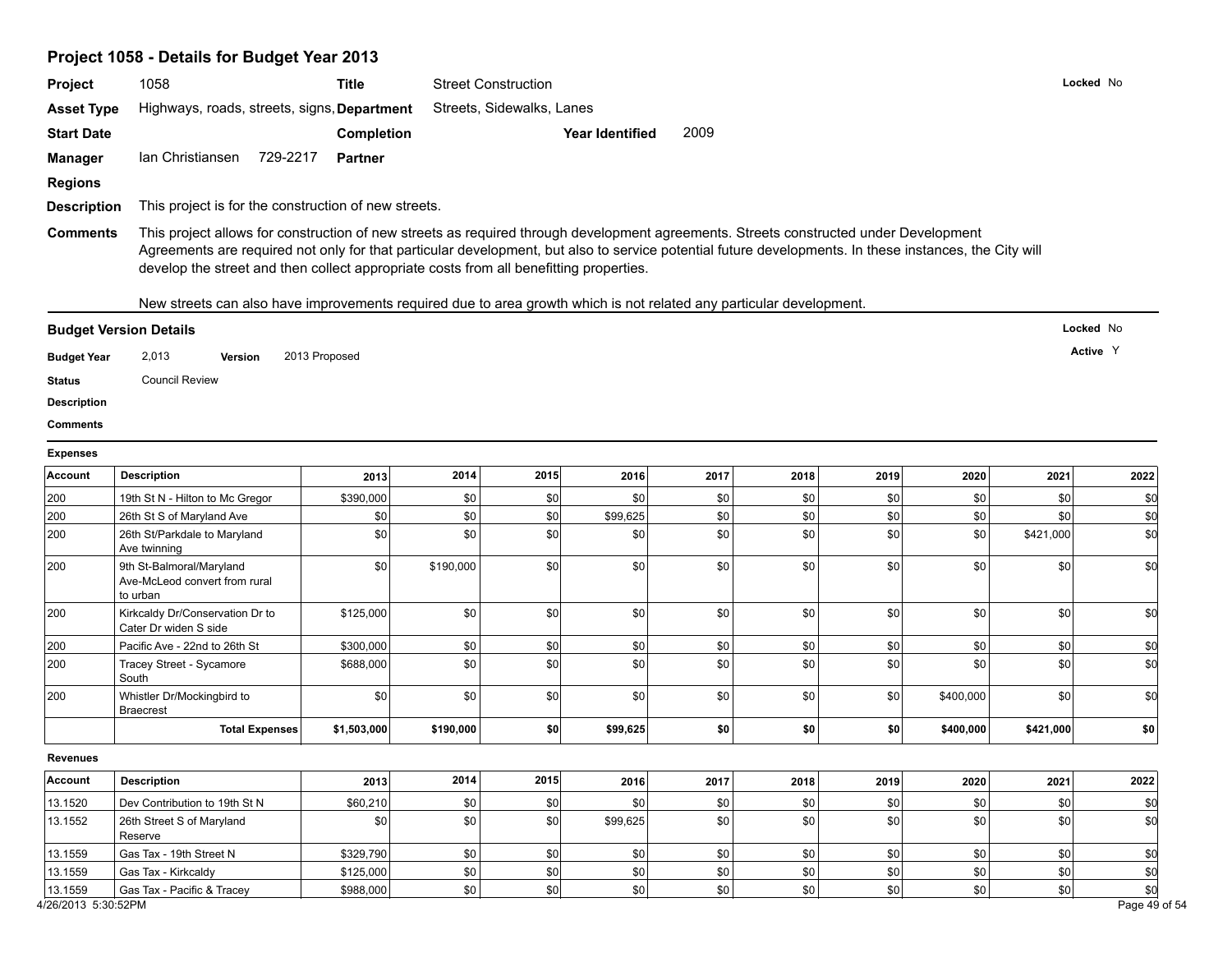| 13.1559 | Гах Reserve<br>้ Gas  | \$0         | \$190,000 | 43 T | SO I     |       | ፍሰ     | so l | \$400,000 | \$421,000 |     |  |
|---------|-----------------------|-------------|-----------|------|----------|-------|--------|------|-----------|-----------|-----|--|
|         | <b>Total Revenues</b> | \$1,503,000 | \$190,000 | En l | \$99,625 | \$0 I | <br>50 | \$0  | \$400,000 | \$421,000 | \$0 |  |

**Description Value Comment**

# **Operating Budget Impact**

Account **ETE Impact CONS EXECUTE:** Type **Amount FTE Impact** 

#### **Related Projects**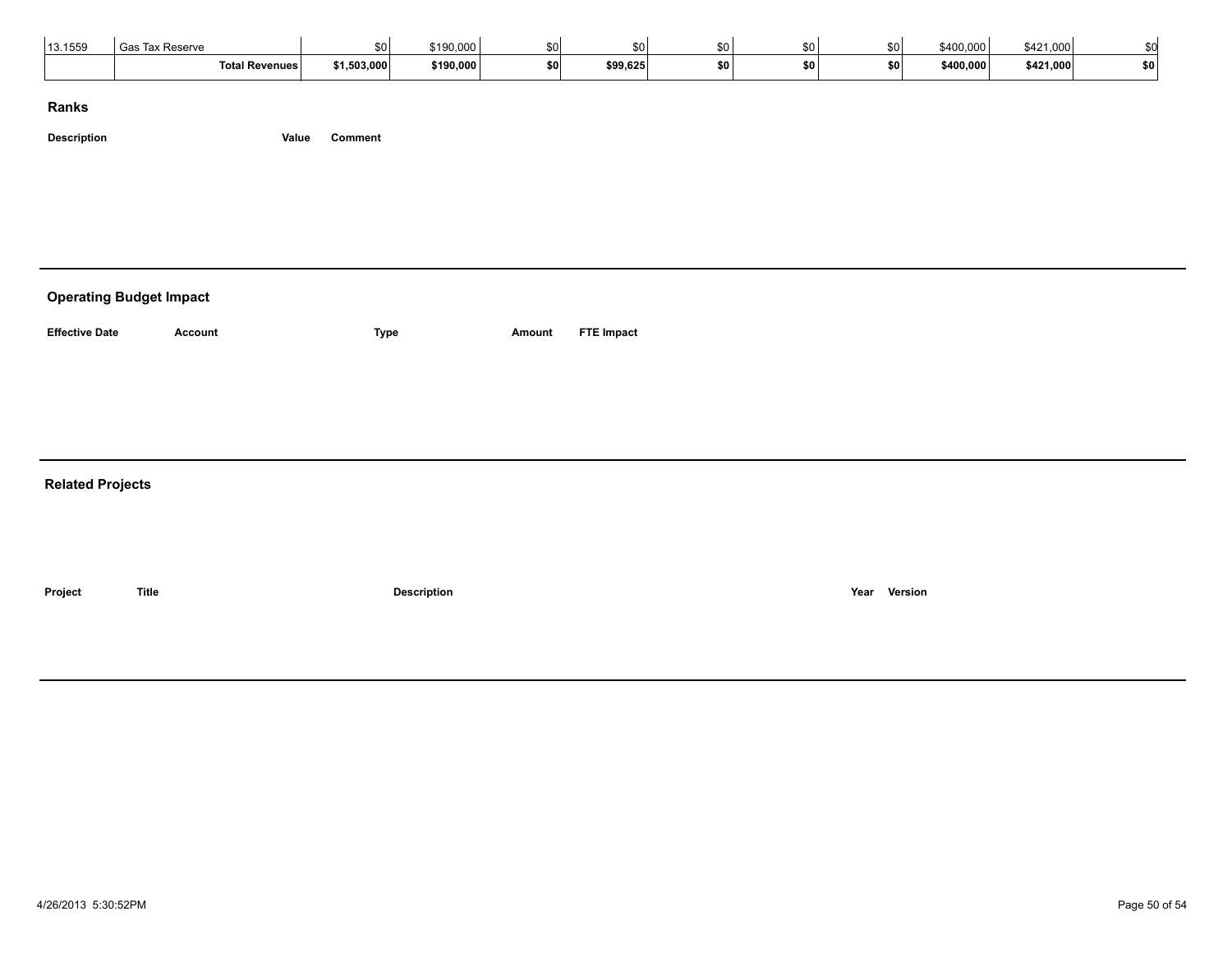# **Project 12 - Details for Budget Year 2013**

| <b>Project</b>                | 12                                                  |               | <b>Title</b>      | <b>Street Reconstruction</b>                                                                                                                                                                                                                                                                 | Locked No |
|-------------------------------|-----------------------------------------------------|---------------|-------------------|----------------------------------------------------------------------------------------------------------------------------------------------------------------------------------------------------------------------------------------------------------------------------------------------|-----------|
| <b>Asset Type</b>             | Highways, roads, streets, signs, Department         |               |                   | Streets, Sidewalks, Lanes                                                                                                                                                                                                                                                                    |           |
| <b>Start Date</b>             |                                                     |               | <b>Completion</b> | 2009<br><b>Year Identified</b>                                                                                                                                                                                                                                                               |           |
| Manager                       | Ian Christiansen                                    | 729-2217      | Partner           |                                                                                                                                                                                                                                                                                              |           |
| <b>Regions</b>                |                                                     |               |                   |                                                                                                                                                                                                                                                                                              |           |
| <b>Description</b>            | This project is for street reconstruction Projects. |               |                   |                                                                                                                                                                                                                                                                                              |           |
| <b>Comments</b>               |                                                     |               |                   | Street reconstruction includes the complete rebuilding of a section of street. Most often the underground utilities will be replaced and a new road bed<br>will be constructed complete with a new surface. Project selection is based on pavement performance and watermain leak frequency. |           |
|                               |                                                     |               |                   | Note that general resurfacing projects are included in the operating budget.                                                                                                                                                                                                                 |           |
| <b>Budget Version Details</b> |                                                     |               |                   |                                                                                                                                                                                                                                                                                              | Locked No |
| <b>Budget Year</b>            | 2,013<br><b>Version</b>                             | 2013 Proposed |                   |                                                                                                                                                                                                                                                                                              | Active Y  |

Van Horne East - Franklin to Douglas Street 5th Street - Princess Ave to Lorne Ave

#### **Comments**

**Description** 2012 projects include:

**Status** Council Review

| <b>Expenses</b> |                                              |           |             |           |           |           |             |           |           |      |           |
|-----------------|----------------------------------------------|-----------|-------------|-----------|-----------|-----------|-------------|-----------|-----------|------|-----------|
| <b>Account</b>  | <b>Description</b>                           | 2013      | 2014        | 2015      | 2016      | 2017      | 2018        | 2019      | 2020      | 2021 | 2022      |
| 200             | 10th St - Van Horne to Park Ave              | \$0       | \$0         | \$900,000 | \$0       | \$0       | \$0         | \$0       | \$0       | \$0  | -\$0      |
| 200             | 11th St - Victoria to Van Horne<br>Ave       | \$740,000 | \$0         | \$0       | \$0       | \$0       | \$0         | \$0       | \$0       | \$0  | \$0       |
| 200             | 15th St - Princess to Lorne Ave              | \$0       | \$0         | \$0       | \$370,000 | \$0       | \$0         | \$0       | \$0       | \$0  | \$C       |
| 200             | 16th St - Rosser to Princess                 | \$0       | \$0         | \$0       | \$0       | \$0       | \$0         | \$0       | \$0       | \$0  | \$0       |
| 200             | 16th St N - Maple to Parker<br><b>Blvd</b>   | \$0       | \$0         | \$370,000 | \$0       | \$0       | \$0         | \$0       | \$0       | \$0  | \$C       |
| 200             | 17th St Louise to Victoria Ave               | \$0       | \$0         | \$0       | \$0       | \$0       | \$0         | \$0       | \$370,000 | \$0  |           |
| 200             | 17th St N - Parker to Maple Ave              | \$0       | \$0         | \$0       | \$0       | \$0       | \$0         | \$370,000 | \$0       | \$0  | \$0       |
| 200             | 2nd St - Pacific to Victoria Ave             | \$0       | \$0         | \$0       | \$0       | \$0       | \$1,480,000 | \$0       | \$0       | \$0  | \$0       |
| 200             | 3rd St - Pacific to Rosser Ave               | \$0       | \$0         | \$0       | \$0       | \$0       | \$0         | \$210,000 | \$0       | \$0  | \$C       |
| 200             | 5th St - Louise to Victoria Ave              | \$0       | \$0         | \$0       | \$0       | \$370,000 | \$0         | \$0       | \$0       | \$0  | \$0       |
| 200             | 5th St Princess to Lorne                     | \$0       | \$0         | \$0       | \$0       | \$0       | \$0         | \$0       | \$0       | \$0  | \$C       |
| 200             | 5th Street - 400 Block                       | \$330,000 | \$0         | \$0       | \$0       | \$0       | \$0         | \$0       | \$0       | \$0  | \$0       |
| 200             | 6th St - Louise to Victoria Ave              | \$0       | \$0         | \$370,000 | \$0       | \$0       | \$0         | \$0       | \$0       | \$0  | \$C       |
| 200             | 8th St - Pacific to Rosser                   | \$0       | \$0         | \$0       | \$0       | \$0       | \$0         | \$0       | \$0       | \$0  | \$C       |
| 200             | 8th St - Princess to Victoria Ave            | \$0       | \$1,100,000 | \$0       | \$0       | \$0       | \$0         | \$0       | \$0       | \$0  | \$f       |
| 200             | College - 19th to 25th St                    | \$0       | \$0         | \$0       | \$0       | \$0       | \$0         | \$0       | \$0       | \$0  | \$C       |
| 200             | Garwood Crescent - Hazelwood<br>to Inglewood | \$0       | \$0         | \$0       | \$0       | \$0       | \$0         | \$0       | \$0       | \$0  | \$450,000 |
| 200             | <b>Hazelwood Crescent</b>                    | \$0       | \$0         | \$0       | \$0       | \$0       | \$0         | \$0       | \$0       | \$0  |           |
| 200             | Inglewood Crescent                           | \$0       | \$0         | \$0       | \$0       | \$0       | \$0         | \$0       | \$350,000 | \$0  | \$0       |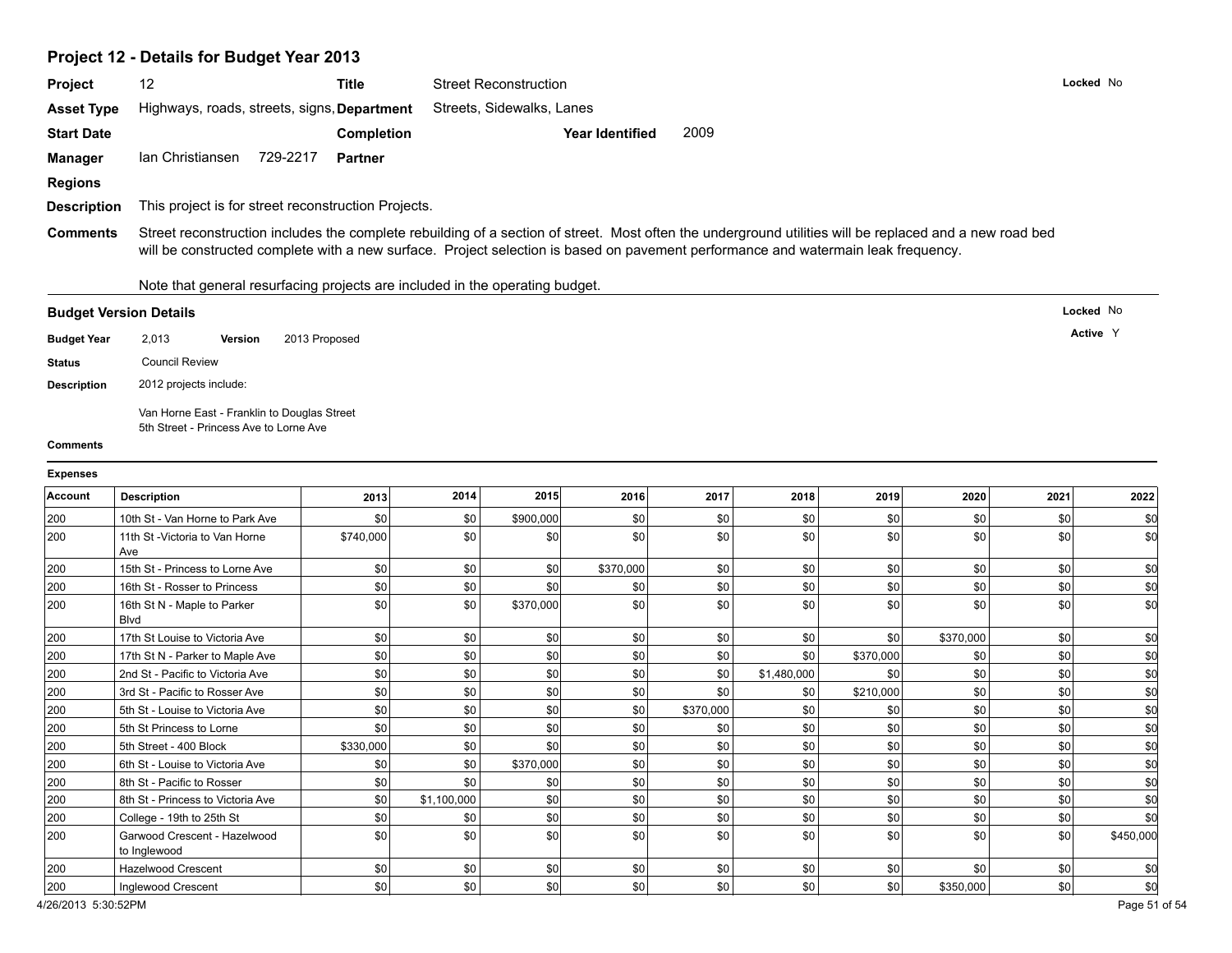| 200 | Lorne Ave - 21st to 27th St                  | \$0       | \$0      | \$0       | \$0       | \$0            | \$0       | \$0        | \$1,200,000 | \$0         | \$0        |
|-----|----------------------------------------------|-----------|----------|-----------|-----------|----------------|-----------|------------|-------------|-------------|------------|
| 200 | Moreland Ave                                 | \$0       | \$0      | \$0       | \$0       | \$0            | \$0       | \$300,000  | \$0         | \$0         | \$0        |
| 200 | Park Ave - 15th to 17th St                   | \$0       | \$0      | \$0       | \$0       | $\frac{1}{20}$ | \$0       | \$0        | $ $ \$0     | \$0         | \$d        |
| 200 | Southern Ave - 7th to 13th St                | \$0       | \$0      | \$0       | \$0       | \$0            | \$0       | \$0        | \$0         | \$1,200,000 | \$0        |
| 200 | Van Horne Ave - 19th to 22nd<br>St           | \$0       | \$0      | \$0       | \$630,000 | \$0            | \$0       | \$0        | \$0         | \$0         | \$d        |
| 200 | Van Horne Ave - 22nd to 26th<br>St           | \$0       | \$0      | \$0       | \$0       | \$1,200,000    | \$0       | \$0        | \$0         | \$0         | \$d        |
| 200 | Van Horne East - Franklin to<br>Douglas St   | \$0       | \$0      | \$0       | \$0       | \$0            | \$0       | \$0        | \$0         | \$0         | \$d        |
| 210 | 10th St - Van Horne to Park Ave              | \$0       | \$0      | \$40,000  | \$0       | \$0            | \$0       | \$0        | \$0         | \$0         | \$0        |
| 210 | 11th St - Victoria to Van Horne<br>Ave       | \$40,000  | \$0      | \$0       | \$0       | \$0            | \$0       | \$0        | \$0         | \$0         | <b>\$0</b> |
| 210 | 15th St - Princess to Lorne Ave              | \$0       | \$0      | \$0       | \$20,000  | \$0            | \$0       | \$0        | \$0         | \$0         | \$0        |
| 210 | 16th St - Rosser to Princess                 | \$0       | \$0      | \$0       | \$0       | \$0            | \$0       | \$0        | \$0         | \$0         | \$d        |
| 210 | 16th St N - Maple to Parker<br>Blvd          | \$0       | \$0      | \$20,000  | \$0       | \$0            | \$0       | \$0        | \$0         | \$0         | \$0        |
| 210 | 17th St Louise to Victoria Ave               | \$0       | \$0      | \$0       | \$0       | \$0            | \$0       | \$0        | \$20,000    | \$0         | \$d        |
| 210 | 17th St N - Parker to Maple Ave              | \$0       | \$0      | \$0       | \$0       | \$0            | \$0       | \$20,000   | \$0         | \$0         | \$d        |
| 210 | 2nd St - Pacific to Victoria Ave             | \$0       | \$0      | \$0       | \$0       | \$0            | \$50,000  | \$0        | \$0         | \$0         | \$d        |
| 210 | 5th St - Louise to Victoria Ave              | \$0       | \$0      | \$0       | \$0       | \$20,000       | \$0       | \$0        | \$0         | \$0         | \$d        |
| 210 | 5th St Princess to Lorne                     | \$0       | \$0      | \$0       | \$0       | \$0            | \$0       | \$0        | \$0         | \$0         | \$d        |
| 210 | 6th St - Louise to Victoria Ave              | \$0       | \$0      | \$20,000  | \$0       | \$0            | \$0       | \$0        | \$0         | \$0         | \$d        |
| 210 | 8th St - Pacific to Rosser                   | \$0       | \$0      | \$0       | \$0       | \$0            | \$0       | \$0        | \$0         | \$0         | \$0        |
| 210 | 8th St - Princess to Victoria Ave            | \$0       | \$60,000 | \$0       | \$0       | \$0            | \$0       | \$0        | \$0         | \$0         | \$0        |
| 210 | Garwood Crescent - Hazelwood<br>to Inglewood | \$0       | \$0      | \$0       | \$0       | \$0            | \$0       | \$0        | \$0         | \$0         | \$20,000   |
| 210 | <b>Hazelwood Crescent</b>                    | \$0       | \$0      | \$0       | \$0       | \$0            | \$0       | \$0        | \$0         | \$0         | \$0        |
| 210 | Park Ave - 15th to 17th St                   | \$0       | \$0      | \$0       | \$0       | \$0            | \$0       | \$0        | \$0         | \$0         | \$d        |
| 210 | Van Horne East - Franklin to<br>Douglas St   | \$0       | \$0      | \$0       | \$0       | \$0            | \$0       | \$0        | $ $ \$0     | \$0         | \$d        |
| 220 | 2nd St - Pacific to Victoria Ave             | \$0       | \$0      | \$0       | \$0       | \$0            | \$750,000 | \$0        | \$0         | \$0         | \$0        |
| 220 | Southern Ave - 7th to 13th St                | \$0       | \$0      | \$0       | \$0       | \$0            | \$0       | \$0        | \$0         | \$300,000   | \$d        |
| 230 | 10th St - Van Horne to Park Ave              | \$0       | \$0      | \$240,000 | \$0       | \$0            | \$0       | \$0        | \$0         | \$0         | \$d        |
| 230 | 11th St - Victoria to Van Horne<br>Ave       | \$240,000 | \$0      | \$0       | \$0       | $\frac{1}{20}$ | \$0       | \$0        | \$0         | \$0         | \$0        |
| 230 | 15th St - Princess to Lorne Ave              | \$0       | \$0      | \$0       | \$120,000 | \$0            | \$0       | \$0        | \$0         | \$0         | \$0        |
| 230 | 16th St - Rosser to Princess                 | \$0       | \$0      | \$0       | \$0       | \$0            | \$0       | \$0        | \$0         | \$0         | \$0        |
| 230 | 16th St N - Maple to Parker<br>Blvd          | \$0       | \$0      | \$120,000 | \$0       | \$0            | \$0       | \$0        | \$0         | \$0         | \$0        |
| 230 | 17th St Louise to Victoria Ave               | $\$0$     | \$0      | $\$0$     | \$0       | \$0            | \$0       | $$0\,$     | \$120,000   | $\$0$       | ΨO         |
| 230 | 17th St N - Parker to Maple Ave              | \$0       | \$0      | \$0       | \$0       | \$0            | \$0       | \$120,000  | \$0         | \$0         | \$d        |
| 230 | 2nd St - Pacific to Victoria Ave             | \$0       | \$0      | \$0       | \$0       | \$0            | \$480,000 | <b>\$0</b> | $ $ \$0     | \$0         | \$d        |
| 230 | 3rd St - Pacific to Rosser Ave               | \$0       | \$0      | \$0       | \$0       | \$0            | \$0       | \$70,000   | $ $ \$0     | \$0         | \$d        |
| 230 | 5th St - Louise to Victoria Ave              | \$0       | \$0      | \$0       | \$0       | \$120,000      | \$0       | \$0        | \$0         | \$0         | \$d        |
| 230 | 5th St Princess to Lorne                     | \$0       | \$0      | \$0       | \$0       | \$0            | \$0       | \$0        | \$0         | \$0         | \$d        |
| 230 | 5th Street - 400 Block                       | \$120,000 | \$0      | \$0       | \$0       | \$0            | \$0       | \$0        | $ $ \$0     | \$0         | \$d        |
| 230 | 6th St - Louise to Victoria Ave              | \$0       | $ $ \$0  | \$120,000 | \$0       | \$0            | \$0       | \$0        | $ $ \$0     | \$0         | \$d        |
| 230 | 8th St - Pacific to Rosser                   | \$0       | \$0      | \$0       | \$0       | \$0            | \$0       | \$0        | \$0         | \$0         | \$d        |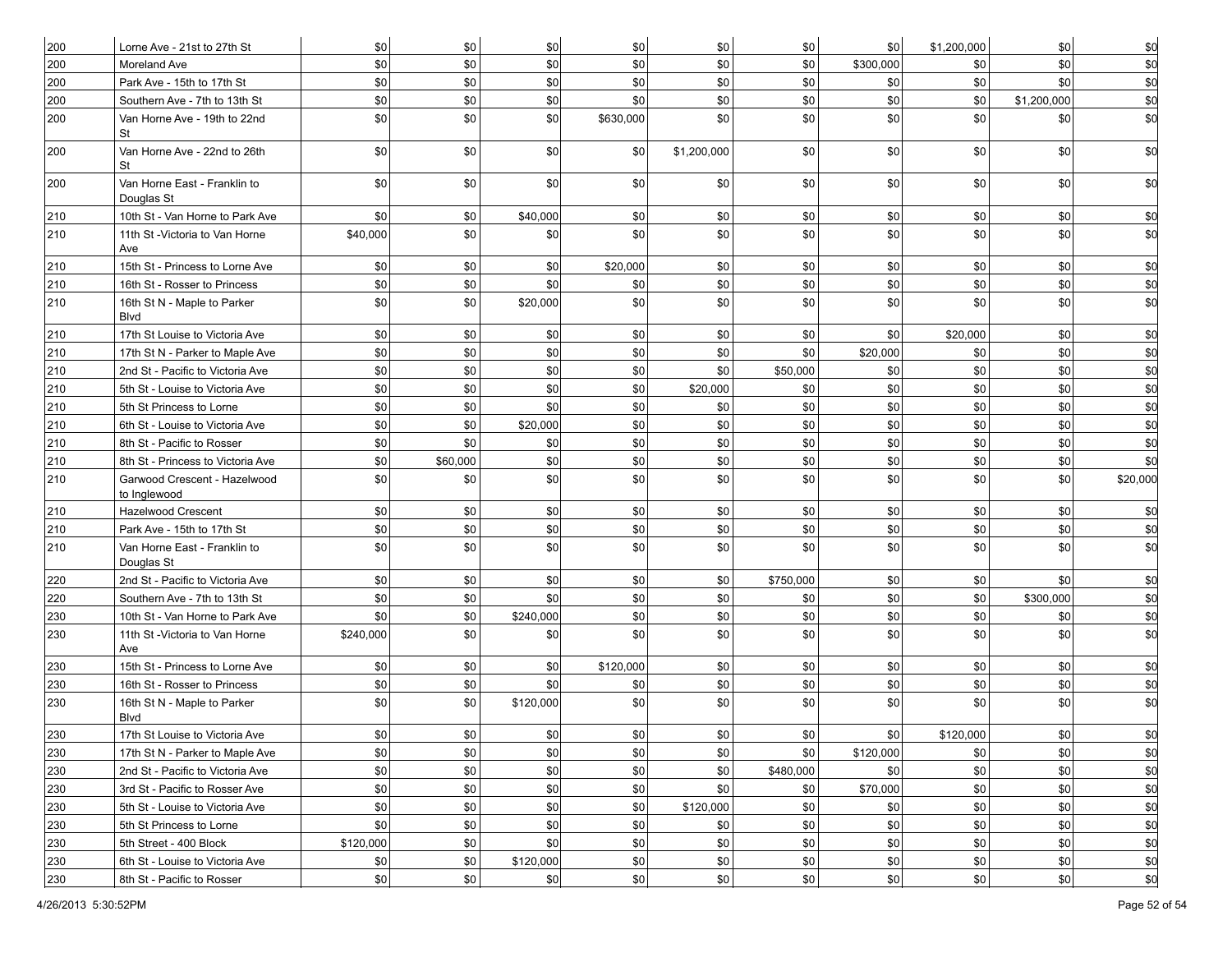| 230             | 8th St - Princess to Victoria Ave            | \$0         | \$360,000   | \$0         | \$0         | \$0         | \$0         | \$0         | \$0         | \$0         | -90       |
|-----------------|----------------------------------------------|-------------|-------------|-------------|-------------|-------------|-------------|-------------|-------------|-------------|-----------|
| 230             | Garwood Crescent - Hazelwood<br>to Inglewood | \$0         | \$0         | \$0l        | \$0         | \$0         | \$0         | \$0         | \$0         | \$0         | \$200,000 |
| 230             | <b>Hazelwood Crescent</b>                    | \$0         | \$0         | \$0         | \$0         | \$0         | \$0         | \$0         | \$0         | \$0         |           |
| 230             | Inglewood Crescent                           | \$0         | \$0         | \$0         | \$0         | \$0         | \$0         | \$0         | \$120,000   | \$0         | \$0       |
| 230             | Moreland Ave                                 | \$0         | \$0         | \$0         | \$0         | \$0         | \$0         | \$120,000   | \$0         | \$0         | \$C       |
| 230             | Park Ave - 15th to 17th St                   | \$0         | \$0 I       | \$0         | \$0         | \$0         | \$0         | \$0         | \$0         | \$0         | \$0       |
| 230             | Van Horne East - Franklin to<br>Douglas St   | \$0         | \$0         | \$0l        | \$0         | \$0         | \$0         | \$0         | \$0         | \$0         | \$0       |
|                 | <b>Total Expenses</b>                        | \$1,470,000 | \$1,520,000 | \$2,200,000 | \$1,140,000 | \$1,710,000 | \$2,760,000 | \$1,210,000 | \$2,180,000 | \$1,500,000 | \$670,000 |
| <b>Revenues</b> |                                              |             |             |             |             |             |             |             |             |             |           |
| <b>Account</b>  | <b>Description</b>                           | 2013        | 2014        | 2015        | 2016        | 2017        | 2018        | 2019        | 2020        | 2021        | 2022      |
| 12.3957         |                                              | \$1,070,000 | \$1,100,000 | \$1,640,000 | \$1,000,000 | \$1,570,000 | \$1,480,000 | \$880,000   | \$1,920,000 | \$1,200,000 | \$450,000 |
| 13.1522         |                                              | \$0         | \$0         | <b>\$0</b>  | \$0         | \$0         | \$750,000   | \$0         | \$0         | \$300,000   |           |
| 22.3958         |                                              | \$360,000   | \$360,000   | \$480,000   | \$120,000   | \$120,000   | \$480,000   | \$310,000   | \$240,000   | \$0         | \$200,000 |
| 22.3959         |                                              | \$40,000    | \$60,000    | \$80,000    | \$20,000    | \$20,000    | \$50,000    | \$20,000    | \$20,000    | \$0         | \$20,000  |
|                 | <b>Total Revenues</b>                        | \$1,470,000 | \$1,520,000 | \$2,200,000 | \$1,140,000 | \$1,710,000 | \$2,760,000 | \$1,210,000 | \$2,180,000 | \$1,500,000 | \$670,000 |
|                 |                                              |             |             |             |             |             |             |             |             |             |           |

**Description Value Comment**

# **Operating Budget Impact**

**Effective Date Account Type Amount FTE Impact**